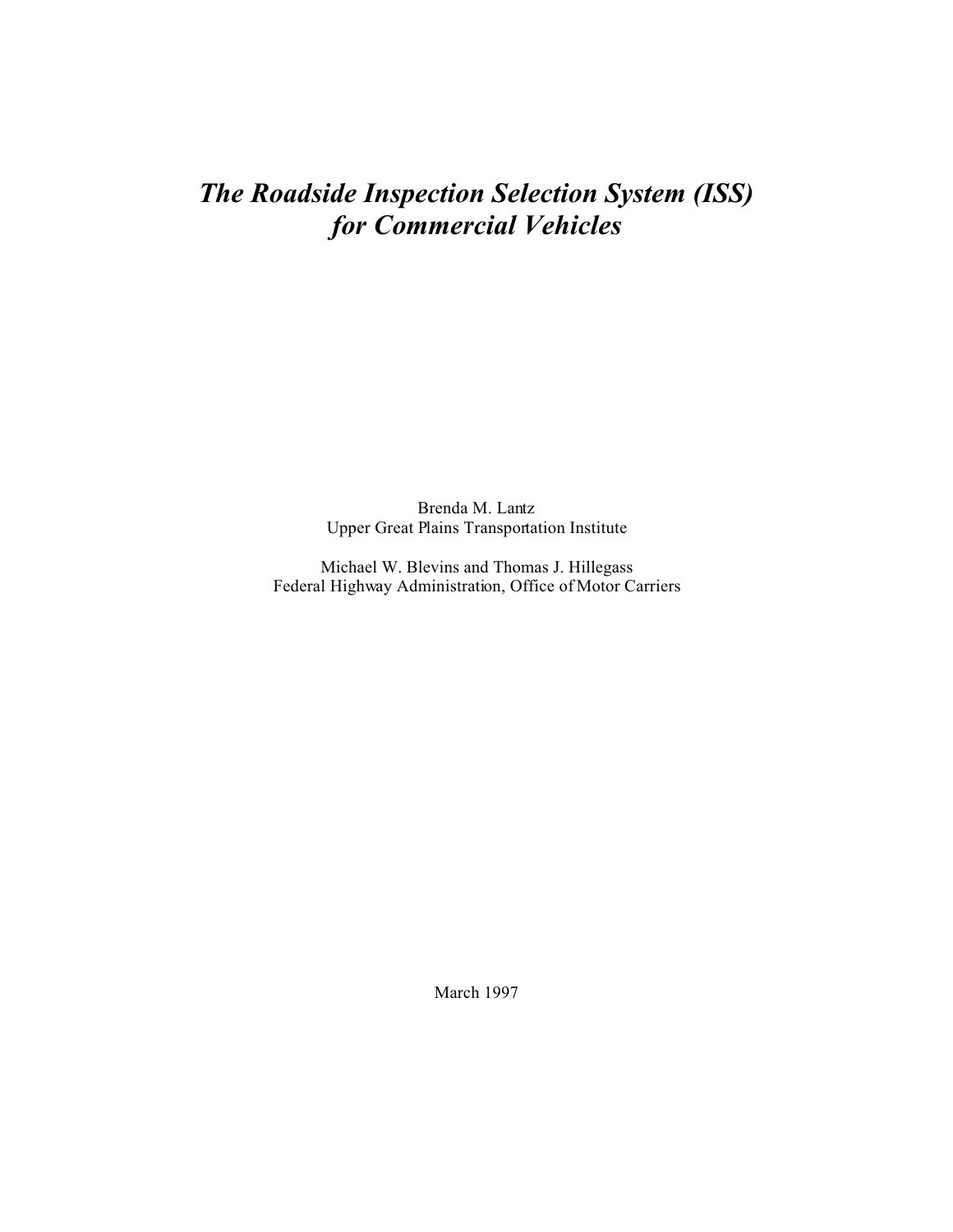### **Acknowledgments**

The authors are grateful to the FHWA/OMC for providing the funding for this study and are especially appreciative to all those individuals who contributed their comments and suggestions as the study progressed.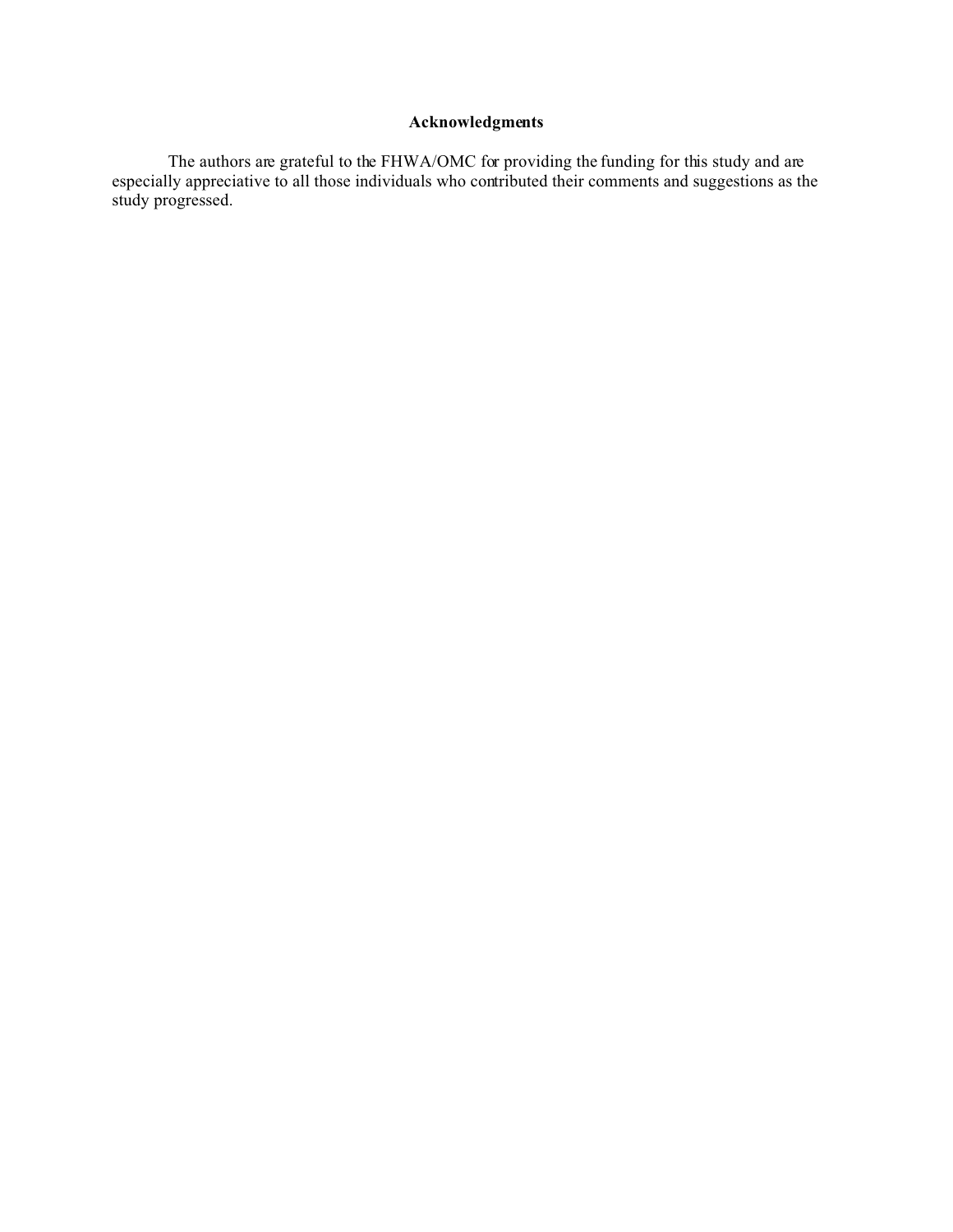### **TABLE OF CONTENTS**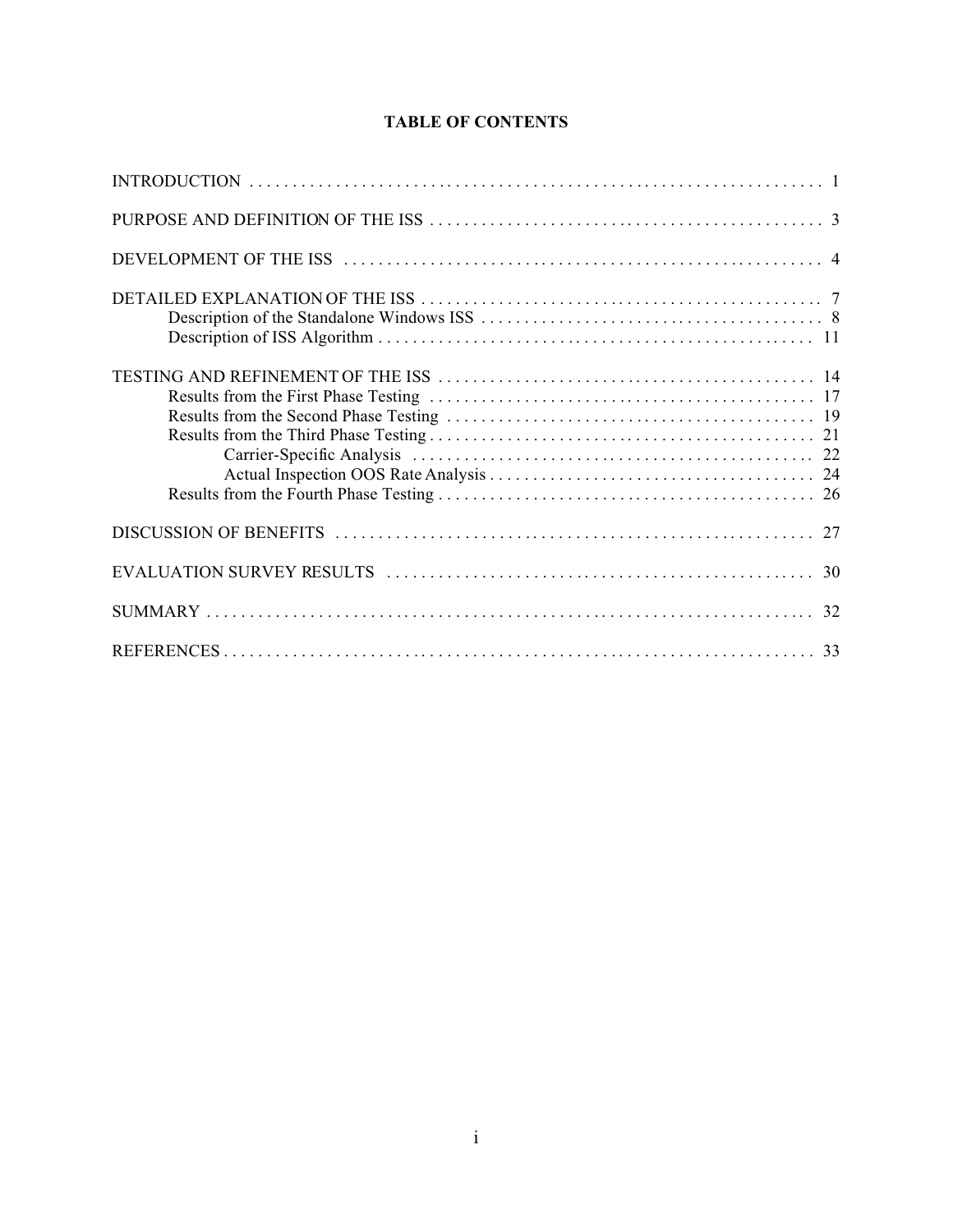### **LIST OF TABLES**

### **LIST OF FIGURES**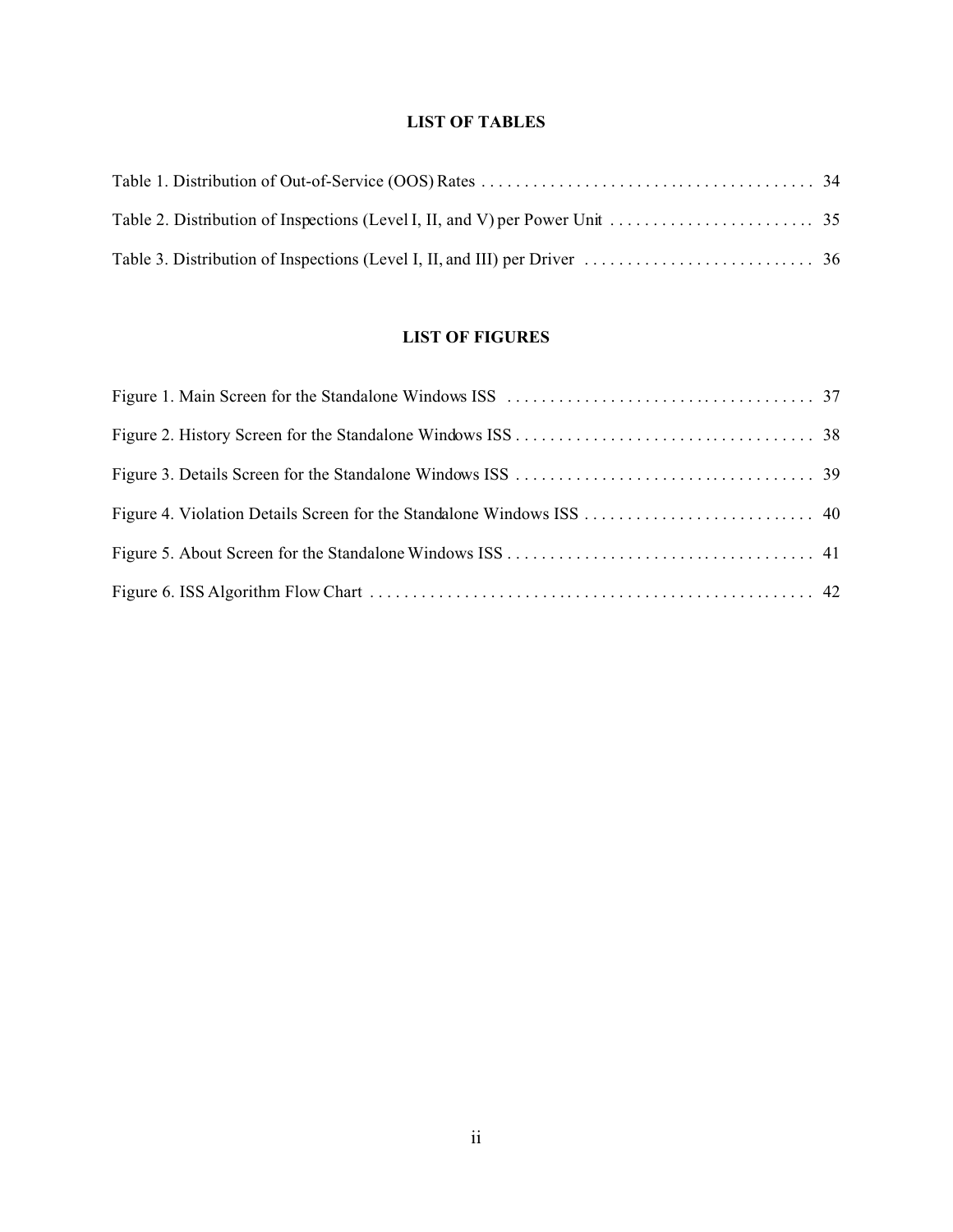#### **ABSTRACT**

The Inspection Selection System (ISS) was developed as part of the *Aspen* roadside inspection software system, in response to a 1995 Congressional mandate calling for the use of prior carrier safety data to guide the selection of vehicles and drivers for roadside inspections. The *Aspen* system includes software to help conduct roadside commercial vehicle/driver inspections with portable microcomputers, including hand-held pen-computers. *Aspen* includes electronic transfer of inspection results, and electronic access to carrier safety performance data and commercial driver license status data.

The ISS algorithm was designed at the Upper Great Plains Transportation Institute, North Dakota State University, in cooperation with a 10-State Roadside Technology Technical Working Group and the Federal Highway Administration's Office of Motor Carriers (OMC). The OMC's Field Systems Group managed the overall project and completed the ISS and *Aspen* software development.

The main objectives of the ISS are to recommend roadside inspections for those commercial vehicles and drivers with:

- 1. Poor prior safety performance as evidenced by an unsatisfactory safety compliance fitness rating and/or higher than average vehicle/driver out-of-service rates, and/or,
- 2. Very few or no roadside inspections in the previous two years relative to the carrier's size.

In short, the ISS is designed to help better distribute roadside inspections among motor carriers and target those with prior poor safety performance.

It is anticipated that in the future, the ISS will be used to screen transponder-equipped vehicles at mainline speeds. Currently, however, the roadside inspector simply enters the Department of Transportation (DOT) or Interstate Commerce Commission (ICC) number displayed on the commercial vehicle into a microcomputer running the ISS software. An "inspection value" and recommendation are then displayed for that particular carrier. The system is *not* vehicle-specific, so the "inspection value" is based on the carrier's safety performance history, not the specific vehicle's history. The ISS also

iii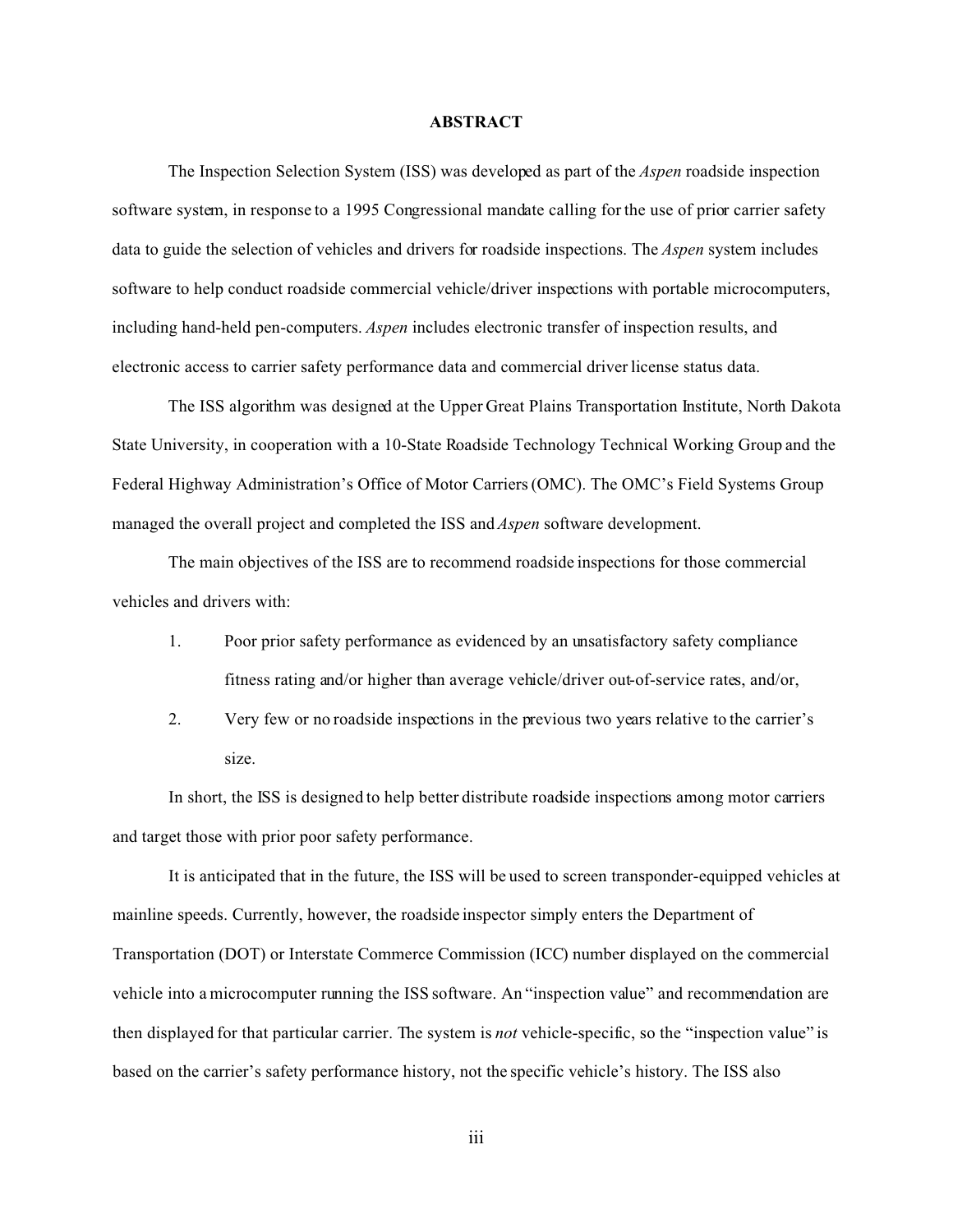provides specific recommendations based on previous regulatory problems in the carrier's history. For example, driver hours-of-service problems or hazardous materials shipping papers problems might be highlighted. The idea is to suggest the inspector focus on those areas based on a known history of violations.

It should be emphasized that the ISS, either in *Aspen* or as a standalone system, is simply a tool for the inspector. The final decision whether to inspect the vehicle/driver is always made by the inspector.

Ten states were involved with the initial testing of the ISS, but currently a majority of states throughout the United States are using the system. Results from the testing show that as inspectors use the ISS to a greater degree, the desired impacts described above will be achieved. Specifically, out-ofservice rates are substantially higher when an inspection is recommended by the ISS. An analysis of data from 39,819 inspections conducted in 10 states the first eight months of 1996 revealed the vehicle out-ofservice rate was 33.7 percent for those ISS recommended to inspect versus 20.0 percent for those it did not. For driver out-of-service, the rate was 13.5 percent for those recommended versus 9.9 percent for those not recommended. Clearly, the ISS will help to target relatively unsafe carriers, as well as those for which there is insufficient data, and reduce the inspection burden on proven safe carriers. This means more efficient use of scarce resources by focusing on less safe vehicles/drivers.

Based on an evaluation survey completed by inspectors and presentations of the system, the ISS also appears to be well accepted by both inspectors and the motor carrier community. More than 70 percent of inspectors surveyed stated that they would recommend the ISS for use in other states. Additionally, there are substantial benefits to society in terms of safety and to "safe" motor carriers in terms of cost-savings to be realized from use of the ISS. A conservative estimate of these benefits amounts to approximately \$60 million per year. The testing and refinement of the ISS will be continued for some time as new data and technologies become more widely available. It is hoped that this will even

iv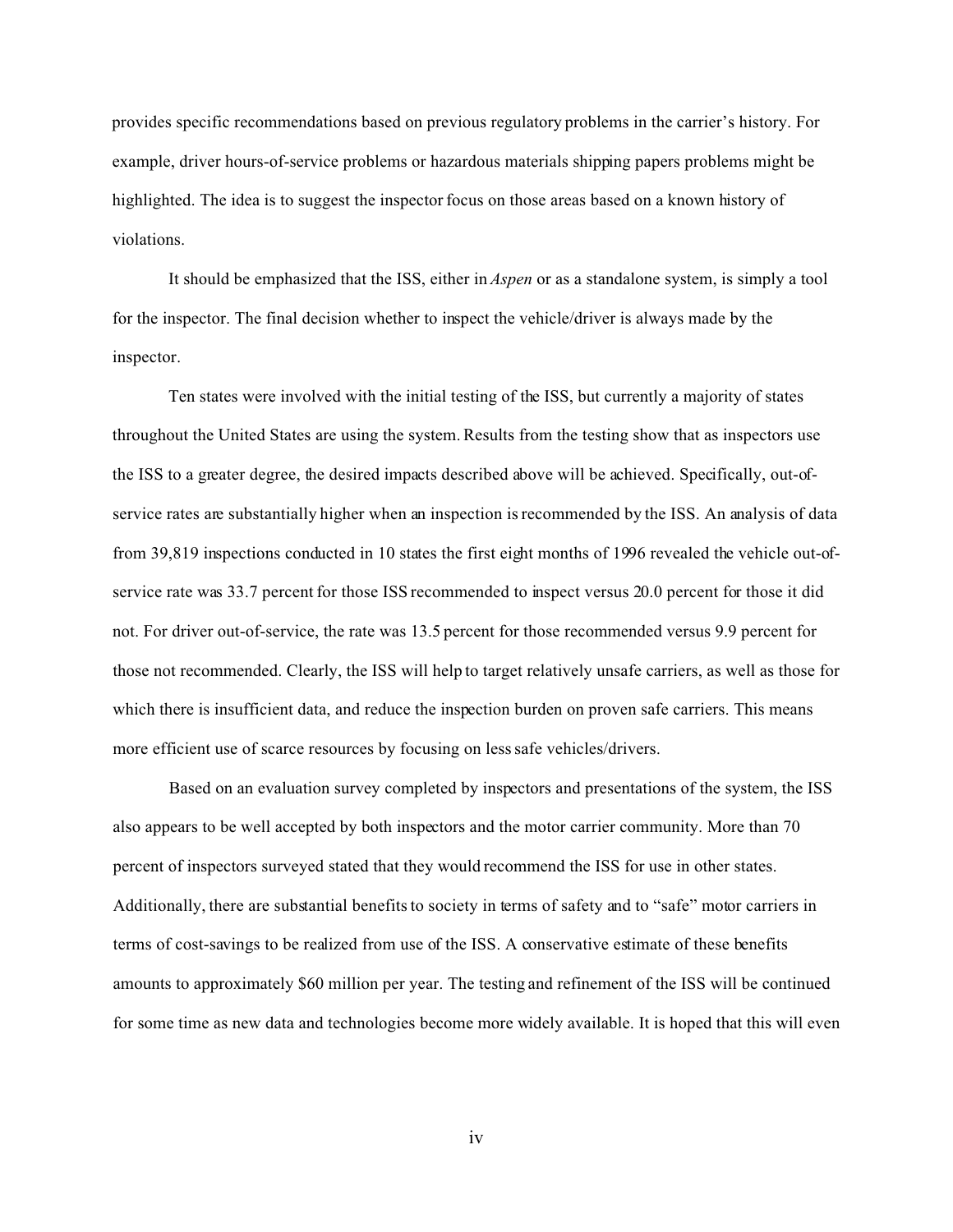further enhance its effectiveness at focusing inspections to achieve maximum value while causing minimum disruption to the flow of commerce.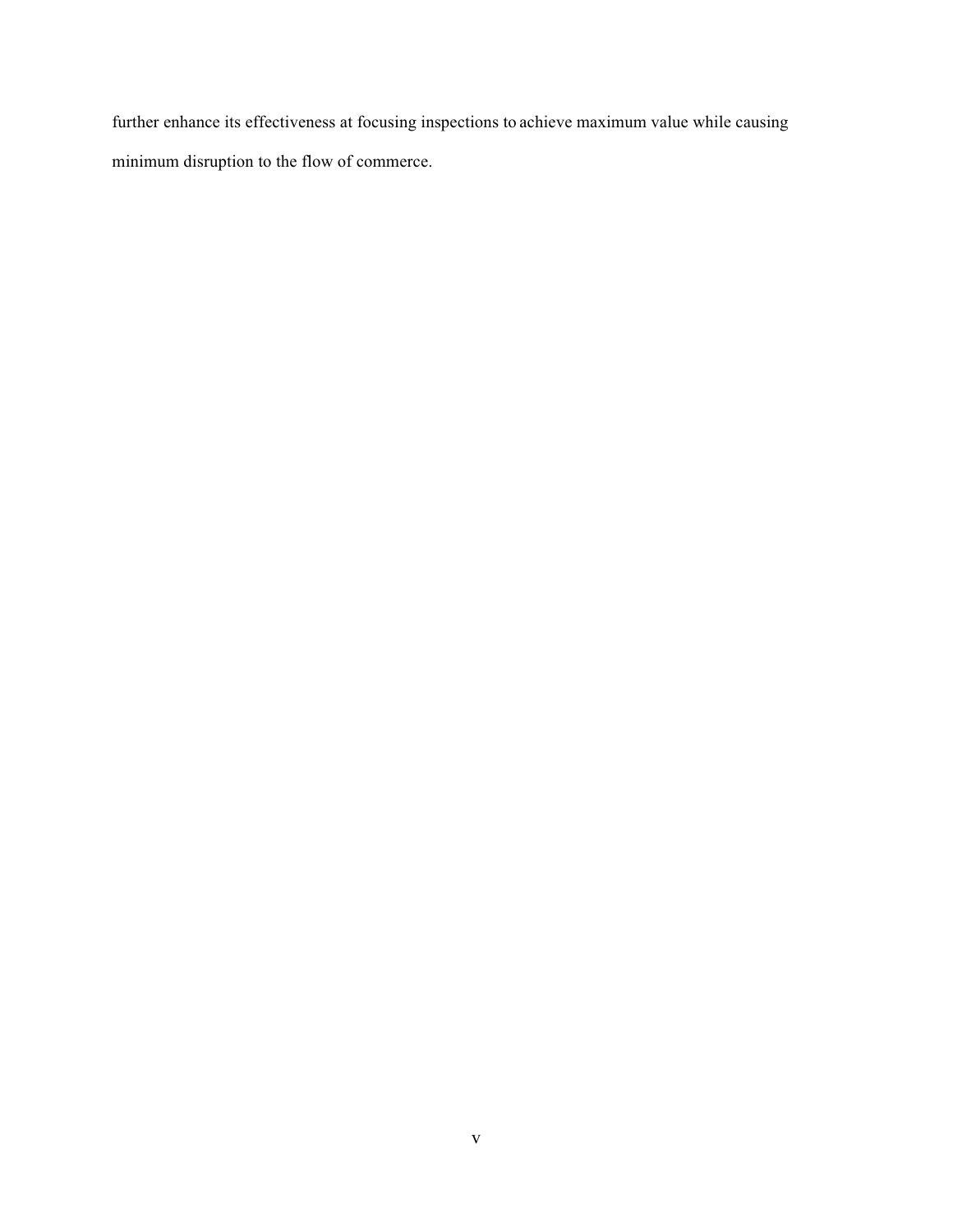## **The Roadside Inspection Selection System (ISS) for Commercial Vehicles**

#### **Final Report**

#### **INTRODUCTION**

To help accomplish the Federal Highway Administration's (FHWA) safety objectives, the Motor Carrier Safety Assistance Program (MCSAP) was established by the Surface Transportation Assistance Act of 1982. The MCSAP provides Federal funds to the states so they can conduct increased commercial motor vehicle safety activities. These safety activities include roadside inspections, educational contacts, and compliance reviews.

Roadside inspections of commercial motor vehicles in the United States follow a standard known as the North American Standard Inspection. Inspections involve an examination of vehicles, drivers, and hazardous material cargo. They focus on critical safety regulations and include provisions for placing vehicles and/or drivers out-of-service (OOS) if unsafe conditions are discovered. OOS problems must be corrected prior to continuation of a trip.

There are several types or "levels" of roadside inspections conducted. The four types considered in the current project are Levels I, II, III, and V. A Level I inspection includes a thorough check of the driver and the vehicle, including an underneath-the-vehicle inspection. A Level II inspection also examines the driver, but the inspector only walks around the vehicle to search for defects and does not examine underneath. A Level III inspection only examines the driver. Finally, a Level V inspection is conducted on a vehicle at the carrier's terminal or place of business.

Additional safety activities performed by the states include educational contacts and compliance reviews. Educational contacts replaced what were termed "safety reviews" and a carrier is no longer assigned a safety rating during this procedure. It is used to simply provide educational and technical assistance to the motor carrier. A compliance review, however, is an audit of required records which includes a process to measure a carrier's compliance with the safety regulations and apparent risk to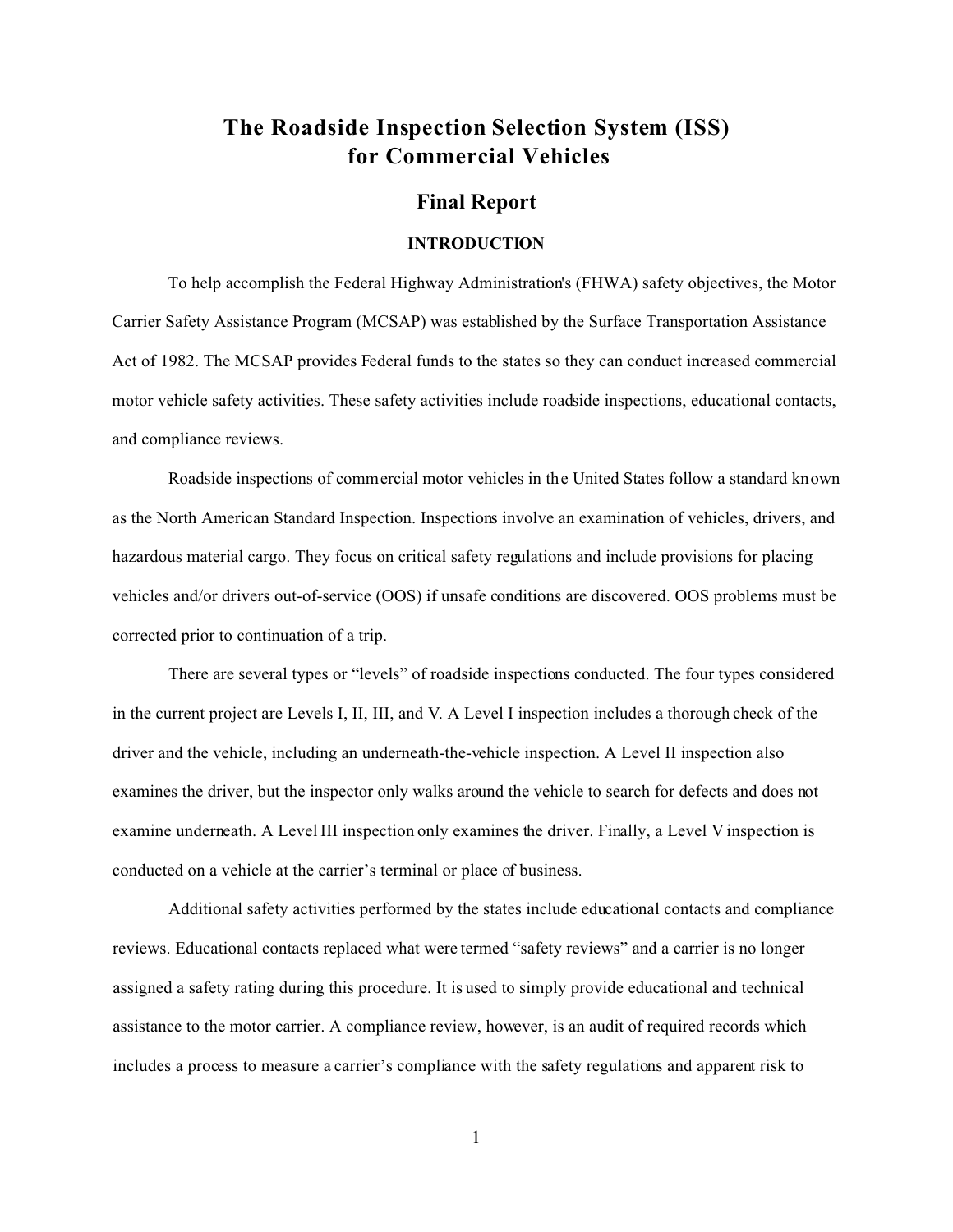highway safety. A sampling process is used to measure violation severity and help determine the best corrective approach. Compliance reviews result in safety fitness ratings, voluntary compliance programs or legal enforcement action.

Data obtained from compliance reviews and roadside inspections of motor carriers are input (or uploaded from a computer) by the states locally into an information system termed *SafetyNet*. The states then transmit relevant data for interstate carriers electronically to the Motor Carrier Management Information System (MCMIS) at FHWA Headquarters.

It has long been realized that there is a distinct relationship between the results of roadside inspections, the results of safety/compliance reviews, and accident rates. In several studies conducted at the Upper Great Plains Transportation Institute and by other researchers, it has been found that a company's inspection out-of-service (OOS) rate is correlated both with the safety/compliance fitness rating they have and their accident rate. Specifically, those carriers with high OOS rates are more likely to have conditional or unsatisfactory ratings and higher accident rates.

Considering these facts, one has to realize the wealth of information that can be obtained from knowledge of a company's inspection OOS rate. This OOS rate is determined by dividing the number of vehicles or drivers placed out-of-service in a specific time period as a result of a roadside inspection by the number of roadside inspections conducted in that time period. It can be an excellent indicator of a company that may have some safety problems and must be examined closer. However, to calculate this rate, the company has to have had an acceptably representative number of roadside inspections in an acceptably recent time period. Three roadside inspections in a two-year period, although viewed to be too few by some, is generally accepted to be sufficient. Although many companies have met this threeinspection criterion (in fact some have far exceeded it), there are still many more that have not.

A casual analysis of the MCMIS data from a recent two-year period (June 1994 to June 1996) shows the number of carriers listed as active during this time period was 372,841 57.6 percent (214,909) had zero roadside inspections. However, based on a field survey conducted in January 1994, it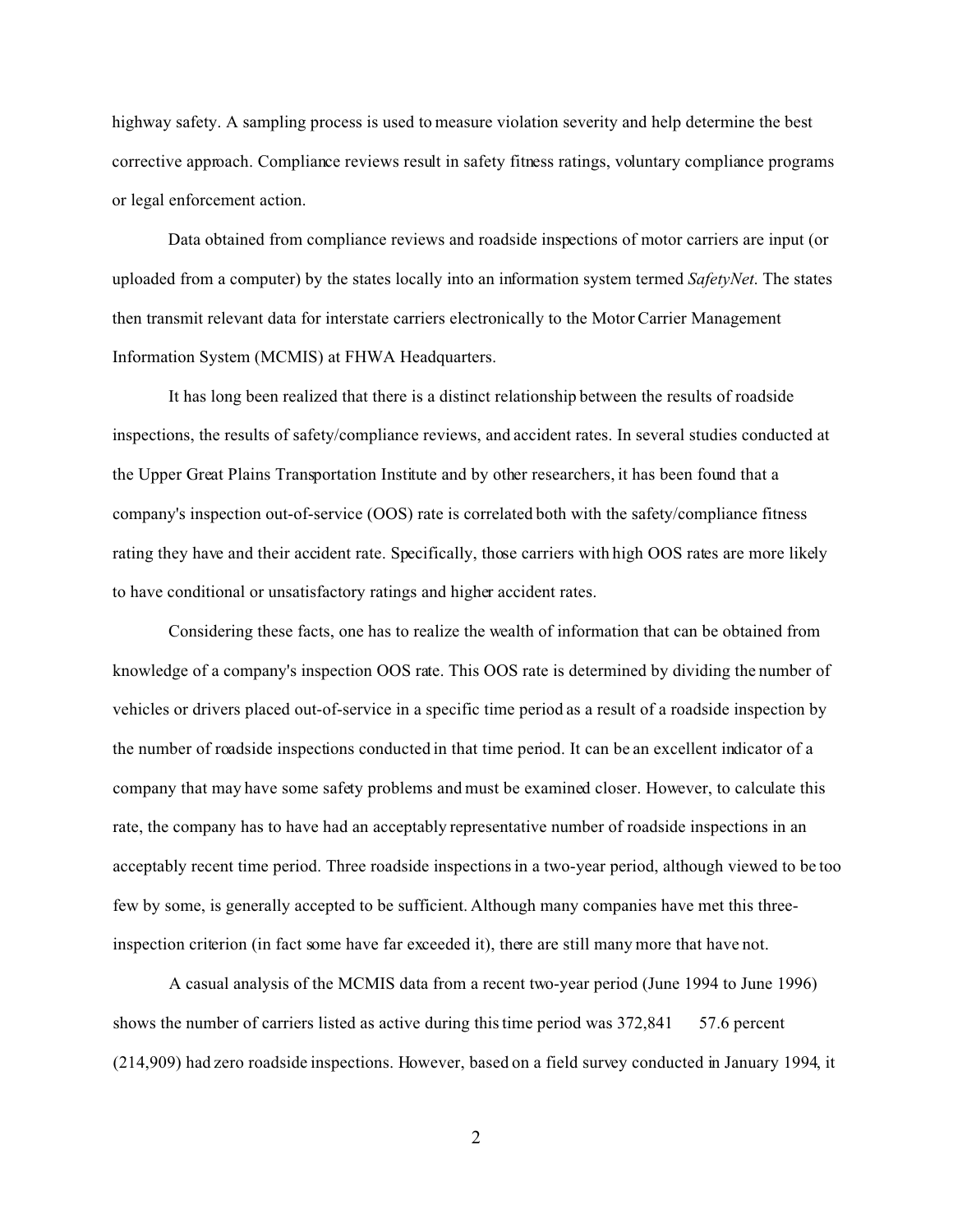was estimated that about 50 percent of these carriers with zero roadside inspections were not actually active carriers. This would bring the real number of active carriers with zero roadside inspections down to 107,455 and the total number of active carriers to 265,386. Therefore, 40.5 percent (107,455) of carriers had *zero* roadside inspections in that time period. An additional 73,084 carriers (27.5 percent) had only one or two roadside inspections.

Thus, using the criterion of three or more roadside inspections, an OOS rate cannot be reliably determined for approximately two-thirds of all carriers. Conversely, in that same two-year period, there were 152 carriers with more than 1,000 roadside inspections, 57 carriers with more than 2,000 roadside inspections, 10 carriers with more than 5,000 roadside inspections, and two carriers with *more than 10,000 roadside inspections*. It has been shown that these carriers have lower OOS rates on average than the rest of the population. Thus, it seems logical to divert some of the inspection resources away from these carriers toward carriers with a worse safety performance history or those that have little or no information. In fact, Congress mandated a system, as part of the 200 MCSAP site project, to reduce oversampling of carriers for inspections and better distribute the inspections among carriers.

#### **PURPOSE AND DEFINITION OF THE ISS**

A possible solution to the aforementioned problems is an Inspection Selection System (ISS), which is available as an aid to the inspector at the roadside. The main purpose of the ISS is twofold to target those carriers with the worst past safety performance and to reduce the oversampling of some carriers and the undersampling of others at the roadside.

The ISS serves as a tool to help the inspector select the "best" commercial vehicles/drivers to inspect based on several carrier characteristics. These variables presently include:

- 1. The OOS rate (vehicle and driver) of the company,
- 2. The company's current safety compliance fitness rating, and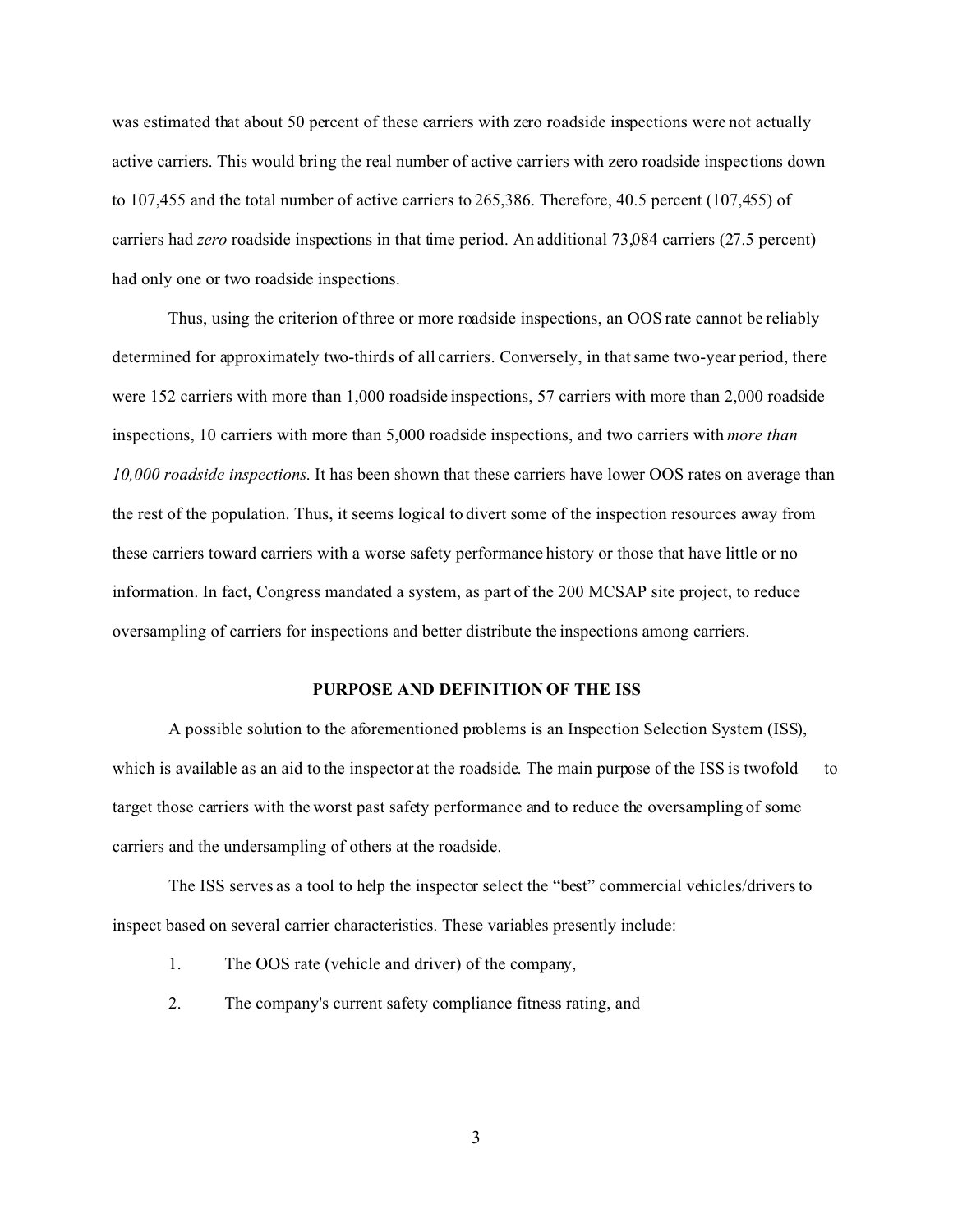3. The number of previous roadside inspections (vehicle and driver) the carrier has had relative to their size (as measured by power units and drivers).

How these variables are used is explained in detail in a following section, but basically the system highly recommends an inspection for those carriers with unsatisfactory safety compliance fitness ratings, high OOS rates, and/or very few previous roadside inspections relative to their size. Once a carrier has been recommended for inspection, the system also may recommend to the inspector specific regulatory areas to concentrate on based on previous OOS violations.

It must be stressed that the ISS simply makes a recommendation. The inspector always is able to make the final decision. This is especially important in cases where there is an obvious defect present or a valid Commercial Vehicle Safety Alliance (CVSA) decal, which indicates that a Level I roadside inspection was conducted on that vehicle in the past three months.

#### **DEVELOPMENT OF THE ISS**

The development of the ISS was guided by the Roadside Technology Technical Working Group (TWG), which consisted of representatives from states involved in testing high-technology solutions to roadside inspection problems. The TWG operated under the leadership of the Department of Transportation (DOT), Federal Highway Administration (FHWA), Office of Motor Carriers (OMC), Field Systems Group (FSG), and consisted of representatives from the states of Alabama, Connecticut, Idaho, Kansas, Michigan, Nebraska, New Mexico, Ohio, Virginia, and Wyoming.

The first proposed ISS algorithm was presented to the TWG July 1994. This algorithm was developed by examining frequency distributions and placing more emphasis on those carriers with few or no previous roadside inspections relative to their size. Additional emphasis was added if they then also had higher OOS rates than average and/or unsatisfactory or conditional safety compliance fitness ratings. To accomplish this, several methods were first examined before arriving at a reasonable technique.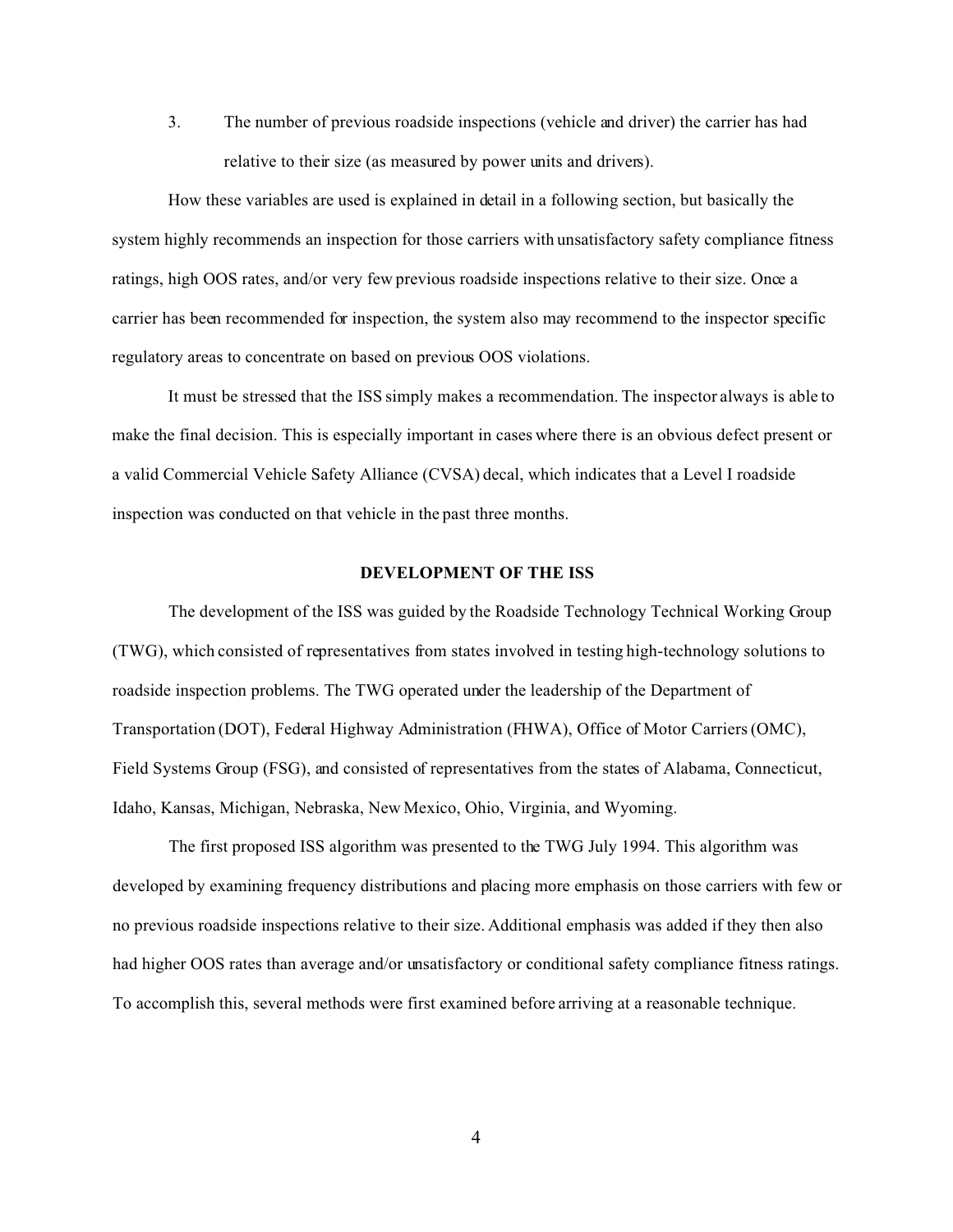The initial method considered was an "expert" approach. This involved simply speaking with experts in the field (i.e., safety investigators, roadside inspectors) and seeking their opinions on how carriers with different attributes should be rated in terms of probability of a roadside inspection. This technique proved to be difficult for people to quantify their intuitive thoughts in a way that could lead to a workable algorithm.

The second approach was to examine the nationwide mean and standard deviation of the inspections per power unit/driver and vehicle/driver OOS rate variables. It was envisioned that carriers would then have their individual mean on these variables compared to the overall nationwide mean and be rated based on how many standard deviations above or below the overall mean they fell. This approach also proved fruitless as the overall variation in these variables was too large to be useful for use with individual carriers. This was the case even when the variables were divided into size categories.

The third and current approach involves examining nationwide distribution tables for the inspection per power unit/driver variables by size, and the vehicle/driver OOS rate variables overall. Carriers are then rated depending on how many percentile points above or below the nationwide median (50th percentile) they fall. At first, carriers received higher inspection values (the higher the inspection value, the higher the probability that the particular vehicle should be inspected) the more percentile points below the median overall inspection rates in their size category they fell. Then, if the carrier's OOS rates fell above the nationwide median, even higher inspection values were assigned. Unfortunately, running a sample of carriers through this initial algorithm revealed that there was little variation in the inspection values assigned. It was determined that this was due to the percentile groups being too close together as the initial algorithm was assigning values based on every tenth percentile group. So, the algorithm was adjusted to assign values based on every fifth percentile group and this provided a much improved degree of variation.

Once the Technical Working Group approved of the concept of the ISS and its basic principles as described above, a smaller focus group was formed to act as an "expert panel" to calibrate and finalize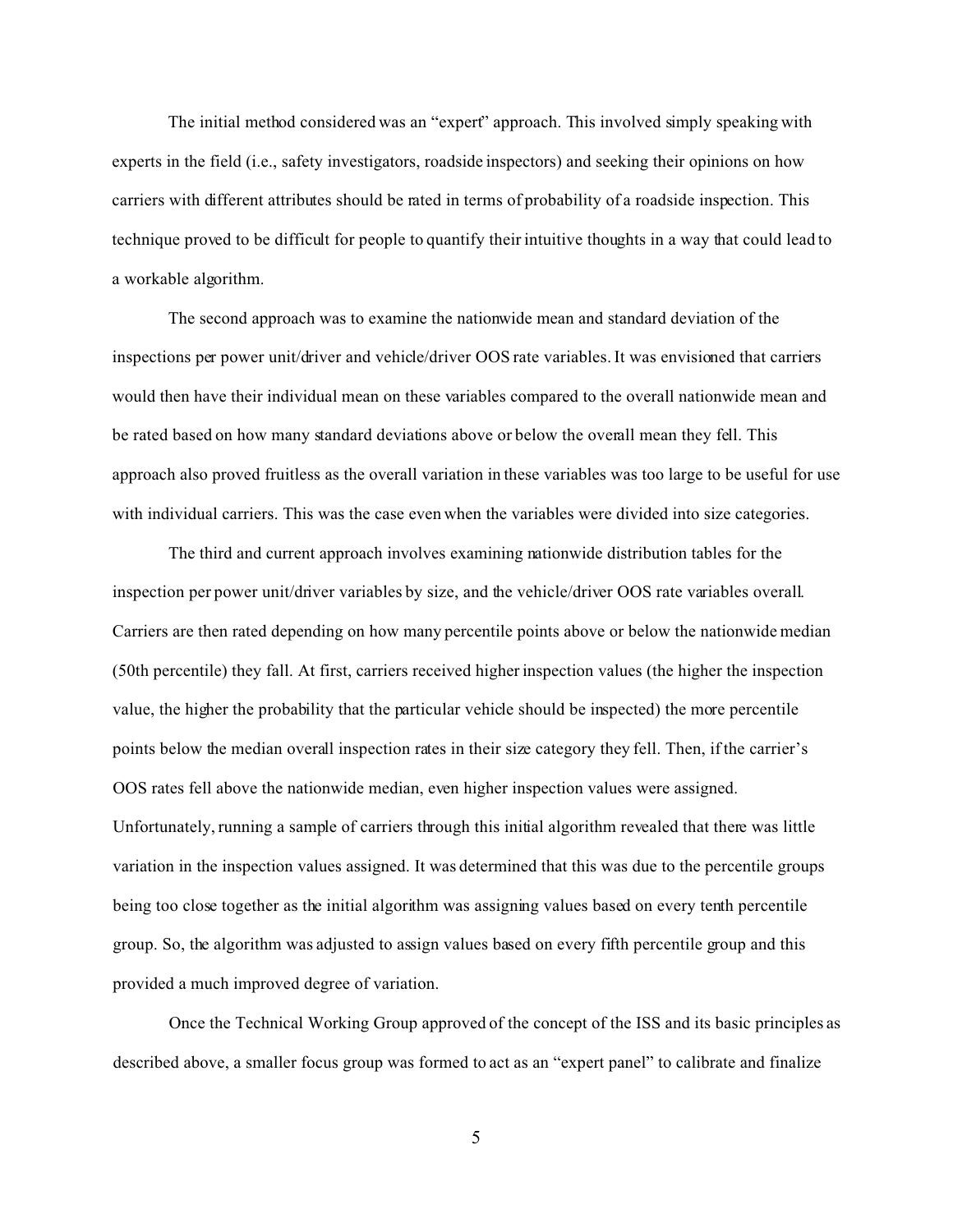the ISS algorithm. This was completed by having each member submit approximately 20 carriers, which they had some detailed safety performance knowledge of, for analysis using the initial ISS algorithm. The focus group then met to determine if the system was ranking the carriers in a logical and intuitive sequence and to adjust it accordingly. This intuition comes from the expert knowledge this group has attained by working as and/or with roadside inspectors and safety investigators directly or indirectly over many years.

It quickly was realized at this meeting that the ISS was putting too much emphasis on carriers with little or no data available about them. Consequently, some carriers, which the members considered to be "worse than average," were receiving inspection values they thought were too low simply because they had many previous inspections. After a discussion where the main goals of the ISS had priority, it was decided that carriers with a known poor past safety performance should be ranked higher than those where there was little information available. From this decision, the ISS was adjusted so emphasis was first placed on those with the highest OOS rates (based on percentile) and/or unsatisfactory or conditional safety compliance fitness ratings. Then, further emphasis was placed on those with few inspections relative to their size. Those carriers with too little or no data available still received somewhat high inspection values, but with an additional explanation that it was due to the little data available, not necessarily because they are a "worse" carrier.

The focus group agreed with the percentile approach, as previously described, and some time was spent discussing the values to be assigned based on the percentile groups the carrier falls into. Several iterations of frequency distributions were run to create ISS values on the representative carriers using several sets and combinations of values the group came up with. Each of these was examined until it was believed that the ISS algorithm was ranking the carriers in the intuitively "correct" order with the right amount of variation between them. During this process, it was decided to increase the number of size categories from four to seven to achieve a more desirable degree of variation.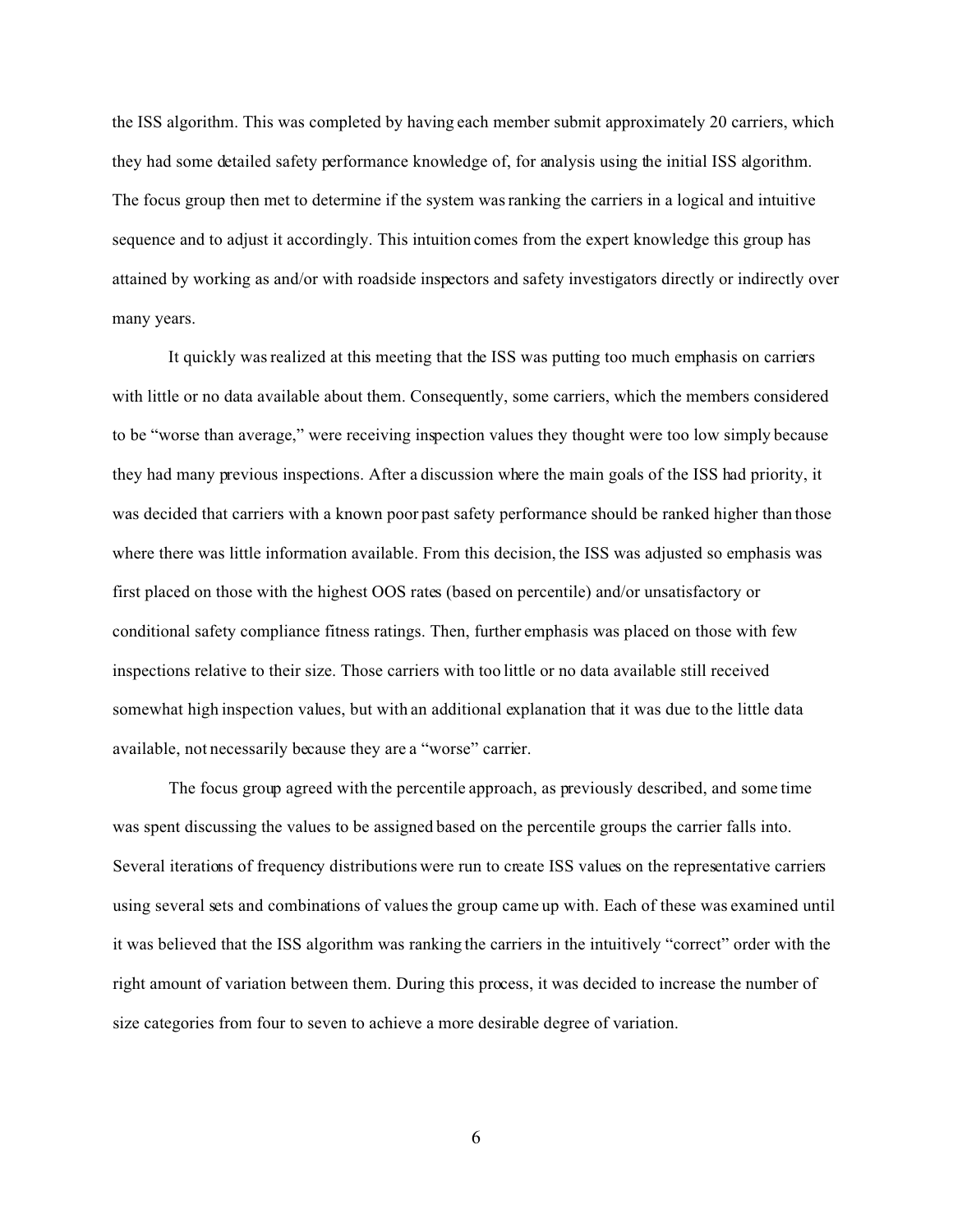The actual algorithm developed, with a few minor modifications, is described in detail below and is the one that is currently in use throughout the United States.

#### **DETAILED EXPLANATION OF THE ISS**

The OMC Field Systems Group, in close association with the Upper Great Plains Transportation Institute, integrated the Inspection Selection System in the Roadside Driver/Vehicle Inspection software program titled *Aspen*. The *Aspen* system includes software to help conduct roadside commercial vehicle/driver inspections with portable microcomputers, including hand-held pen-computers. *Aspen* includes electronic transfer of inspection results, and electronic access to carrier safety performance data and commercial driver license status data. *Aspen* was officially released January 1995 and widely implemented in summer 1995. For a detailed description of *Aspen,* please contact the Field Systems Group at 303-969-5140, ext. 407. A standalone Windows version of the ISS has been developed, as well as a Windows version of *Aspen* containing the ISS, which was released early 1996. Whether as part of *Aspen* or as a standalone, the ISS algorithm is the same.

The software is designed to operate with either the full MCMIS carrier database or a subset targeted to a specific geographical area. The FHWA/OMC offers a CD-ROM database and specialized software (entitled RIDGE) for easily creating this ISS subset database if desired. Each computer that is using the software contains an internal carrier database. This database includes the carrier's name, address, ICC number, DOT number, and the information crucial to calculating the carrier's ISS inspection value, such as vehicle and driver out-of-service rate, carrier safety compliance fitness rating, total number of drivers/power units, number of previous roadside inspections, etc. The ISS has been designed to automatically calculate each field required and assign an inspection value. The database is refreshed periodically to ensure that the carrier data contained in the computer is current and accurate.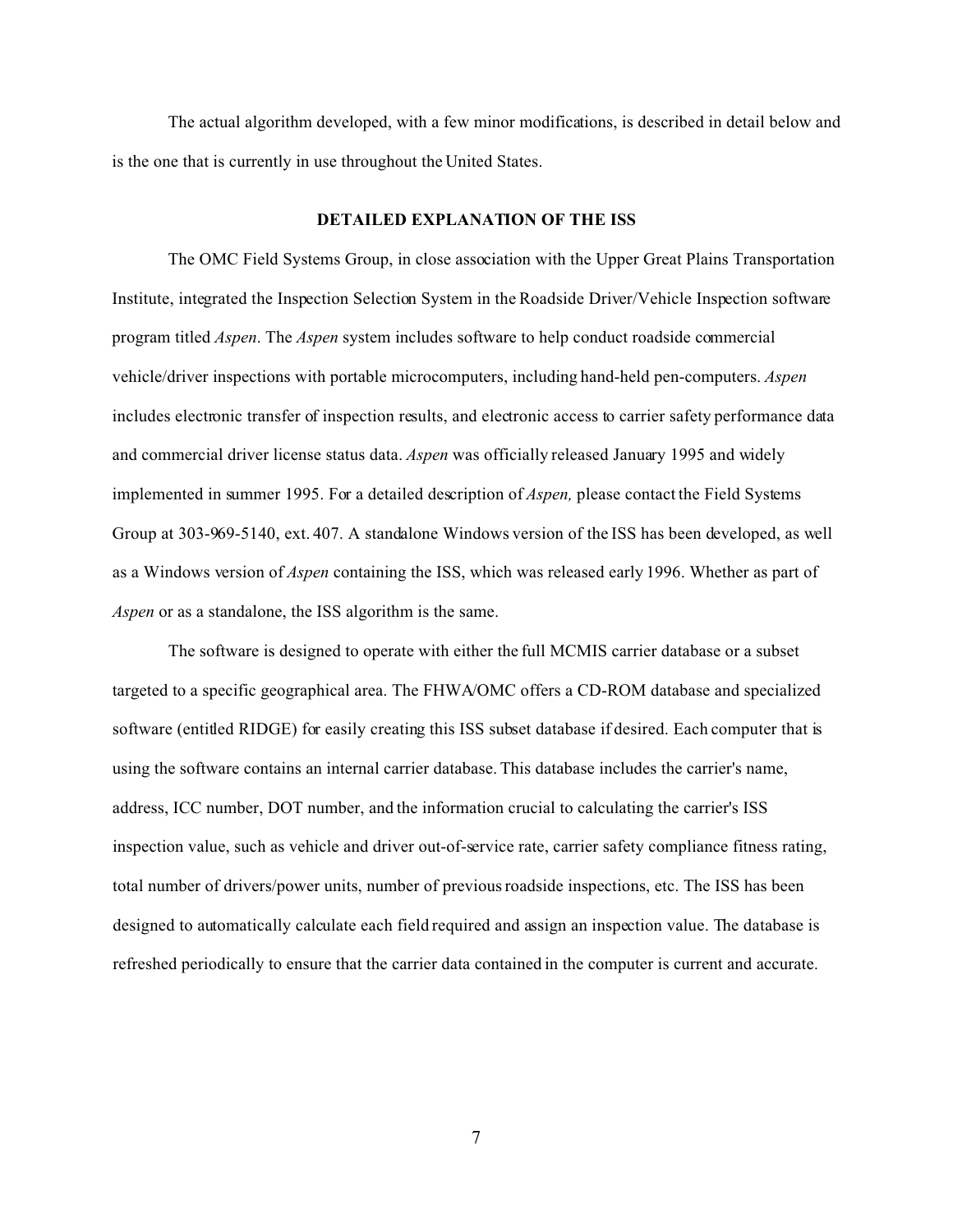#### **Description of the Standalone Windows ISS**

A description of the standalone Windows ISS follows. This version is intended for use as a standalone system on desktop or laptop computers at fixed sites (i.e., scale houses, ports of entry, etc.).

The first screen to appear when the program is activated is the Inspection Selection System Main screen (Figure 1). The inspector at the roadside then enters the Department of Transportation (DOT) or Interstate Commerce Commission (ICC) number usually found on the side of the commercial vehicle. If a match is found, the ISS will display the carrier's name, address, and current ISS inspection value. A recommendation also is given according to the following formula:

| <b>Inspection Value</b> | Recommendation                                      |
|-------------------------|-----------------------------------------------------|
| $90 - 100$              | Inspect -- Clearly an inspection is warranted       |
| 80 - 89                 | Optional -- Inspection would probably be worthwhile |
| Below 80                | Pass -- An inspection would be of limited value     |

Obviously, local judgement also should be used. Factors to consider are: (1) Does the carrier have a CVSA decal or evidence of a recent inspection? (2) Is there visual evidence of possible vehicle defects? (3) What is the nature of the cargo and trip? (4) How many inspections is the ISS analysis based on? (5) How long has it been since the last ISS database refresh?

The current distribution of ISS inspection values for the entire motor carrier population is illustrated in the following table. Inspect/do not inspect decision thresholds might change from one location to another since each site has a unique carrier population. For example, if a particular site was observing mostly vehicles with ISS values in the eighties range, the inspector would select a vehicle with a value of 88 over one that had a value of 82. Similarly, if the site was observing a wide range of values, the inspector may choose a vehicle with a value of 90 or greater over one with a value in the seventies or eighties.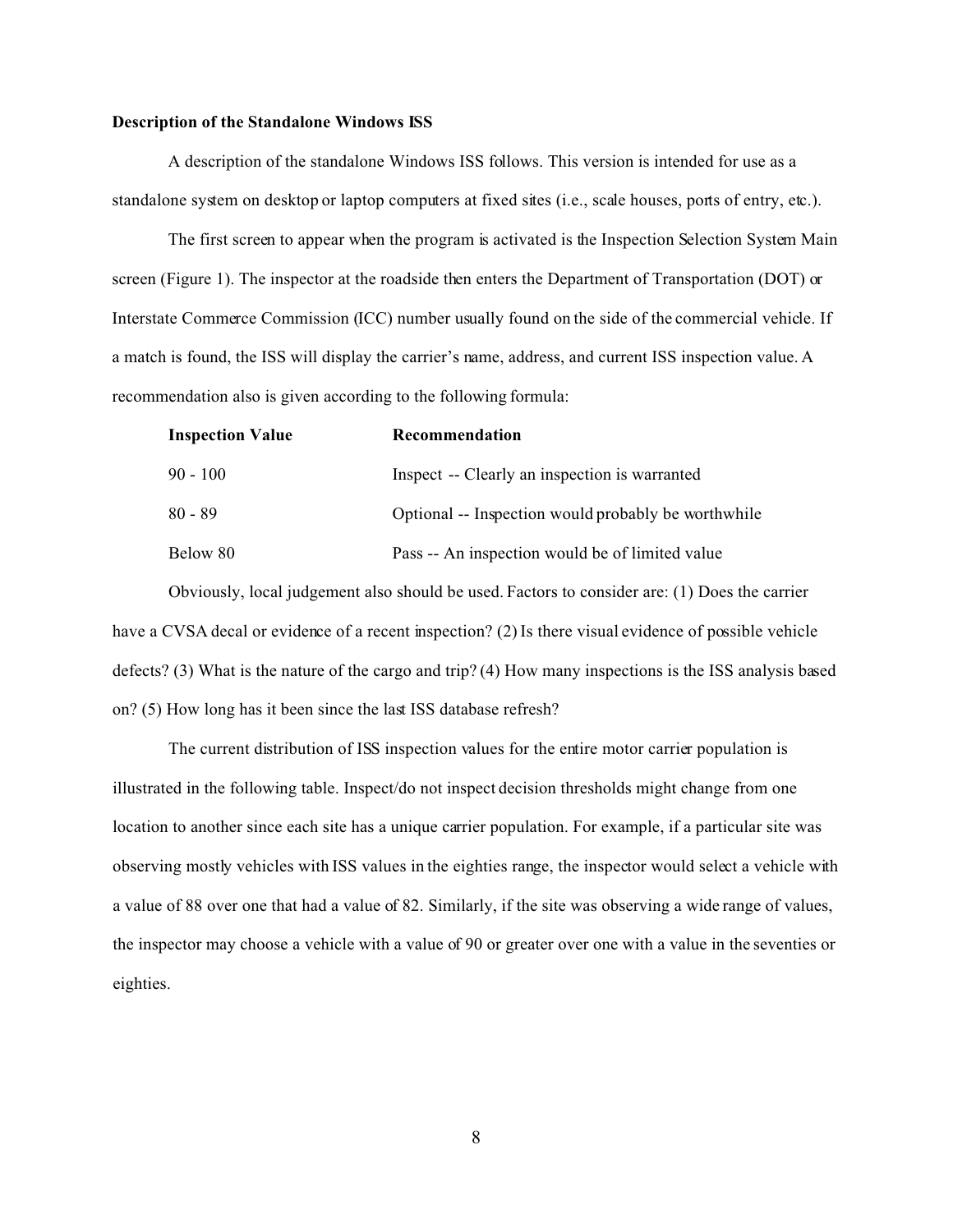| <b>ISS Value</b>     | Number of<br><b>Carriers</b> | Percent of<br><b>Carriers</b> | Number of<br><b>Vehicles</b> | Percent of<br><b>Vehicles</b> |
|----------------------|------------------------------|-------------------------------|------------------------------|-------------------------------|
| Below 80 (Pass)      | 37,707                       | $10.1\%$                      | 759,114                      | 32.5%                         |
| 80 - 89 (Optional)   | 148,681                      | 39.9%                         | 617,700                      | 26.4%                         |
| $90 - 100$ (Inspect) | 186,453                      | 50.0%                         | 962,143                      | 41.1%                         |
| Total                | 372,841                      | 100.0%                        | 2,338,957                    | 100.0%                        |

**ISS Value Distribution**

As shown in the table, although only about 10 percent of the carriers have an ISS value below 80 (i.e., "Pass"), they represent about one-third of all the vehicles recorded in the MCMIS. This is because a few of the larger carriers have low ISS values, while some of the smaller ones (and also those with no power unit information) have high ISS values. In addition, the carriers with zero previous inspections also receive high ISS values. However, it is estimated that about half of these are no longer actually active. Thus, the number of vehicles observed at the roadside with high ISS values may actually be quite a bit lower than represented here.

When practical, ISS also will give recommendations for particular areas to concentrate on during the inspection. Comments about specific violation categories are derived from analysis of violation rates for the chosen carrier compared to a mean value for similar carriers. Inspectors can activate the Violation Details screen to see the actual comparison numbers. The expert system recommendations also may display SafeStat, MCSIP, and no safety performance information messages as appropriate. Note that not all violation categories are represented by the expert system. For example, there is no category for lights, since inferring that past light violations is indicative of future light problems is dubious.

In addition, there is access to a notepad on this Main screen for any notes the user wishes to make.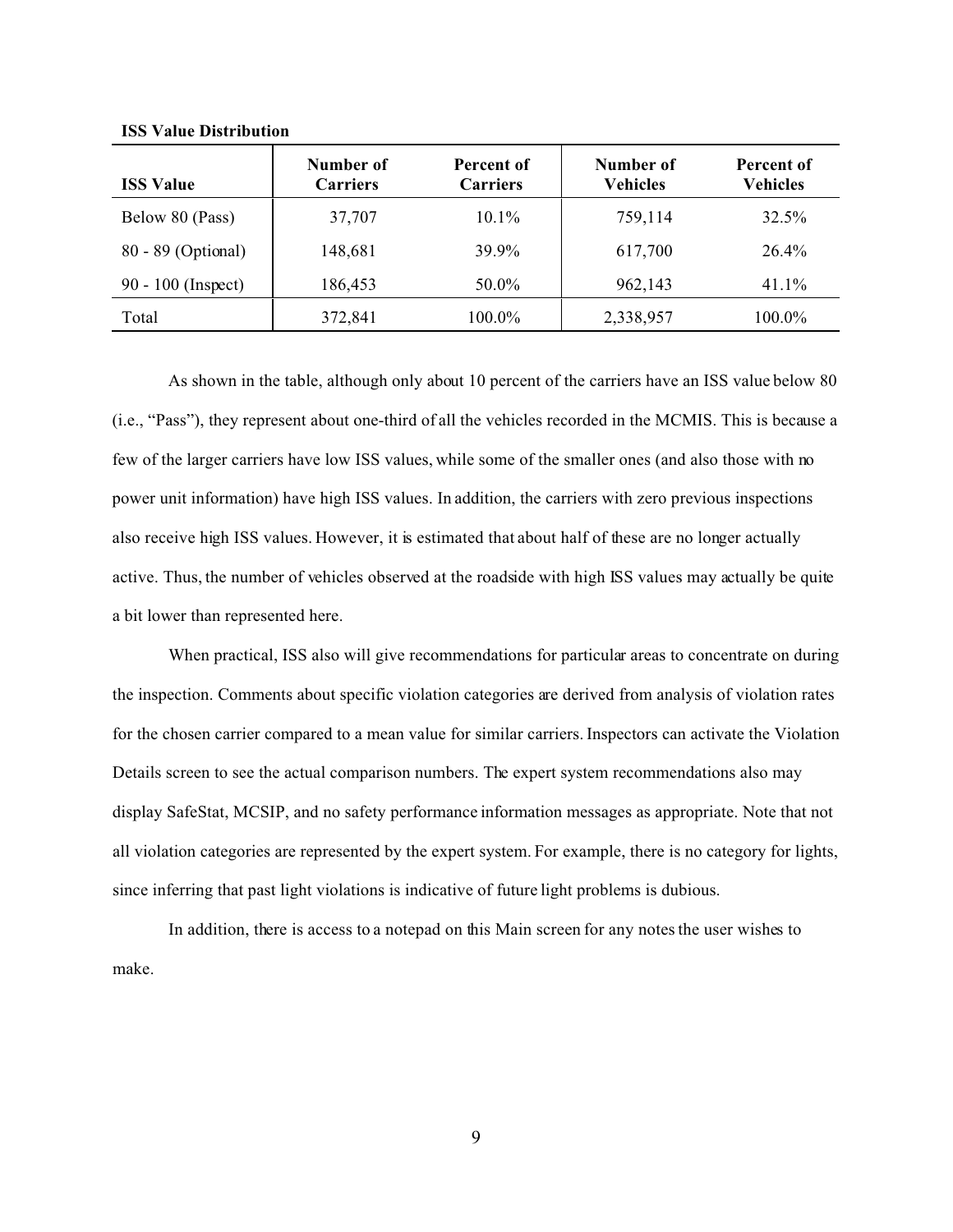Similar to *Aspen*, the ISS is designed as a tabbed notebook consisting of four screens. To move through the screens, inspectors simply click on one of the lower tabs, which will then become the active tab. The active tabbed page will appear as one screen.

Figure 2 illustrates the History screen of the standalone ISS. This screen displays a log of previous queries and any related user notes. In the ISS connected with *Aspen*, this screen is replaced by an Inspect tab, which transfers the user to the *Aspen* inspection screens.

A Details screen (Figure 3) also is available to the inspector. This screen provides a variety of safety performance statistics with comparisons to "baseline" statistics for carriers nationwide. This gives the inspector the opportunity to understand and gain confidence in the ISS. Specifically, the OOS rates; inspection rates; safety compliance fitness rating (if available); number of drivers; number of power units; and number of previous inspections are displayed. This screen also contains a bar graph showing the distribution of the different type inspections on the carrier. Categories include: Vehicle Inspections, Driver Inspections, and Inspections involving Hazardous Materials. These categories do not add together to get the total inspections conducted, as one inspection may involve multiple categories. The idea is to provide a look at the type of inspections that went into the ISS data. Obviously HM problems or driver problems based on limited inspections are less significant than decisions based on more data.

Figure 4 illustrates the Violation Details screen mentioned previously. This screen displays how the particular carrier in question compares to the nationwide averages for specific violations (i.e., brakes, hours-of-service, HM, etc.). If the carrier has had any particular type of violation more often than the "average" carrier (displayed on the screen as the "warning threshold"), a message displays on the main screen to make the inspector aware of this. It should be noted that this screen includes *all* violations found in previous inspections, not just OOS violations.

Finally, Figure 5 illustrates the About screen, which is accessed from the help menu. This screen gives notes about the program, the developers, and how to access the support hotline.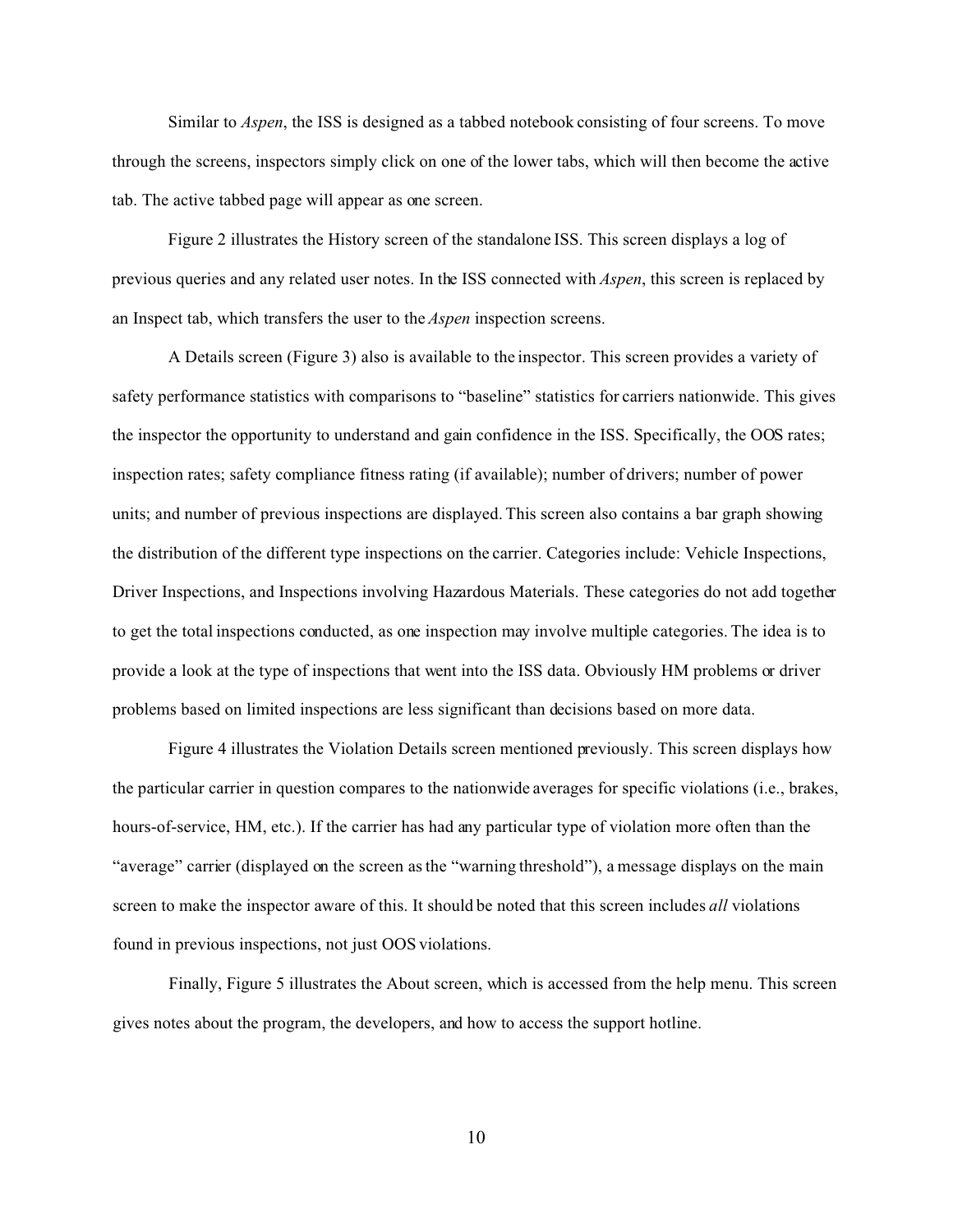It is anticipated that in the future the ISS will be used to screen transponder-equipped vehicles at mainline speeds. Currently, however, the ISS operates most effectively at locations where many commercial vehicles/drivers are being stopped or slowed for weighing purposes and several vehicles/drivers can be rated with ISS inspection values once the inspector is free to conduct an inspection. However, the ISS is useful even at sites where this selection process is not feasible as it can be used to automatically identify the carrier and fill in the name and address fields, and recommend specific areas to examine based on results from previous inspections.

#### **Description of ISS Algorithm**

The actual ISS algorithm can be visualized as a type of structured flow chart as shown in Figure 6. It consists of the following logic steps:

**Step 1**. After the DOT or ICC number is entered, if no match can be made, the ISS does not provide any output. A successful match requires a DOT or ICC number, but also requires that the carrier be included in the local computer's ISS database. As described earlier, each state decides on the content of their local ISS database, but it should include, at a minimum, all interstate carriers domiciled in the state, those in adjoining states, all carriers seen by state inspectors in the last three years, and the 5,000 most inspected carriers nationally. This local database is refreshed frequently to ensure inspection decisions are made with current data.

**Step 2**. If a match is found, the system automatically displays the carrier name and address. It then checks to see if the carrier is currently being monitored by the Commercial Vehicle Information System (CVIS). This is a pilot program the FHWA/OMC currently is sponsoring in cooperation with the state of Iowa DOT and the Volpe National Transportation Systems Center. The CVIS is being designed to identify unsafe carriers and encourage them to improve their safety performance or have their registration privileges revoked. When a carrier is found to be operating unsafely, they are entered into the Motor Carrier Safety Improvement Process (MCSIP), which regularly evaluates them to see if they are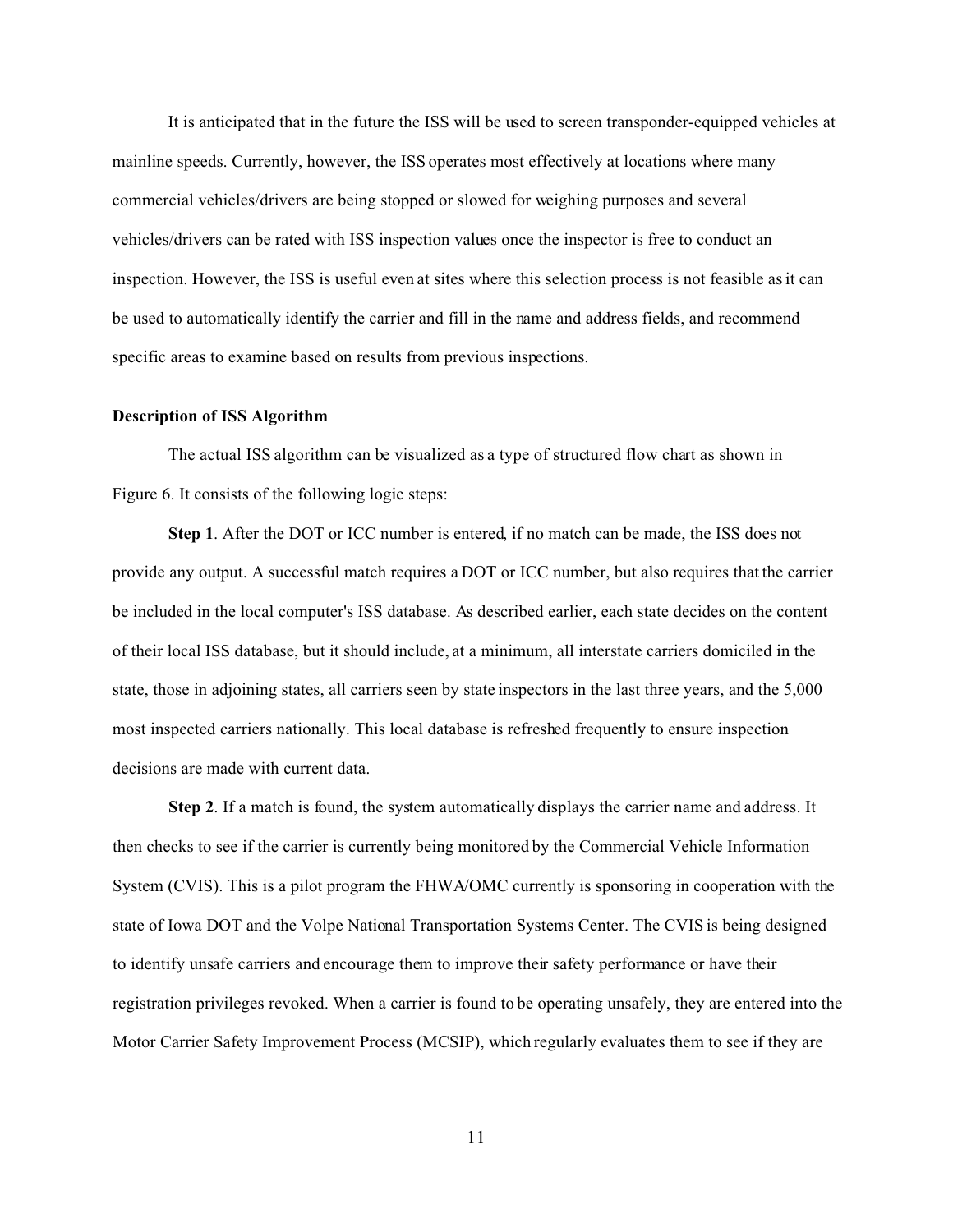improving. The initial step in the process is to assign a SafeStat score using data obtained from roadside inspections, compliance reviews, accidents, etc. Depending on this score, it will either lead to a warning letter stating the carrier will be evaluated over a six-month period for improvement and/or an on-site audit. The ISS supports CVIS/SafeStat by assigning an ISS inspection value of 100 to carriers currently in the MCSIP sanctioning process to prioritize them for roadside inspections. This will increase the amount of data available for the monitoring function. The reader is encouraged to contact any of the above agencies for more information. If the carrier is not in the MCSIP, the system continues to the next step.

**Step 3**. The ISS then checks for a safety compliance fitness rating. If this rating currently is unsatisfactory, the carrier is assigned an ISS inspection value of 100 and strongly recommended for inspection. If this rating is conditional, the carrier is assigned a CR value of 90. If this rating is satisfactory or not available, no CR value is assigned and the system continues to the next step.

**Step 4**. If the carrier has more than two vehicle and/or driver inspections in the past two years, the system determines a Vehicle OOS value and/or Driver OOS value for the carrier based on Table 1. Table 1 illustrates the distribution of OOS rates nationwide by percentile. OOS rates are only determined if the carrier has had at least three roadside inspections in the previous two years Level I, II, or V for vehicles and Level I, II, or III for drivers. Examining the Vehicle OOS column at the 80th percentile, for example, 80 percent of the carriers have a 42.2 percent vehicle OOS rate or below, and 20 percent of carriers have a vehicle OOS rate above this. Similarly, examining the Driver OOS column at the same percentile reveals that 80 percent of the carriers have an 18.2 percent driver OOS rate or below, and 20 percent have a driver OOS rate above this. Using this information, carriers are assigned a Vehicle OOS value of 100 if they have a vehicle OOS rate of 100 percent. For each five percentile points they fall below this, they receive two points subtracted from 100. Thus, a carrier that falls between the 90th and 95th percentile, a vehicle OOS rate of 57.9 percent to 66.7 percent, would receive a Vehicle OOS value of 96 (four points subtracted from 100 for the 10 percentile points lower than the 100th percentile). The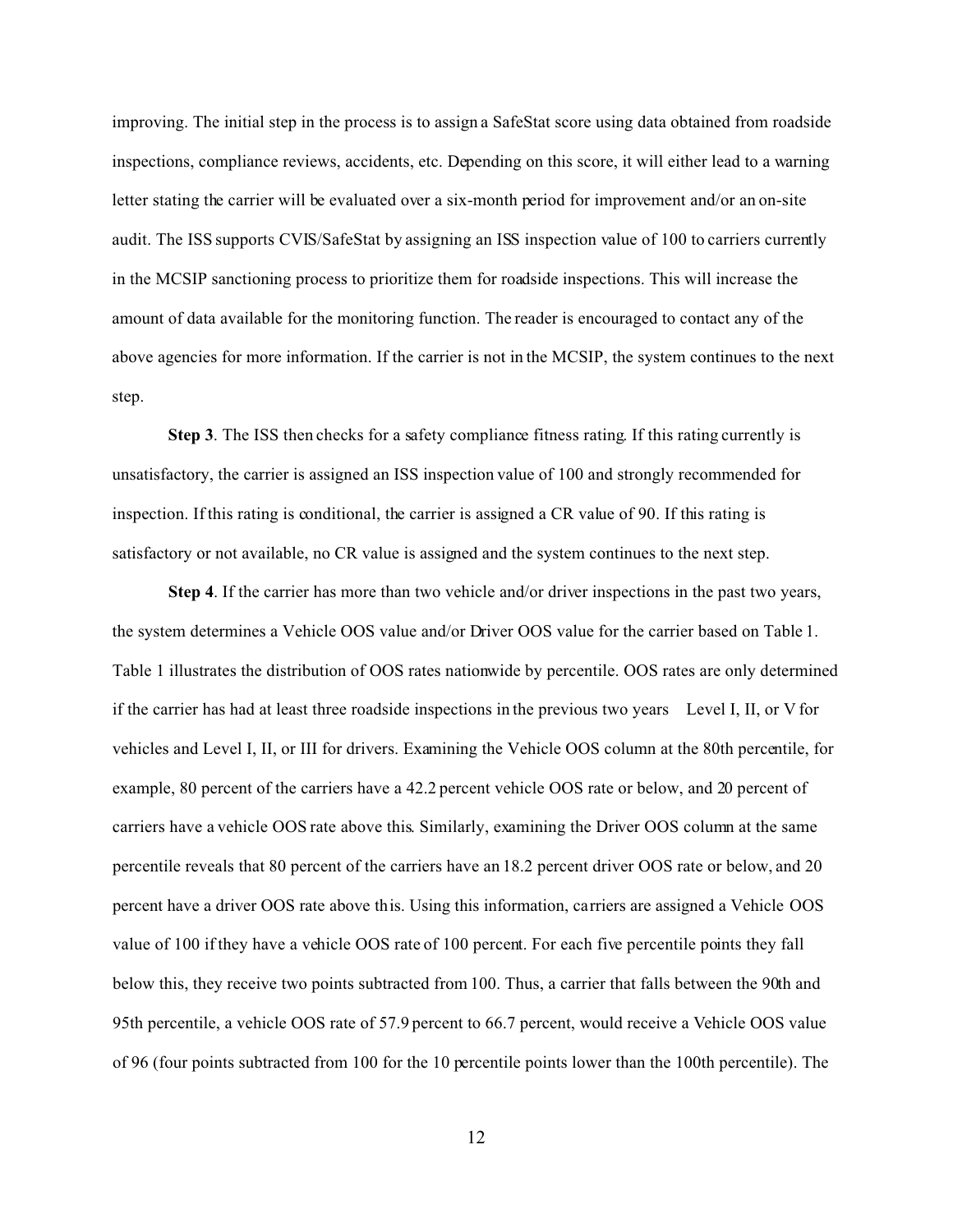Driver OOS value is determined in the same manner. These two values, the Vehicle OOS value and the Driver OOS value, are then averaged to arrive at the OOS Average value. If only the Vehicle OOS value or the Driver OOS value can be determined due to a lack of enough driver (or vehicle) inspections, the OOS Average value is simply the value of the variable that can be determined.

**Step 5**. The Safety Fitness Average value is then assigned as the higher of the CR value (from step 3) and the OOS Average value (from step 4).

**Step 6**. If the carrier does not have at least three roadside inspections in the last two years nor any compliance review, they are assigned an ISS inspection value depending on the size group they fall into. The largest carriers are assigned a value of 100, then two points are subtracted for each smaller size group with the smallest carriers assigned a value of 88. This number is displayed with an explanation stating that there is insufficient data available and an inspection is recommended to gain additional safety performance knowledge.

**Step 7**. The system then determines an Inspection per Power Unit value and an Inspection per Driver value based on Tables 2 and 3 respectively. The Inspection per Power Unit variable is determined by dividing the number of Level I, II, and V inspections the carrier has had in the previous two years by the number of power units they indicate. Similarly, the Inspection per Driver variable is determined by dividing the number of Level I, II, and III inspections the carrier has had in the previous two years by the number of drivers they indicate. First, the size category is determined as defined in the tables and then values are assigned based on the percentile group the carrier falls under. Carriers receive higher values the lower their inspection per power unit and/or driver rate. The value starts at zero when the carrier is at or above the 50th percentile and then two points are added for each five percentile points below the 50th percentile they fall. For example, a carrier with 14 power units (size category three) and an inspection per power unit rate between 0.100 and 0.134, between the 35th and 40th percentile, would receive an Inspection per Power Unit value of six (two points for each of the five percentile points lower than the 50th). The Inspection per Driver value would be determined similarly. The Inspection Average value is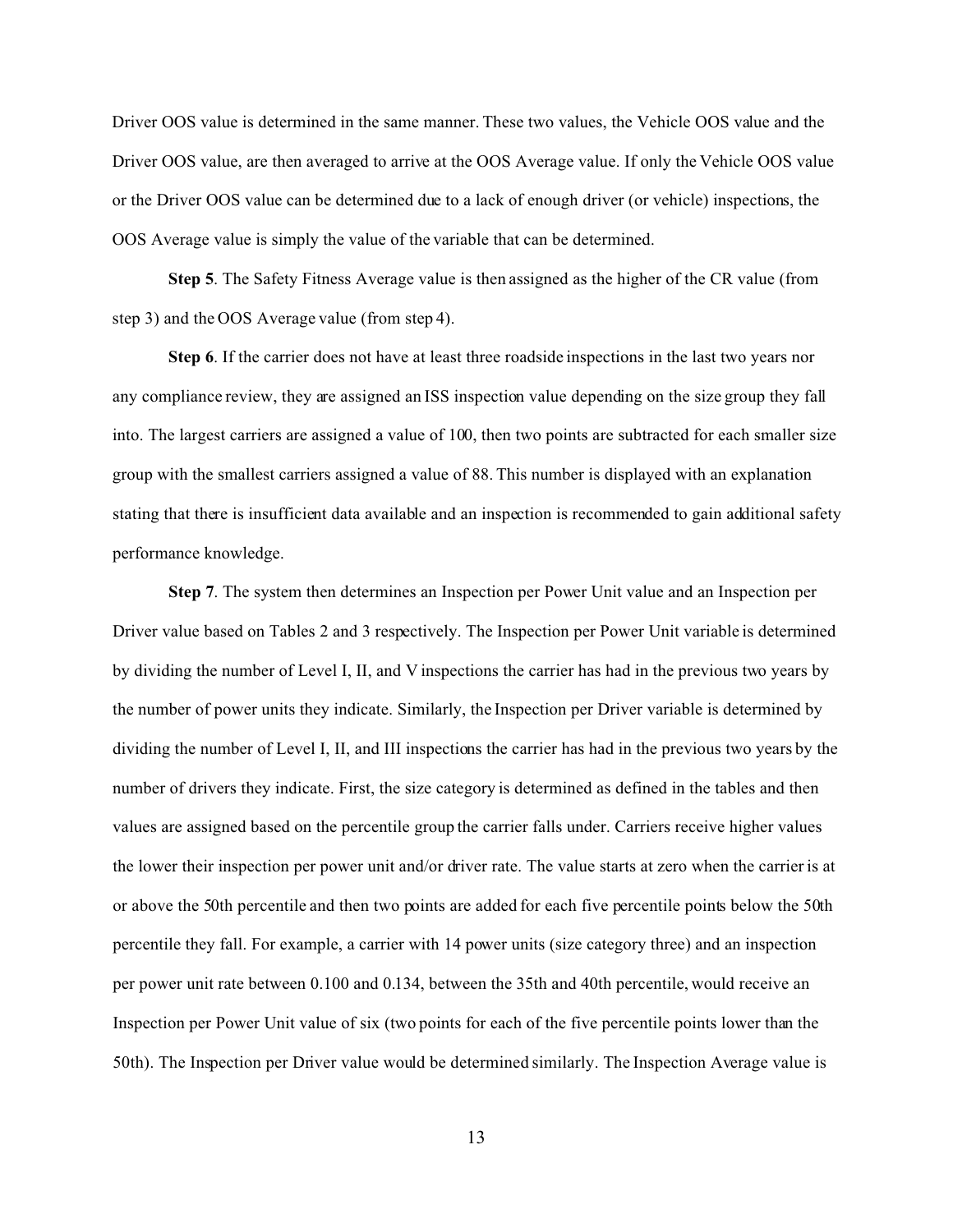then the average of these two values the Inspection per Power Unit value and the Inspection per Driver value. As previously, if one of the values is unable to be determined, the Inspection Average value is simply the value of the variable which can be determined.

**Step 8**. The final ISS inspection value, which is displayed is calculated by adding the Safety Fitness Average value (from step 5) and the Inspection Average Value (from step 7) with a maximum value of 100. A recommendation legend also is displayed with an option to see additional information on how the carrier compares to others nationwide.

#### **TESTING AND REFINEMENT OF THE ISS**

ISS demonstration software prepared by the OMC Field Systems Group was presented at the Technical Working Group (TWG) meeting in February 1995 for review by the group. The first on-site testing of the system began in New Mexico and Virginia in May 1995. Additional states began testing the system in fall 1995, with new states acquiring the system more recently. Results from the initial testing are described below, with more recent testing results described subsequently.

Much time and effort went into the development of the ISS and just as much, if not more, time and effort were devoted to the testing and evaluation of the system. A good experimental design and plan for the testing of the ISS were in place before the actual testing began. This was important to ensure that the testing revealed the areas where the ISS is working and also the areas where it may need to be refined or adjusted. Continued communication with the TWG members was essential during the testing phase.

The refinement process also is an important step in the movement toward a completed final system. It must take into account measurable variables that go into the actual algorithm, but also subjective variables that may influence the results. These variables could include the inspectors' attitudes or feelings about the system, or even their correct interpretation of its output. These outside influences on how the ISS works were identified before considering any modifications to be made. This is the area where the TWG members were especially helpful.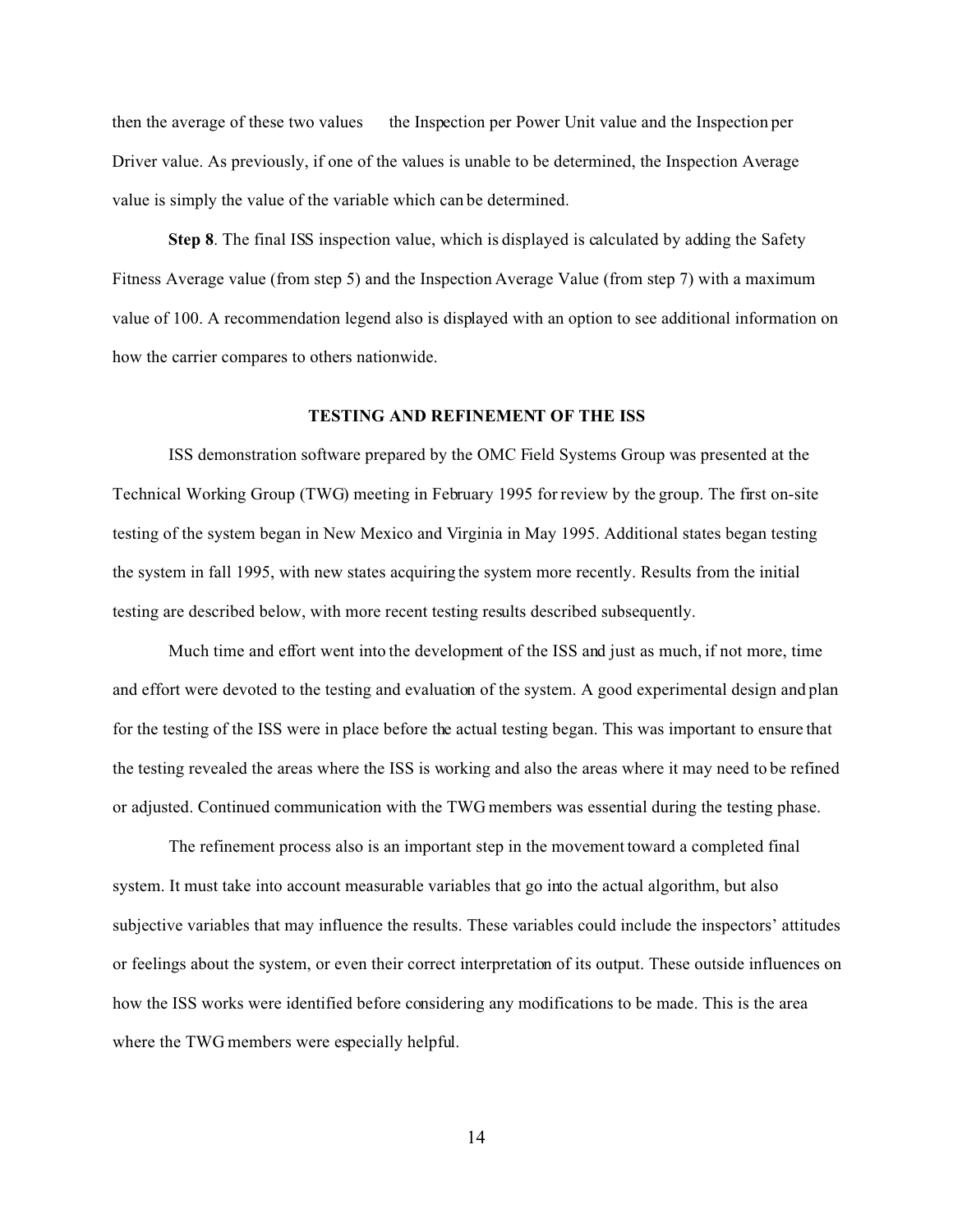There are several fundamental guidelines that are routinely used to design an experiment. These are as follows, with explanations as to their applicability to the ISS.

*Recognition and statement of the problem.* This is an important first step that involves everyone in trying to solve the same problem. As discussed previously, the problem that generated the ISS is actually twofold. One problem is that there are many carriers with fewer than three roadside inspections conducted on them in any given two-year period. This results in an inability to compute reliable OOS rates, which are helpful in determining the safety fitness of a carrier, for these carriers. The second part of the problem is that too many inspections are continually conducted on carriers with good safety records (low OOS rates, satisfactory ratings) when these resources could be better allocated toward those carriers with worse safety records (high OOS rates, unsatisfactory or conditional ratings).

*Choice of factors and levels.* One must choose the factors to be varied in the experiment, the ranges over which they will be varied, and the specific levels at which experimental runs will be made. For the current experiment, the only factor to be varied was the use of the ISS. Data were collected for inspections where the ISS was in use (i.e., recommended the inspection) and also for when the ISS was not used.

*Selection of the response variable.* There are several response variables to be measured and compared in this experiment. These are as follows: (1) the average OOS rates (vehicle and driver) of carriers stopped, (2) the average inspection rates of carriers stopped, (3) the percentage of carriers stopped with certain safety compliance fitness ratings, and (4) the percentage of carriers stopped with fewer than three previous roadside inspections. It was expected that the average OOS rates of the carriers stopped would increase, the average inspection rates of the carriers stopped would decrease, the percentage of carriers stopped with unsatisfactory or conditional ratings would increase, and the percentage of carriers stopped with fewer than three previous roadside inspections also would increase with use of the ISS. It was expected that all of these changes would or would not be detected depending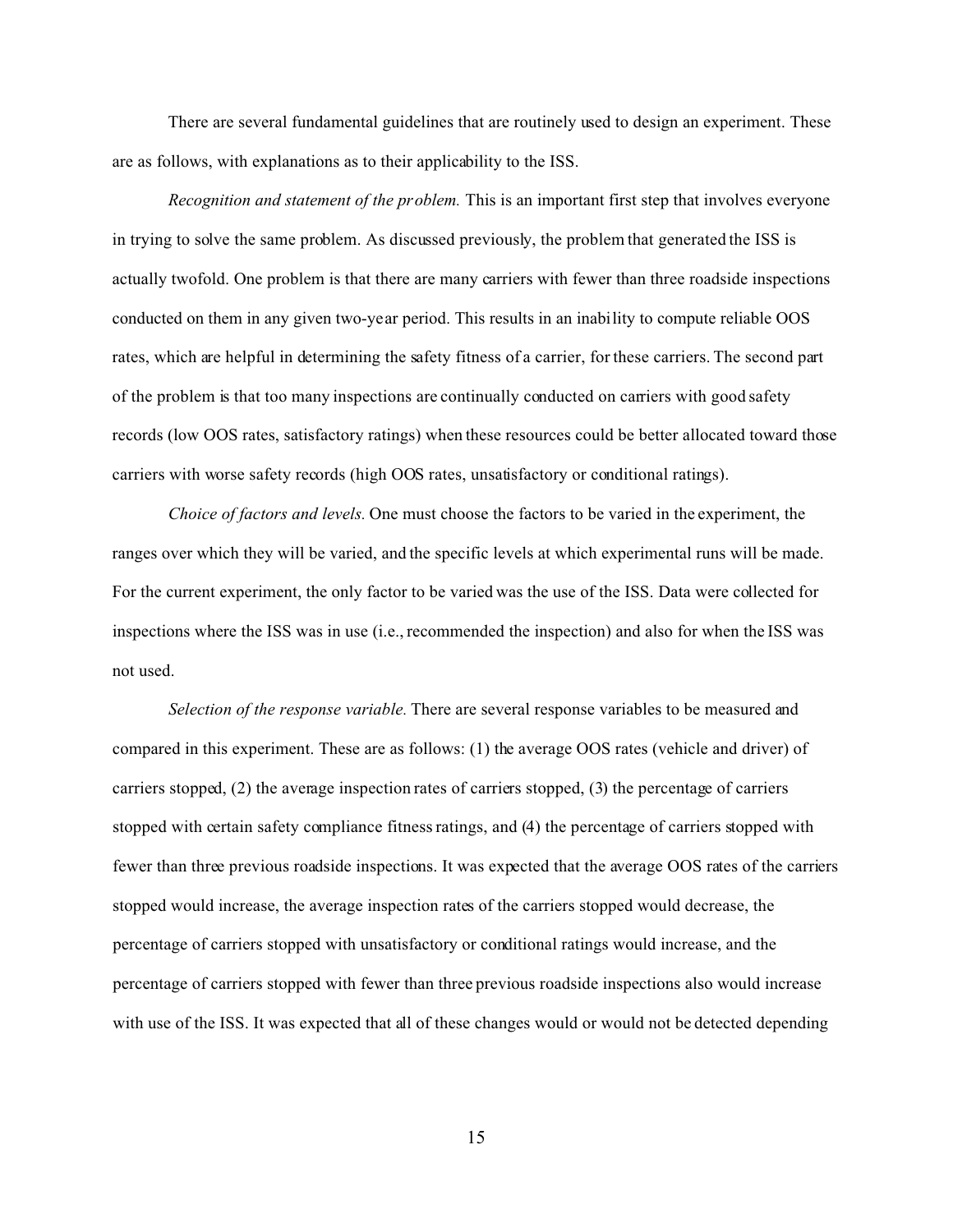on how well the ISS was accomplishing its stated goals. Thus, the ISS may need to be adjusted to better meet these goals.

*Choice of experimental design.* The design for the experiment consisted of collecting data for a time period prior to the implementation of the ISS and also for a time period during the ISS implementation. Data were collected from different inspection sites available in many states. The first testing phase primarily was considered a pilot test and involved two states. This test was used to validate the ISS and determine the exact mechanics of its implementation. The data for each inspection conducted consist of the following items: (1) the site and inspector identification, (2) the carrier DOT or ICC number of the vehicle stopped from this information, one can attain the current compliance rating of the carrier, its current vehicle/driver OOS rates and inspection rates, (3) the current date of the inspection, (4) the level of inspection conducted, (5) the facility, fixed or roadside, where the inspection was conducted, and (6) an indication if the driver/vehicle was placed OOS as a result of the inspection.

An additional data item collected after the ISS was in use was the ISS value for the carrier inspected. The inspectors also were asked for their opinion of the ISS and for any suggestions they may have to improve it. This was accomplished via an evaluation form.

*Performing the experiment.* The experiment should be monitored carefully while it is running to ensure that it is operating according to design. Checks were made that the inspectors were attempting to use the system whenever possible and that they were interpreting it correctly. Careful training before the implementation of the ISS helped in this area. It also was checked that all the data needed for analysis were being correctly and consistently collected.

*Data analysis.* Statistical methods were used to analyze the data so that conclusions are objective as much as possible.

*Conclusions and recommendations.* After the experiment is completed, one must draw *practical* conclusions about the results. Knowledge of the inspection process and any extraneous variables that could have possibly influenced the results are helpful. Input from the inspectors also aids in this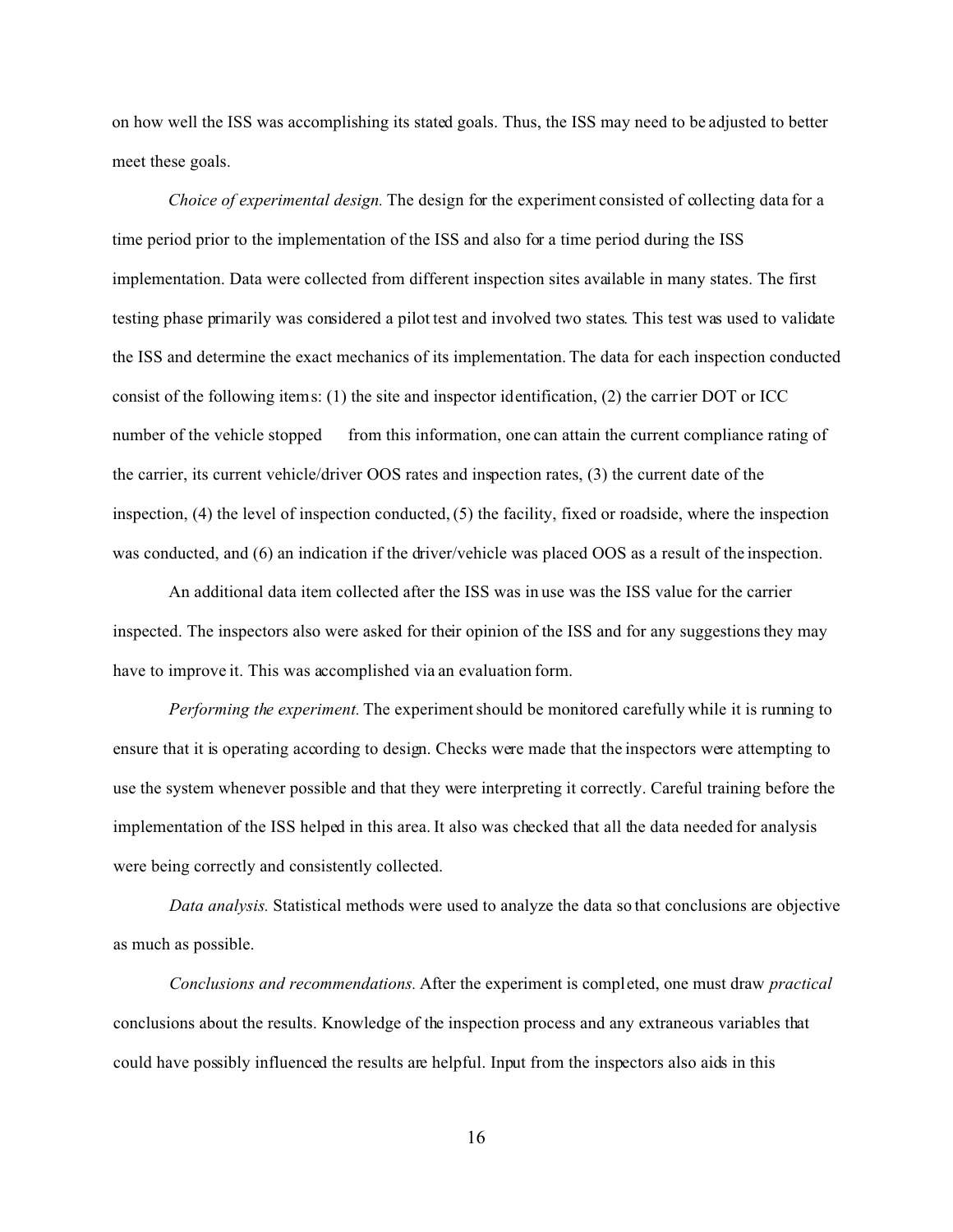conclusion process. Additionally, follow-up runs and confirmation testing are highly desirable to validate any conclusions that are made. This is why different experimental runs are conducted.

#### **Results from the First Phase Testing**

As previously mentioned, two states, Virginia and New Mexico, began testing the system in May 1995. Due to the small amount of data available from New Mexico during the initial testing, analysis only was conducted from the Virginia data. The procedure and results of this analysis follow.

Data were collected from roadside inspections conducted in Virginia both before and after the ISS implementation. Data were collected from roadside inspections conducted with portable computers using *Aspen* during the time period of December 1994 through April 1995. This consisted of 371 inspections. Data were then collected from inspections conducted with portable computers using *Aspen* with ISS during the time period of May 1995 through September 1995. This data consisted of 508 inspections.

Performing an analysis comparing these two data sets overall reveals that the mean driver and vehicle out-of-service rates of the carriers whose vehicles were stopped did increase from the pre-ISS inspections to the post-ISS inspections as expected. The mean driver OOS rate of carriers whose vehicles were stopped pre-ISS was 6.8 percent, and post-ISS was 7.7 percent. Similarly, the mean vehicle OOS rate of carriers whose vehicles were stopped pre-ISS was 24.9 percent, and post-ISS was 25.5 percent. However, conducting a statistical analysis on these differences revealed that they were not statistically significant.

Similar analysis was conducted on the inspection rates of the carriers stopped before and after the ISS. Again, the differences were not statistically significant; and although the inspection per power unit rates of the carriers stopped decreased in the post-ISS inspections as expected, the inspection per driver rates actually increased.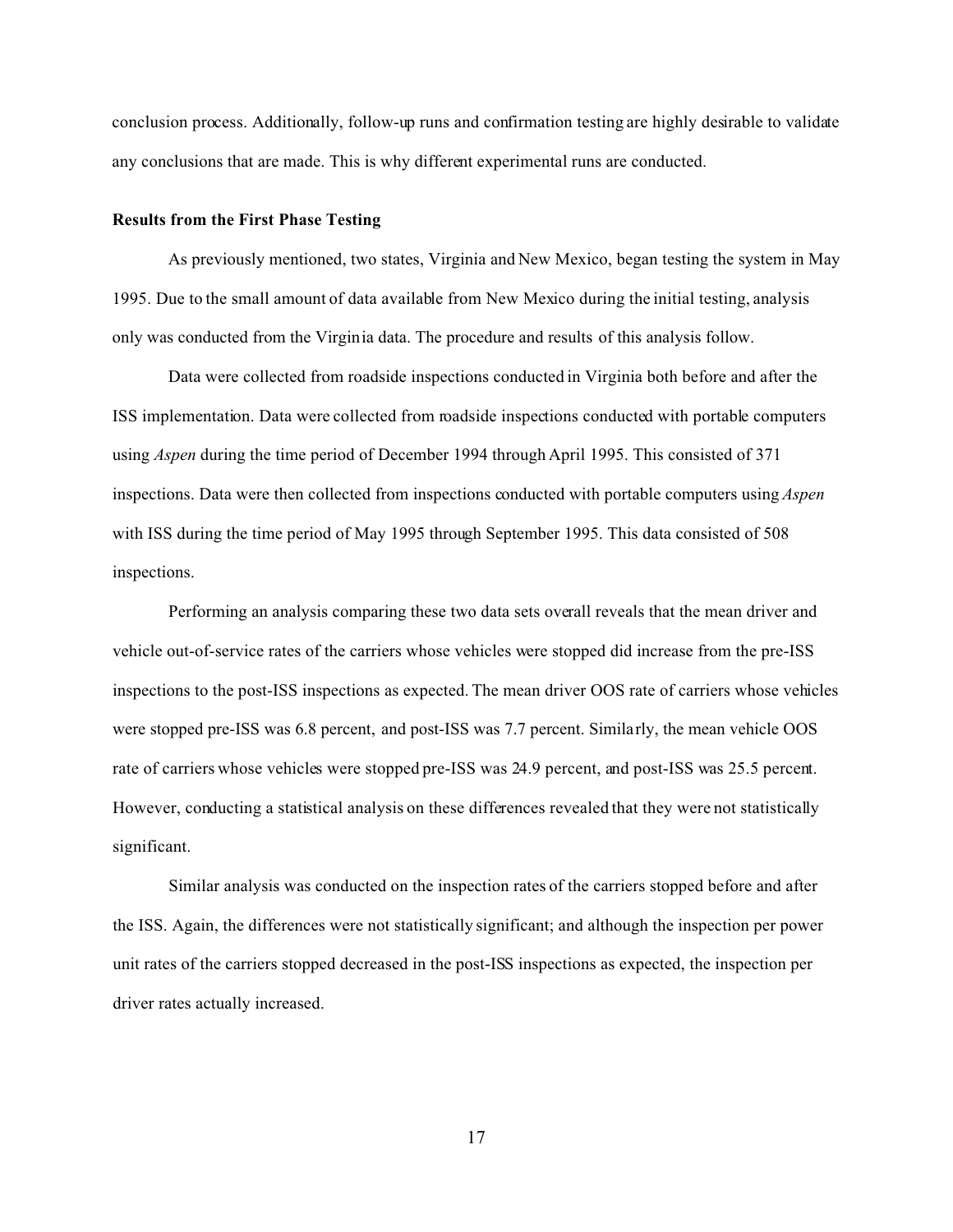Although only a small percentage of the carriers stopped had a safety compliance fitness rating, it was found that the percentage of carriers stopped with conditional or unsatisfactory ratings did not increase as expected. Similarly, the percent of carriers stopped with less than three roadside inspections also did not increase as expected.

A further analysis of the data reveals some possible explanations for the above results. The ISS inspection values were collected for the carriers that were inspected. These values reveal that only 137 of the 508 post-ISS inspections (27 percent) received an ISS inspection value. This may be due to the initial database containing too few carriers so that many non-matches were occurring. Further, the ISS inspection values ranged from very low to very high, so even those carriers that were not recommended for inspection were inspected. Although inspectors were told to try to follow the system's recommendations as much as possible, they may have been inspecting carriers with different ranges of ISS inspection values in order to "try out" the system.

Thus, to get a better idea of the impact of the ISS, an analysis was run comparing pre-ISS inspection results to only those post-ISS inspections, which had an ISS inspection value of 80 or above. There were 45 inspections conducted on carriers with an ISS inspection value of 80 or greater these carriers had a mean driver OOS rate of 8.4 percent and a mean vehicle OOS rate of 34.7 percent. Both of these rates are notably higher than those of the pre-ISS carriers inspected; and the difference in the vehicle OOS rates is statistically significant at a significance level of 0.0001. As above, the inspection rates did not show a significant difference when comparing these two data sets. However, the percentage of carriers stopped with less than three roadside inspections and also those stopped with conditional or unsatisfactory safety compliance fitness ratings did increase as expected.

A similar analysis of those inspections of carriers which received an ISS inspection value of 85 or greater revealed the same conclusions as above, but to a greater degree. In this comparison, the differences between the driver and vehicle OOS rates were statistically significant for both.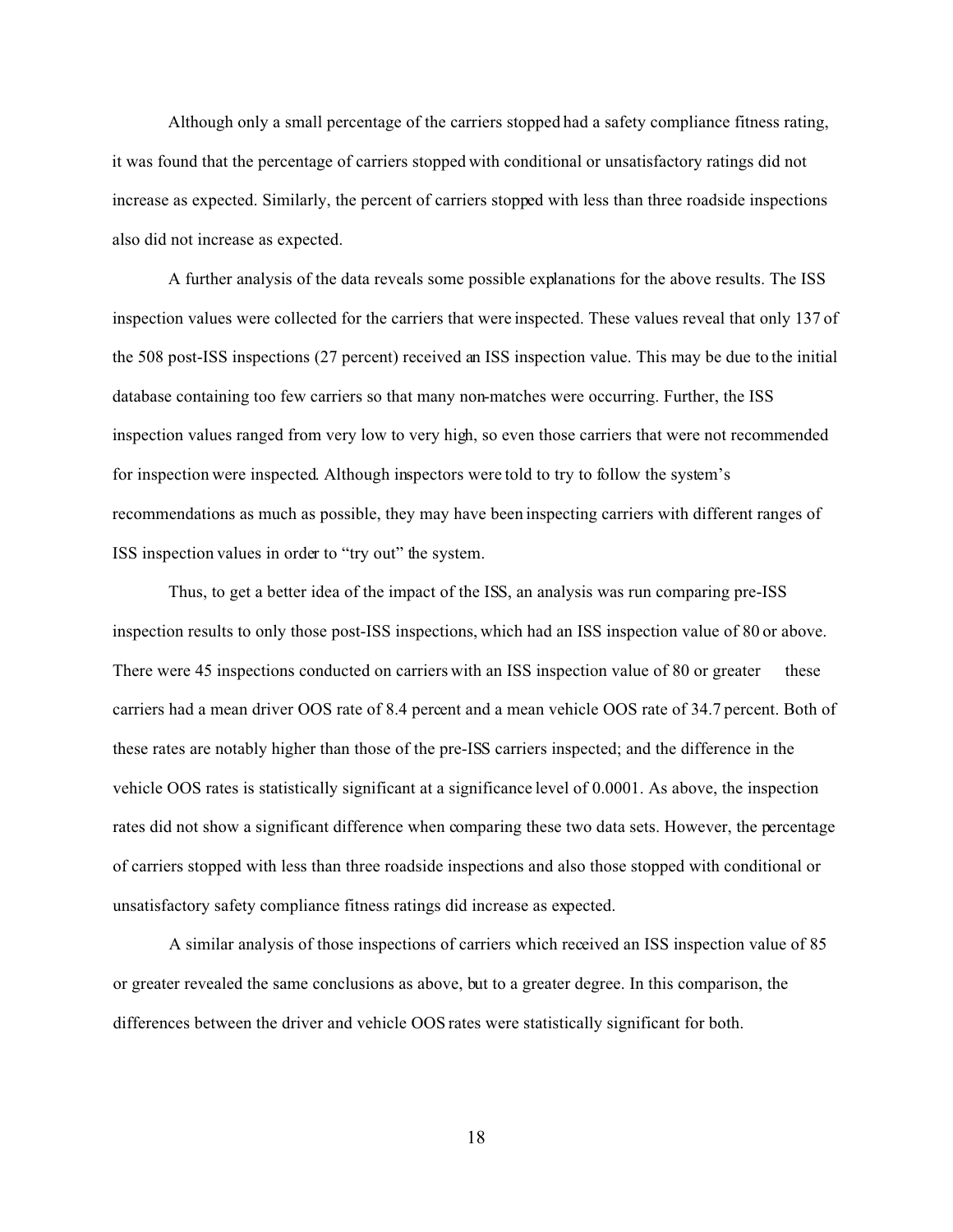#### **Results from the Second Phase Testing**

Sufficient data were available from Ohio and Wyoming from inspections conducted in fall 1995. Although pre-ISS data were not available for these states, there was sufficient post-ISS data to draw additional conclusions to the above.

In the case of Ohio, approximately 70 percent of the inspections conducted fall 1995 using *Aspen* with ISS received an ISS value. This is substantially higher than the percentage noted in Virginia and may be due to a larger carrier database. However, similar to Virginia, inspections were conducted across the entire range of ISS values. Specifically, there were 1,431 inspections conducted that had ISS values. Of these, 814 (57 percent) had ISS values equal to or greater than 80 and 617 (43 percent) had values less than 80.

Thus, as pre-ISS data were unavailable, an analysis was completed between inspections with values less than 80 and with values equal to or greater than 80. This will give an idea of the benefits that could have been realized had inspections only been conducted on those vehicles with values greater than 80. The following table relates the findings for this comparison.

Examining the table, there were significant differences in carrier characteristics between carriers that received an ISS value of 80 or above and carriers below that level. The out-of-service rates of carriers with ISS values greater than or equal to 80 were significantly higher than carriers with values less than 80. Similarly, inspection rates were notably lower for carriers with higher ISS values. Additionally, the percentages of carriers with unsatisfactory or conditional compliance ratings and also for carriers with less than three previous roadside inspections were notably higher for the higher ISS value group. These findings seem to demonstrate the substantial benefits that could be realized by focusing inspection efforts on carriers with higher ISS values.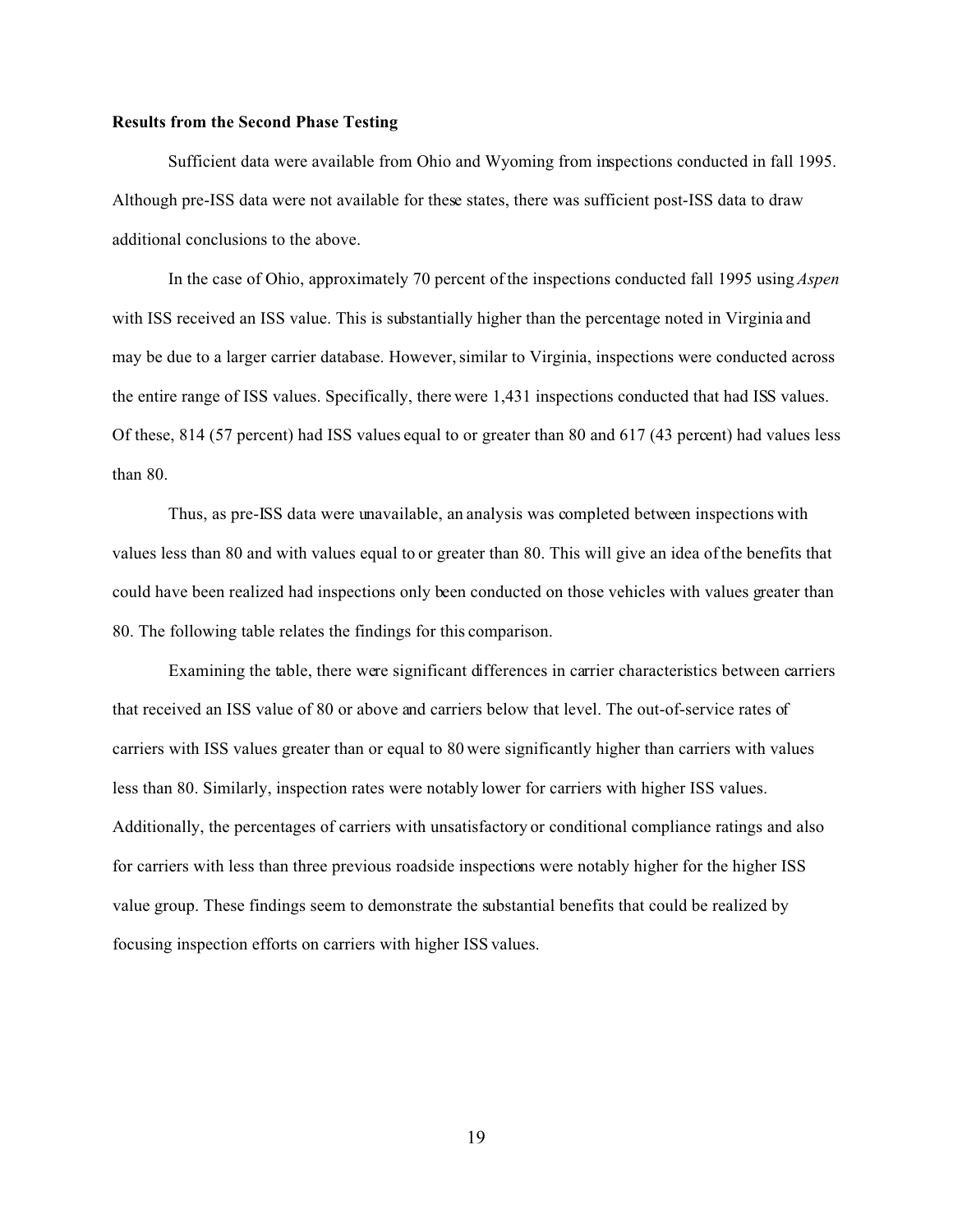| Category                     | ISS Value $\leq 80$<br>$(n=617)$ |         | $ISS Value \ge 80$<br>$(n=814)$ |          | Significance Level |
|------------------------------|----------------------------------|---------|---------------------------------|----------|--------------------|
| Driver OOS Rate              | $n = 608$                        | $6.9\%$ | $n=767$                         | 11.7%    | 0.0001             |
| Vehicle OOS Rate             | $n=607$                          | 14.5%   | $n=767$                         | 32.8%    | 0.0001             |
| Inspections per Power Unit   | $n=589$                          | 5.58    | $n = 772$                       | 3.44     | 0.1971             |
| Inspections per Driver       | $n = 583$                        | 6.17    | $n=767$                         | 4.07     | 0.2756             |
| Unsat or Cond Rating         | 11/317                           | 3.5%    | 128/472                         | $27.1\%$ |                    |
| $\leq$ 3 vehicle inspections | $n=10$                           | $1.6\%$ | $n=47$                          | 5.8%     |                    |
| $\leq$ 3 driver inspections  | $n=9$                            | $1.5\%$ | $n = 47$                        | 5.8%     |                    |

**Carrier-Specific Comparison Data for Vehicles/Drivers Inspected in Ohio Fall 1995**

For comparative purposes, a similar analysis was completed on the data available for Wyoming. Data from inspections conducted using *Aspen* with ISS in fall 1995 revealed that approximately 60 percent received ISS values. Again this was notably higher than the results realized in Virginia, but slightly lower than Ohio. Of these 149 inspections, 86 (58 percent) were conducted on carriers with ISS values greater than or equal to 80, and 63 (42 percent) on carriers with values below 80.

Examining the following table with the data for Wyoming illustrates the same results as for Ohio. Again the out-of-service rates are significantly higher for carriers with the higher ISS values, and the inspection rates are notably lower. Similarly, the percentage of carriers with unsatisfactory or conditional ratings and also carriers with less than three previous inspections is substantially higher for those with higher ISS values. These results again lend support to the conclusion that concentrating inspection resources on carriers with higher ISS values will result in substantial benefit.

In addition, although a notable increase occurred in the Ohio data, a *substantial* increase was observed in Wyoming in the percent of carriers inspected with less than three previous inspections between carriers with ISS values less than 80 and above 80. Namely, the number of vehicle inspections of carriers with less than three previous inspections jumped 918 percent, and the number of driver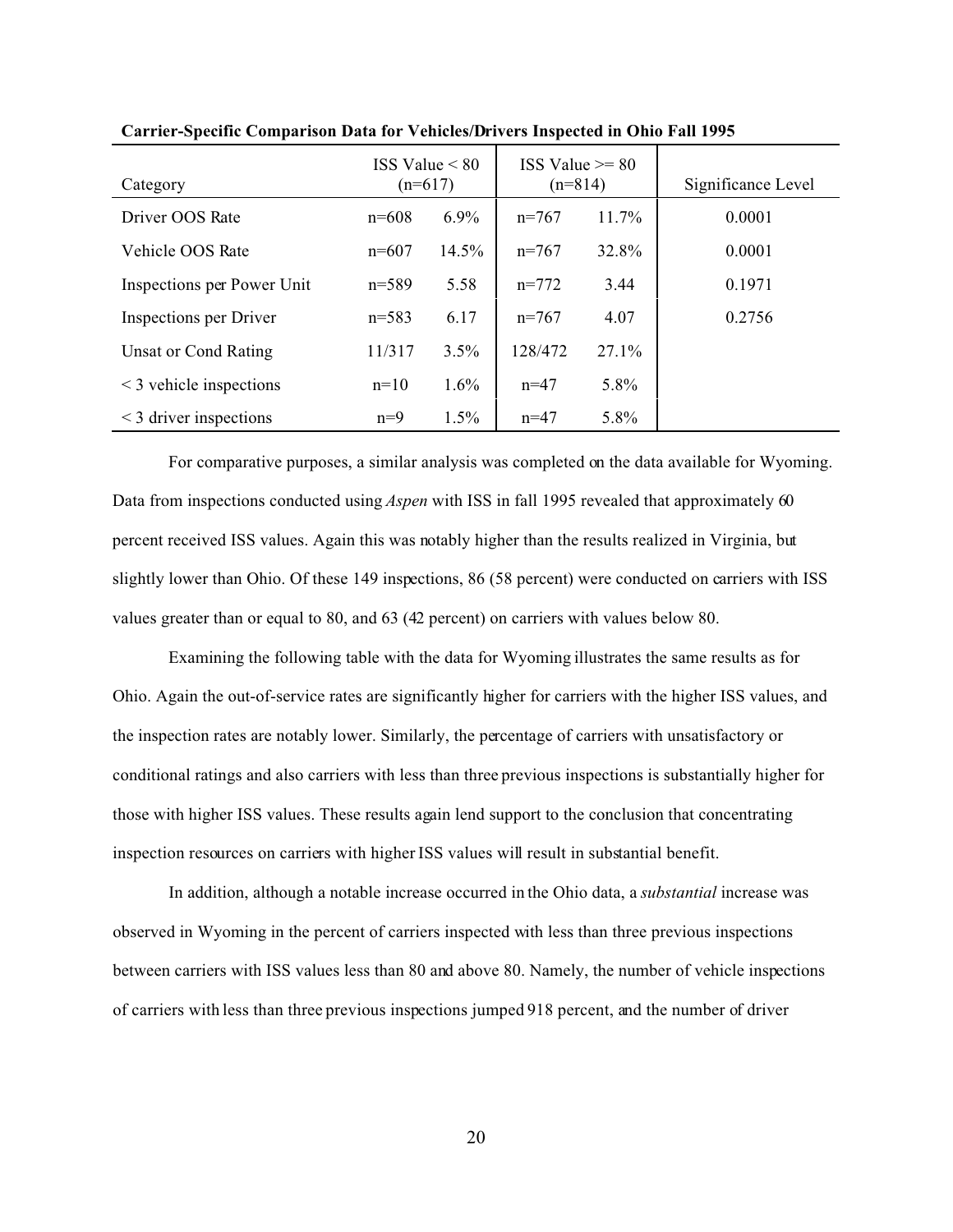inspections increased 625 percent. If these kinds of increases actually could be realized, much more information would be obtained about carriers than is currently known.

| Category                     | ISS Value $< 80$<br>$(n=63)$ |         | $ISS Value \ge 80$<br>$(n=86)$ |          | Significance Level |
|------------------------------|------------------------------|---------|--------------------------------|----------|--------------------|
| Driver OOS Rate              | $n=62$                       | $5.0\%$ | $n=76$                         | $9.7\%$  | 0.0001             |
| Vehicle OOS Rate             | $n=63$                       | 14.6%   | $n=72$                         | $36.1\%$ | 0.0001             |
| Inspections per Power Unit   | $n=60$                       | 5.86    | $n = 82$                       | 2.12     | 0.2343             |
| Inspections per Driver       | $n=60$                       | 7.03    | $n = 78$                       | 3.56     | 0.3046             |
| Unsat or Cond Rating         | 0/27                         | $0.0\%$ | 7/39                           | 17.9%    |                    |
| $\leq$ 3 vehicle inspections | $n=1$                        | 1.6%    | $n = 14$                       | 16.3%    |                    |
| $\leq$ 3 driver inspections  | $n=1$                        | 1.6%    | $n=10$                         | 11.6%    |                    |

**Carrier-Specific Comparison Data for Vehicles/ Drivers Inspected in Wyoming Fall 1995**

#### **Results from the Third Phase Testing**

A more comprehensive analysis of the ISS was performed in May 1996. The data for this analysis were obtained from the MCMIS in early April 1996. The data represent all inspections that were conducted on interstate motor carriers in the TWG states since January 1996. This time frame was used as all of the TWG states were using *Aspen* with the ISS on their portable computers by this time.

Because there is some delay between the time an inspection is conducted and the time the data appear in MCMIS, the data may not represent every inspection conducted in a given state in the time frame, but it is assumed that it is representative of the activity in the state.

The data downloaded for each inspection consisted of the report state, the report number, the inspection date, the census number and corresponding census data of the carrier inspected, the inspection level, and an indication if the driver and/or vehicle was placed out-of-service (OOS). The census numbers from these inspections were run through a computer program to obtain the ISS inspection values for the carriers.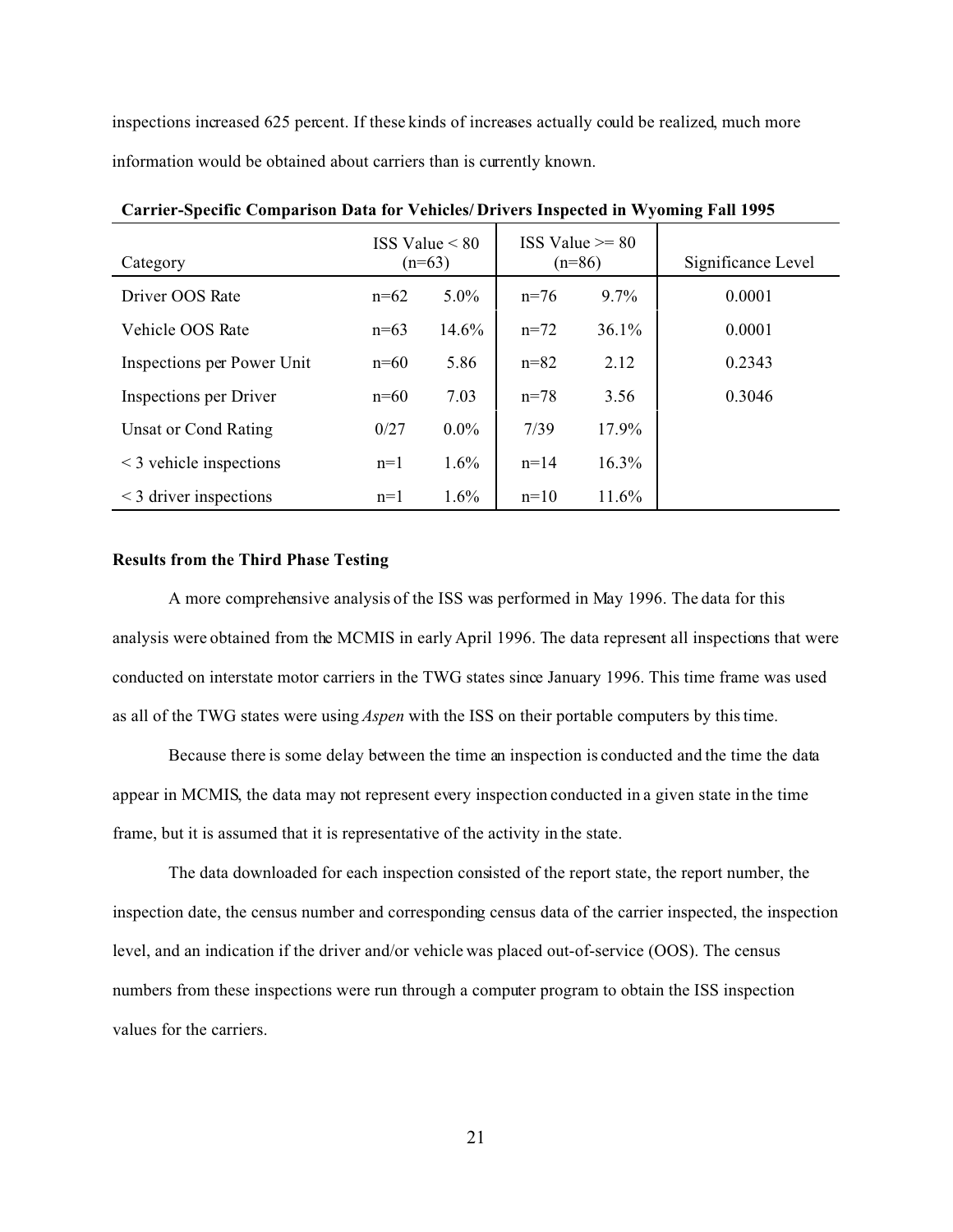Using the report numbers, inspections that were conducted using portable computers were separated from inspections without use of the portable computer. Normally, a state identified their portable computer inspections by using two alpha characters after their state abbreviation in the report number for the inspection. The following analysis is for inspections conducted using portable computers, as these are the only ones for certain that would have received an ISS inspection value and recommendation for the inspector.

There were 22,309 roadside inspections conducted in the 10 TWG states from January 1996 through March 1996. Slightly more than 34 percent (n=7,649) of these were conducted with portable computers. Ohio conducted about 90 percent of its inspections on portable computers, Connecticut and Idaho conducted about 75 percent, Kansas about 50 percent, Wyoming about 30 percent, and the remainder conducted fewer than this amount on portable computers. The computer system matched and calculated ISS inspection values for slightly more than 93 percent of the carriers inspected with the use of portable computers. Thus, the following analysis is based on a total of 7,142 inspections.

#### *Carrier-Specific Analysis*

As in the previous testing, to determine if the ISS system was recommending the desired "types" of carriers for inspection, an analysis was completed on the differences in *carrier* characteristics between those that were recommended for inspection versus those that were not. It was expected that the average OOS rates of the carriers recommended for inspection should be higher, the average inspection rates should be lower, and the percentage of carriers recommended that had fewer than three previous roadside inspections should be higher than carriers not recommended for inspection.

The average driver OOS rate was determined by dividing the number of inspections where the driver was placed OOS plus the number of inspections where both the driver and vehicle were placed OOS by the number of Level I, II, and III inspections that were conducted on the carrier in the previous two years. The average vehicle OOS rate was determined by dividing the number of inspections where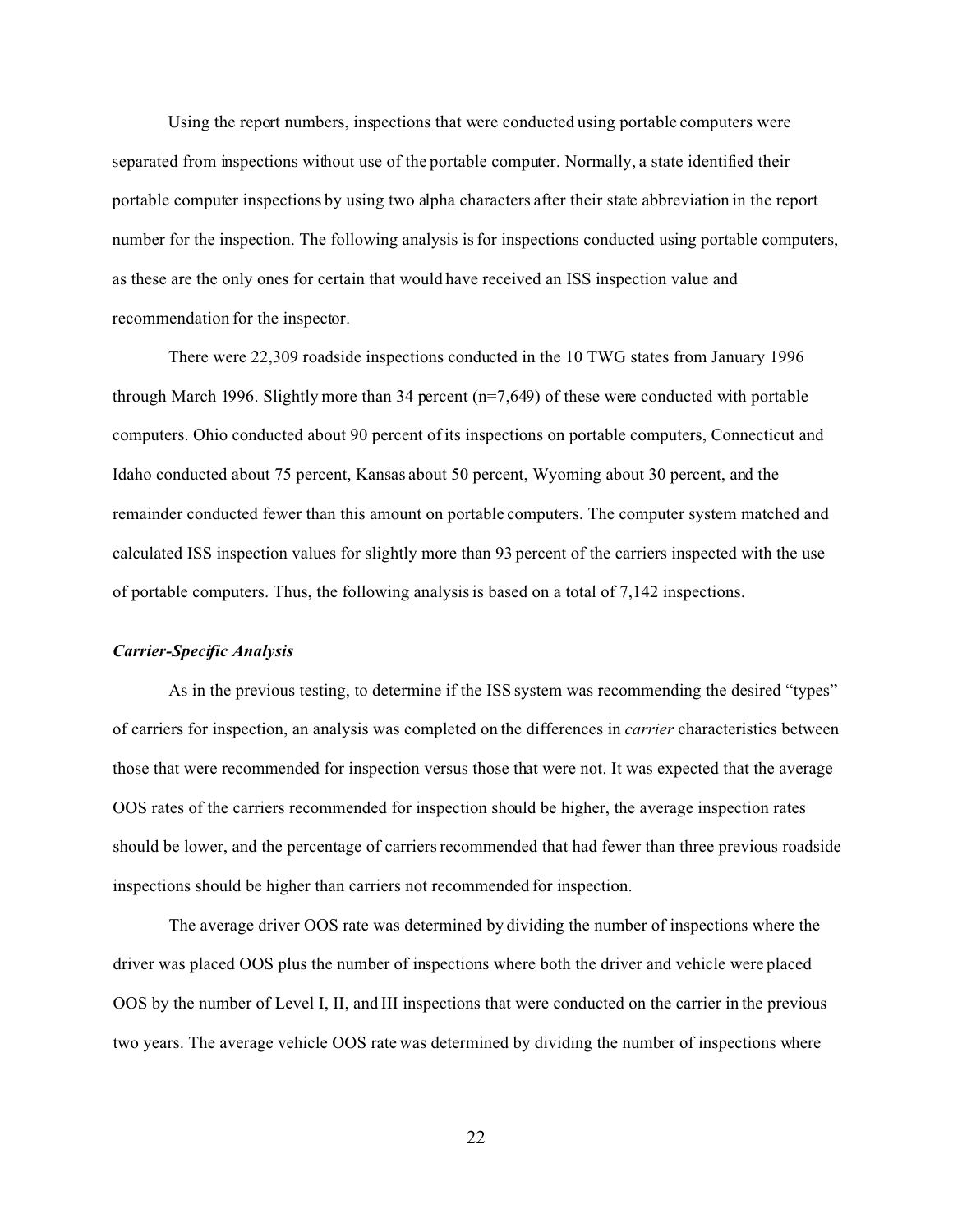the vehicle was placed OOS plus the number of inspections where both the driver and vehicle were placed OOS by the number of Level I, II, and V inspections that were conducted on the carrier in the previous two years.

Considering carrier-specific data about the carriers stopped for inspection, there was a significant difference (*p*-value<0.0001) in the driver OOS rates of carriers stopped for inspection with ISS inspection values greater than 80 (i.e., recommended for inspection) versus those stopped with ISS inspection values less than 80. On average, carriers recommended for inspection had an 11 percent driver OOS rate; while carriers not recommended for inspection had a 7 percent driver OOS rate on average. Similarly, there was a significant difference (*p*-value<0.0001) in the vehicle OOS rates. Carriers recommended for inspection had a 34 percent vehicle OOS rate on average, compared with a 15 percent vehicle OOS rate on average for those carriers not recommended for inspection.

Examining the overall differences in the inspection rates of the carriers stopped, there was a significant difference in the inspections per power unit and inspections per driver rates (*p*-value=0.0053 and *p*-value=0.0097 respectively) between carriers recommended for inspection and those which were not. The inspections per power unit rate was calculated by dividing the number of Level I, II, and V inspections the carrier had in the previous two years by the number of power units they operate. Similarly, the inspections per driver rate was calculated by dividing the number of Level I, II, and III inspections the carrier had in the previous two years by the number of drivers they employ. As desired, the inspection rates were significantly lower for those carriers recommended for inspection (i.e., the carriers the system recommended for inspection were on the average inspected significantly less often than carriers not recommended for inspection).

Considering the difference in the number of inspections conducted on carriers with fewer than three previous inspections and carriers recommended for inspection (ISS inspection value greater than 80) and carriers that were not, the results show that 6.4 percent (n=228) of the inspections conducted on carriers with ISS inspection values greater than 80, were on carriers with fewer than three previous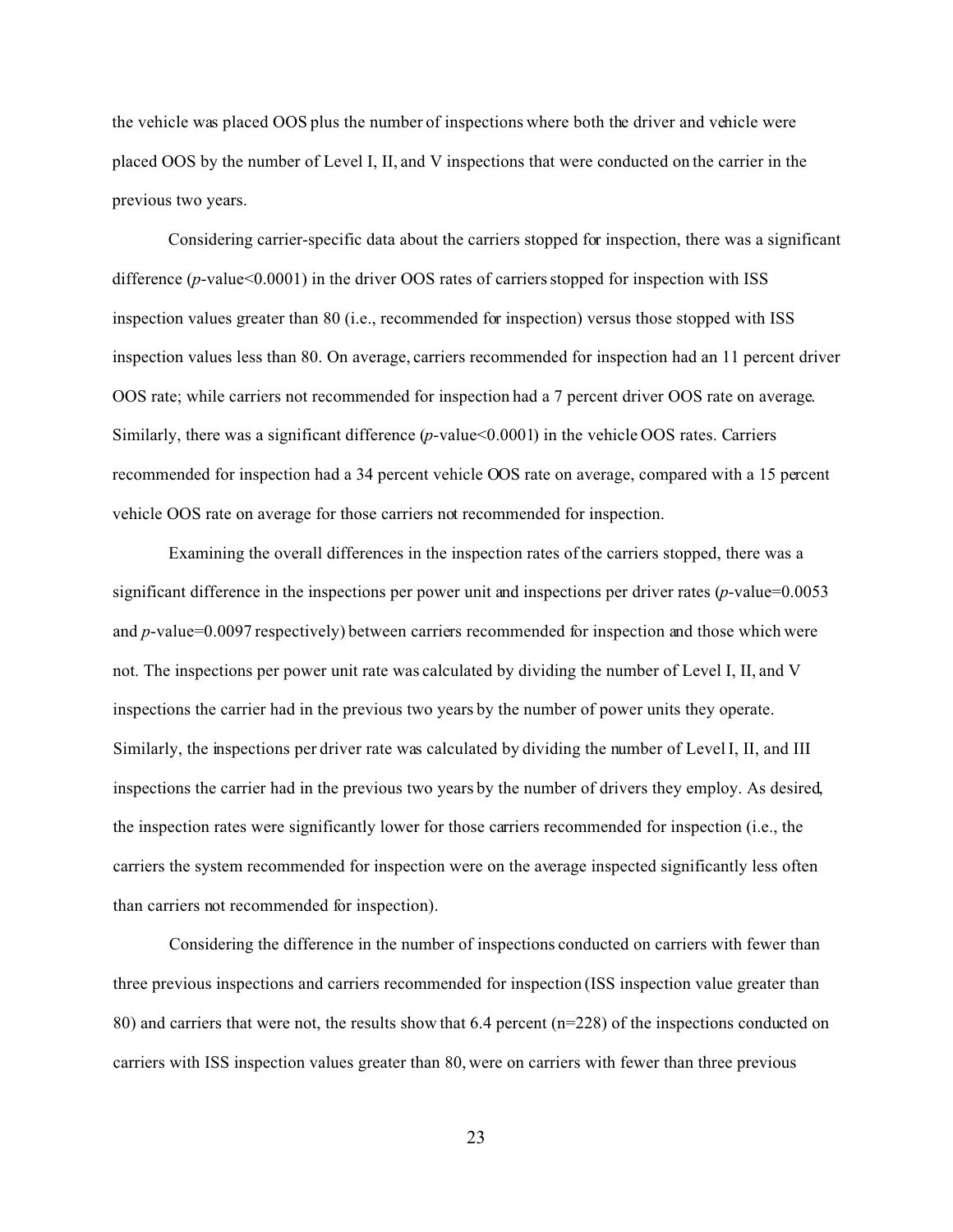inspections. This compares to 1.0 percent  $(m=34)$  of the inspections that were conducted on carriers with less than three previous inspections when the ISS did not recommend the inspection.

All the above results clearly illustrate that the ISS will be quite successful in meeting its goals as the inspectors begin to follow recommendations more often.

#### *Actual Inspection OOS Rate Analysis*

As a point of interest, an additional analysis was completed to compare *actual* OOS rates realized for vehicles/drivers stopped when the ISS recommended the inspection versus when it did not. The authors wanted to know if more vehicles and drivers would be put OOS when the ISS recommended the inspection based on carrier characteristics.

Uniformly across the states, about 50 percent of the inspections conducted on portable computers were on carriers with ISS inspection values greater than 80 (i.e., an inspection was recommended) and 50 percent were on carriers with values less than 80. One reason for this occurrence is that in some states inspections must be done by random selection. However based on the ISS results described below, at least one state, Ohio, is moving to modify that policy and focus inspections toward carriers with high ISS inspection values. It is hoped that in other states the percentage of inspections conducted on carriers with values greater than 80 will increase over time as inspectors gain confidence in the system.

The actual driver OOS rate was determined by dividing the number of inspections where the driver was placed OOS plus the number of inspections where both the driver and vehicle were placed OOS by the number of Level I, II, and III inspections that were conducted in the three-month time frame. The actual vehicle OOS rate was determined by dividing the number of inspections where the vehicle was placed OOS plus the number of inspections where both the driver and vehicle were placed OOS by the number of Level I, II, and V inspections that were conducted in the three-month time frame. Finally, the total OOS rate was determined by dividing the number of inspections where the driver and/or vehicle was put OOS by the total number of inspections conducted in the three-month time frame.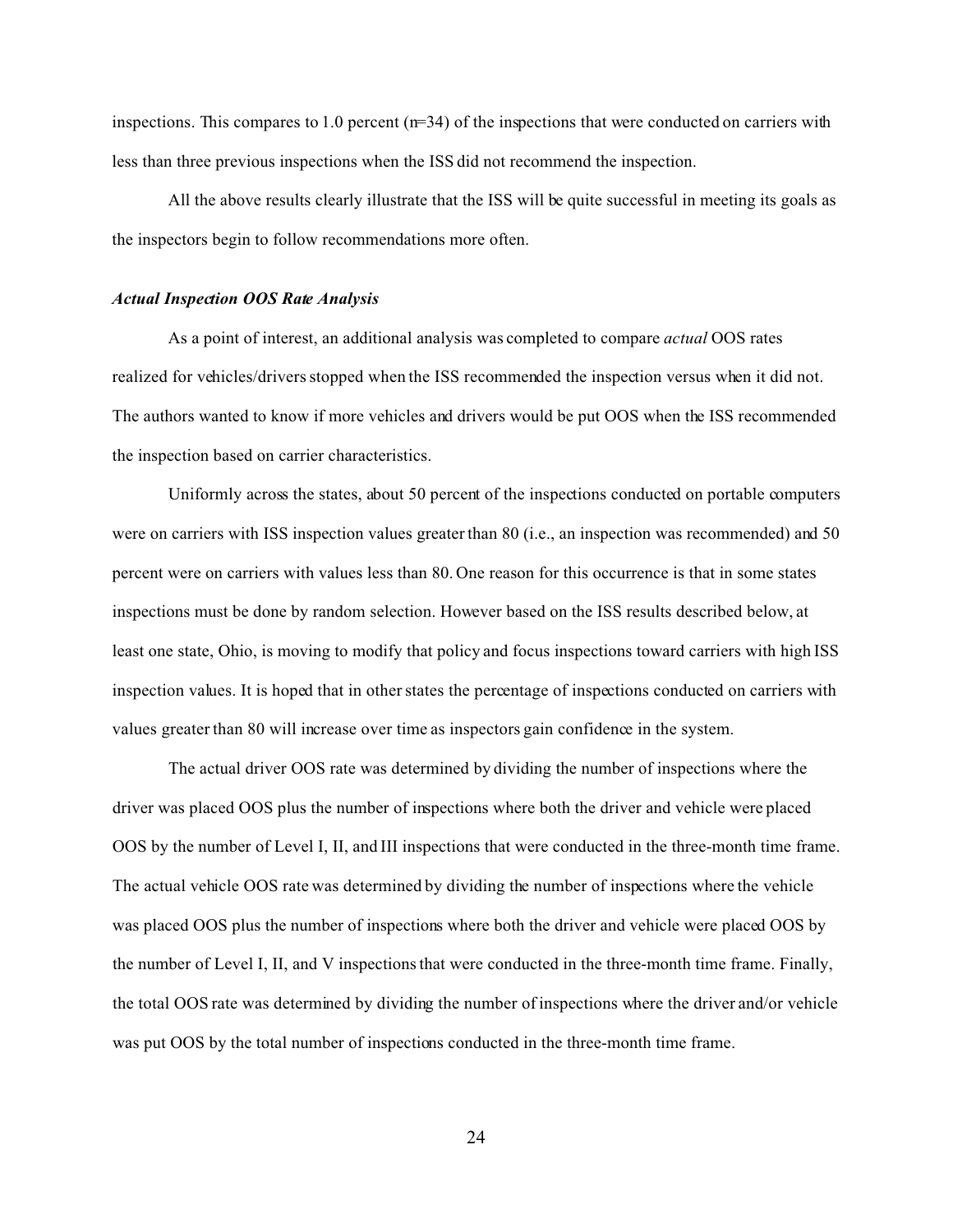The actual driver OOS rate realized from inspections conducted on carriers with ISS inspection values *less than 80* (i.e., an inspection was not recommended) was 9.7 percent. The actual vehicle OOS rate was 18.1 percent, and the actual total OOS rate 23.9 percent.

The actual driver OOS rate realized from inspections conducted on carriers with ISS inspection values *greater than 80* (i.e., an inspection was recommended) was 13.1 percent. The actual vehicle OOS rate was 31.7 percent, and the actual total OOS rate was 38.2 percent.

Determining the percent change in OOS rates between inspections conducted on carriers with ISS inspection values less than 80 and those conducted on carriers with ISS inspection values greater than 80, the actual overall OOS rates for inspections where the ISS recommended the inspection are notably higher than those realized for inspections conducted on carriers not recommended for inspection. Specifically, the overall driver OOS rate was 35 percent higher, the overall vehicle OOS rate was 75 percent higher, and the overall total OOS rate was 60 percent higher when the ISS recommended the inspection!

The following illustrates the results of this analysis:

|                  | <b>Inspection NOT</b><br>Recommended | Inspection<br>Recommended | Percent Change  |
|------------------|--------------------------------------|---------------------------|-----------------|
| Driver OOS Rate  | $9.7\%$                              | $13.1\%$                  | 35% increase    |
| Vehicle OOS Rate | $18.1\%$                             | 31.7%                     | 75% increase    |
| Total OOS Rate   | 23.9%                                | 38.2%                     | $60\%$ increase |

It should be noted that these are actual results realized at the roadside during the three-month time frame (i.e., 38.2 percent of the drivers and/or vehicles recommended for inspection during the three months were actually put OOS).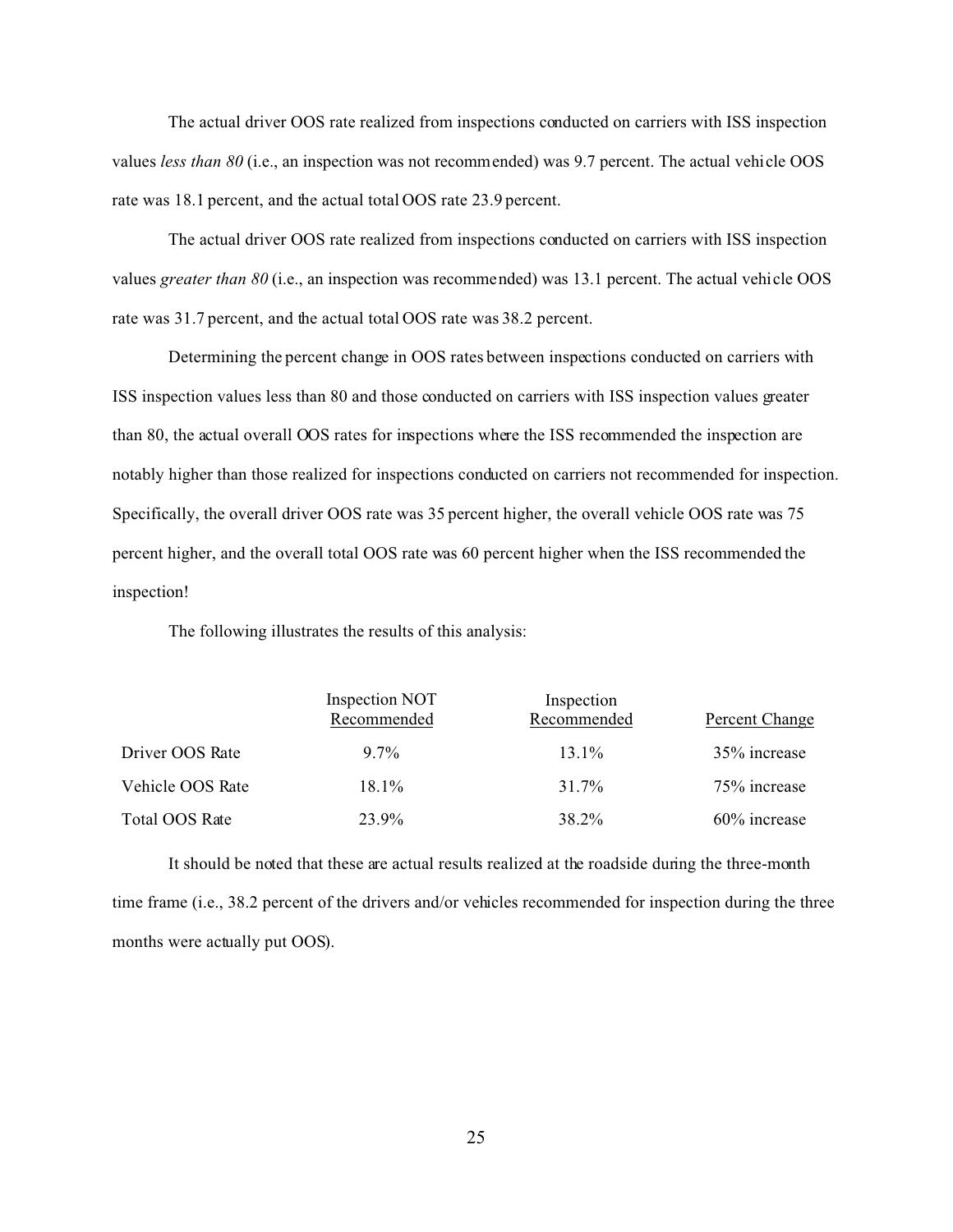#### **Results from the Fourth Phase Testing**

To confirm the dramatic results discussed above, a final analysis was completed in early September 1996. This analysis involved all roadside inspections conducted in the TWG states from January 1996 through August 1996. As before, these data were downloaded from MCMIS.

There was a total of 103,842 roadside inspections conducted in the 10 TWG states during the eight-month period. Of these, 41.6 percent (n=43,188) were conducted on portable computers. The majority of this increase in the amount of inspections conducted on portable computers can be attributed to Nebraska who increased their portable computer usage from about 9 percent in the previous analysis to nearly 42 percent in the current analysis. The remaining states' percentages were similar to before, with Ohio still using the portable computers the greatest percentage of the time (approximately 90 percent), followed by Connecticut with 80 percent.

Slightly more than 92 percent of the carriers inspected with portable computers had an ISS value associated with them. Thus, the following analysis is based on a total of 39,819 inspections.

There were 20,031 inspections conducted on carriers with ISS values greater than 80 (the inspection was recommended). Of these, 7,674 (38.3 percent) resulted in an out-of-service vehicle, driver or both. Dividing the number of drivers and vehicles placed out-of-service by their respective inspections yielded a total of 33.7 percent of the vehicle inspections resulting in a vehicle OOS, and 13.5 percent of the driver inspections resulting in a driver OOS.

The remainder of the inspections  $(n=19,788)$  were conducted on carriers with ISS values less than 80. Of these, 4,910 (24.8 percent) resulted in an OOS vehicle, driver, or both. Of the vehicle inspections, 20.0 percent resulted in an OOS vehicle, and of the driver inspections, 9.9 percent resulted in an OOS driver.

The following table illustrates these results and the corresponding percentage change in the OOS rates between when inspections were recommended and when they were not.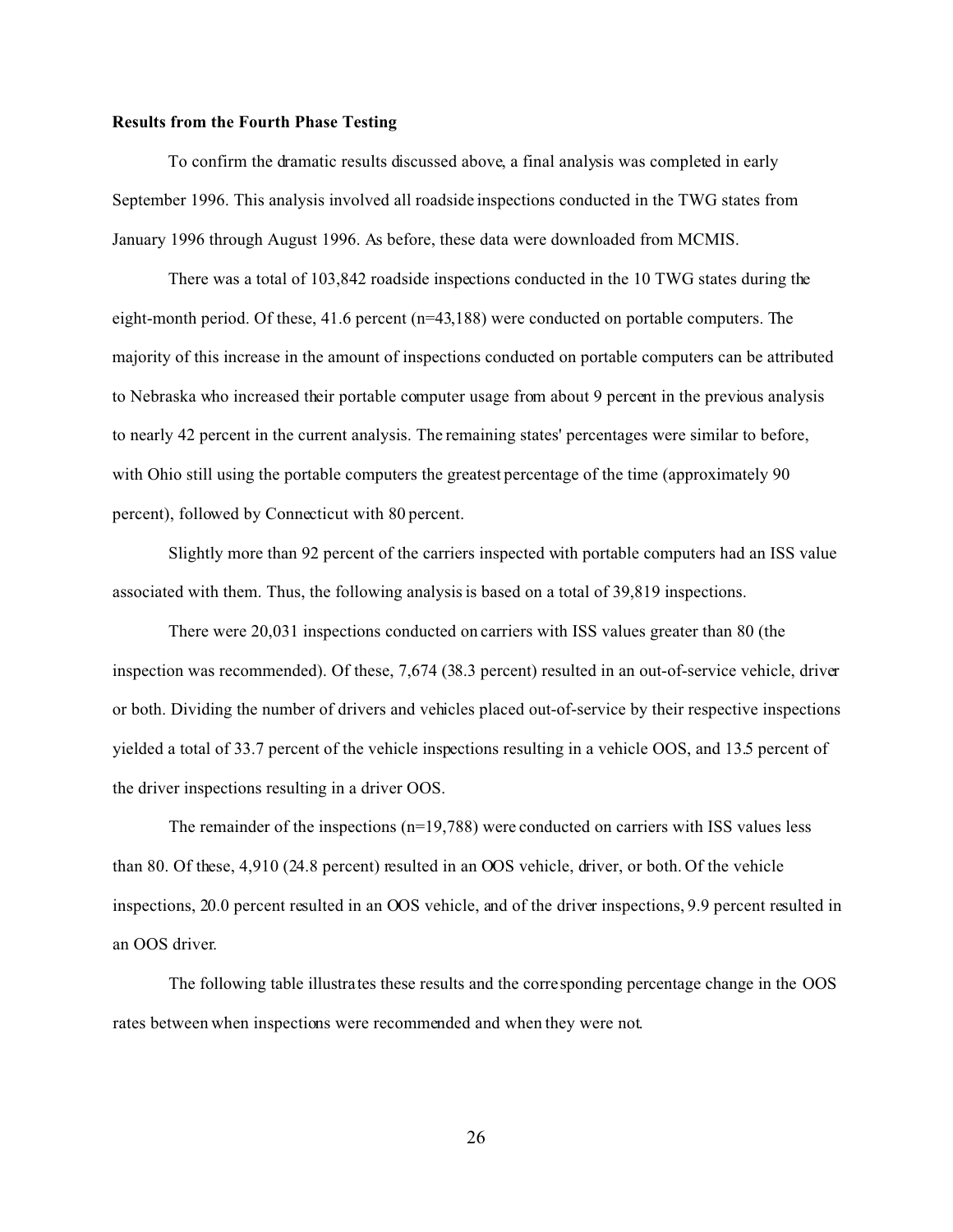|                  | Inspection NOT<br>Recommended | Inspection<br>Recommended | Percent Change |
|------------------|-------------------------------|---------------------------|----------------|
| Driver OOS Rate  | $9.9\%$                       | $13.5\%$                  | 36% increase   |
| Vehicle OOS Rate | $20.0\%$                      | 33.7%                     | 69% increase   |
| Total OOS Rate   | 24.8%                         | 38.3%                     | 54% increase   |

These results are remarkably similar the results previously, and give credence to the conclusion that a significant increase in the vehicles and drivers placed OOS could be realized from consistent use of the ISS as a selection tool.

There may be some concern that as the use of the ISS becomes more frequent and that subsequently, the nationwide out-of-service rates rise, that this may tarnish the reputation or image of the trucking industry. The Office of Motor Carriers currently is addressing this issue with what they call the "fleet survey." This is a statistically-based sample of vehicles and drivers for roadside inspection that determine what the average out-of-service rates are if vehicles and drivers are selected for inspection randomly. It is expected that this will then be used to help determine the relative safety of the trucking industry from year to year.

#### **DISCUSSION OF BENEFITS**

It would be valuable to determine possible benefits that could be realized from use of the ISS. First, there would be benefits to the safe commercial vehicle firms that are no longer stopped as often. A conservative estimate of the cost of a roadside inspection to a motor carrier is about \$10.67 *per inspection* (*1*). This figure takes into account labor and opportunity costs to the motor carrier during the time of the inspection (it does not consider additional time that may be required due to an out-of-service order). This figure also is an average across the different levels of inspections as the time to conduct a Level I inspection normally is greater than that required for a Level II inspection, which in turn is greater than the average time for a Level III inspection. In addition, since the labor costs for a less-thantruckload carrier are significantly higher than those for a truckload carrier, this figure assumes that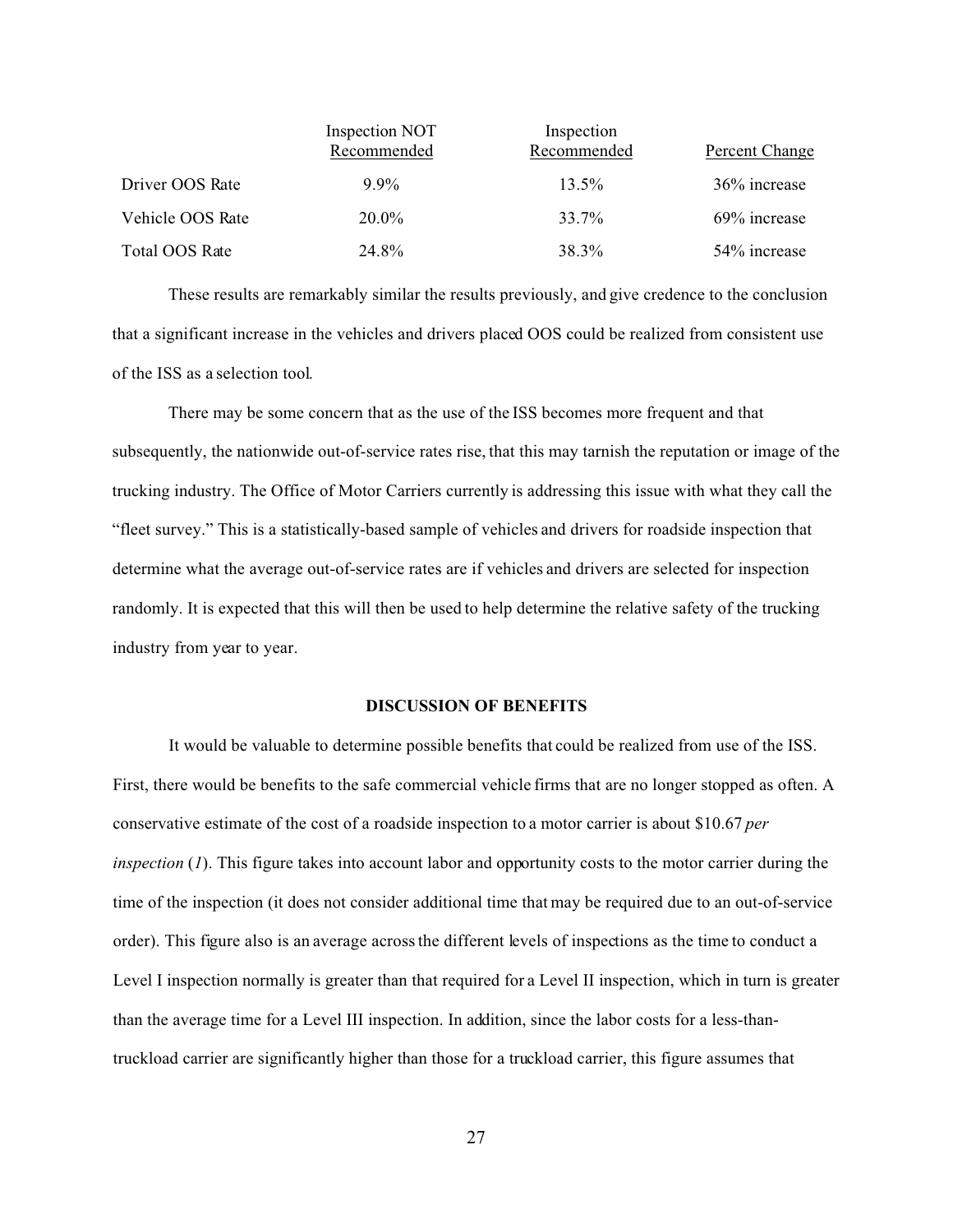approximately 75 percent of Level I, 70 percent of Level II, and 60 percent of Level III roadside inspections are conducted on truckload carriers with the remainder on less-than-truckload carriers (*1*).

Assuming that all the carriers stopped with ISS inspection values less than 80 were "safe" carriers is an erroneous assumption. Even the safest carriers are going to have problems with some vehicles once in a while. There also is some "deterrence" value to inspections that must be considered. This is why it is emphasized to inspectors to stop vehicles with obvious defects no matter what the ISS inspection value. In fact, of the 19,788 carriers stopped with ISS inspection values less than 80 in the previous analysis, 24.8 percent of them had the driver and/or vehicle placed out-of-service. Although this is substantially lower than the 38.3 percent OOS rate realized for those carriers stopped with ISS inspection values greater than 80, it is still notable.

It is actually somewhat surprising that the OOS rate of the carriers stopped with ISS inspection values greater than 80 is so much larger, considering a carrier with few or no previous inspections also can receive a high ISS inspection value. Of the 20,031 carriers stopped with ISS inspection values greater than 80, 8.2 percent  $(n=1,647)$  were recommended for inspection due to no or very few previous inspections relative to their size (i.e., "little data"). Although these carriers had OOS rates lower than carriers recommended due to poor safety records with the exception of the driver OOS rate the OOS rates were still notably higher than those not recommended for inspection. Specifically, those carriers recommended for inspection because of "little data" had a driver OOS rate of 9.0 percent, a vehicle OOS rate of 30.6 percent, and a total OOS rate of 33.5 percent. Obviously, there is a distinct advantage to recommending carriers for inspection that have "little data."

A 60 percent increase in the number of drivers and/or vehicles put OOS would definitely have a significant impact on cost savings to the "safe" motor carriers and on safety for society as a whole. For example, still considering the data above, subtracting the 4,910 inspections that resulted in an OOS and ignoring any deterrence effects the roadside inspection program may have, there were 14,878 roadside inspections conducted that could have possibly been better put to use on carriers with higher ISS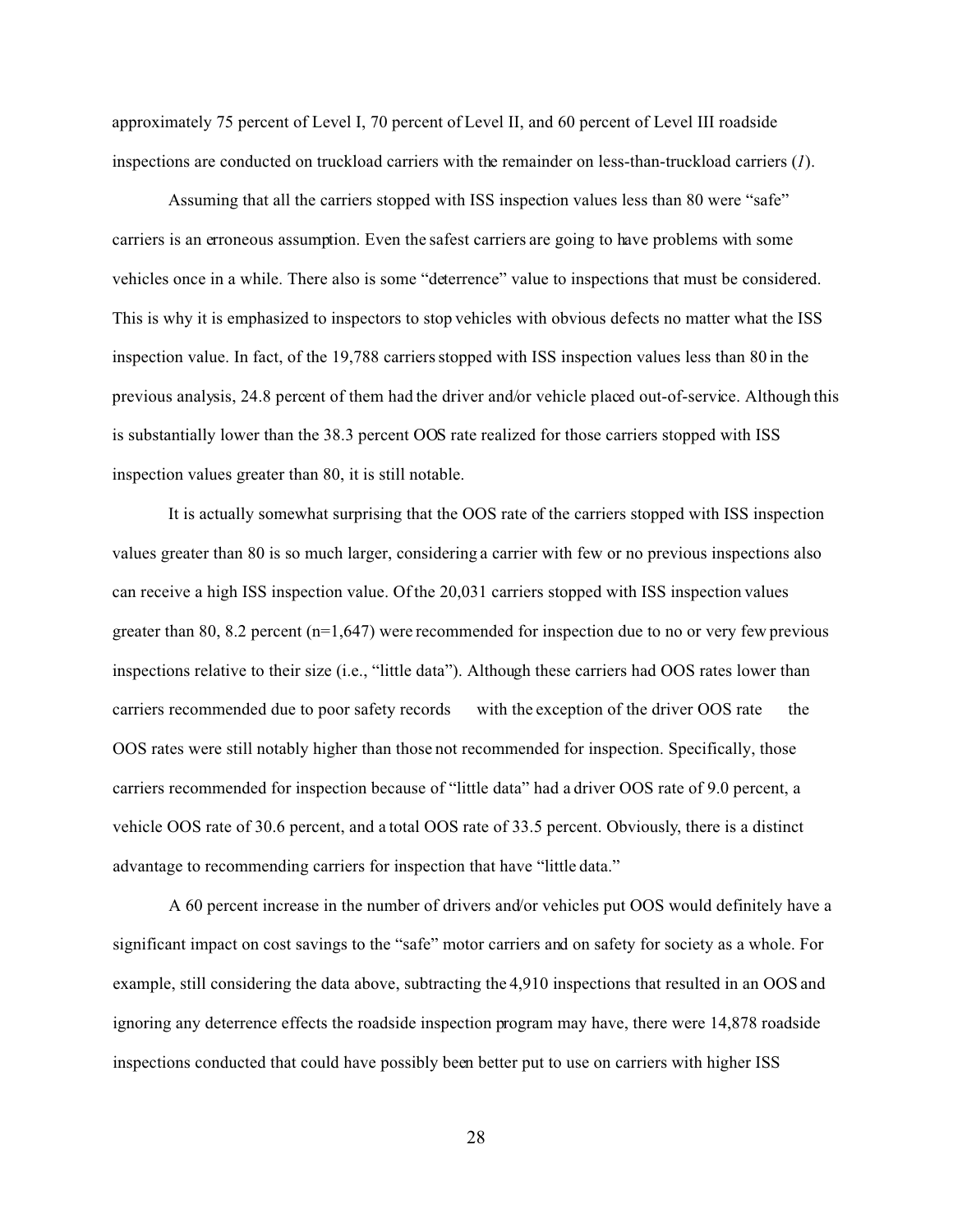inspection values. This is approximately one-third of all inspections that were conducted on portable computers in the time frame. If the inspection resources for one-third of all roadside inspections currently being conducted could be diverted toward carriers with a worse safety history or little information, the cost savings to the motor carriers no longer stopped would be overwhelming. With approximately two million roadside inspections being conducted per year, and at \$10.67 per inspection, this would result in a possible savings to "safe" motor carriers of \$7.1 million per year.

Considering possible safety impacts, it has been estimated that the National roadside inspection program directly benefits society \$151.5 to \$219.8 million per year (*2*). This figure includes fatalities, injuries, property damage, traffic delays, and business disruption, which is avoided due to roadside inspections. If it were possible to realize a 60 percent increase in the number of drivers and/or vehicles put OOS, it is safe to assume that these significant benefits to society also would increase substantially, although to what degree is hard to determine. Assuming the safety benefits increase even half the amount of the increase in drivers and/or vehicles put OOS realized in the above data, this would result in total safety benefits to society of \$197.0 to \$285.7 million per year. This increase of \$45.5 to \$65.9 million per year would be directly attributable to the use of the ISS.

Adding an average increased safety benefit to society of \$55.7 million to the \$7.1 million cost savings to "safe" motor carriers results in an average total possible benefit of the ISS of \$62.8 million per year.

There is still another notable benefit of the ISS. This is the value of obtaining information on carriers, which previously had no or not enough data to make any conclusions from. This benefits not only the ISS program, which relies on data to determine its values, but also other OMC programs such as the emerging CVIS/SafeStat program described previously.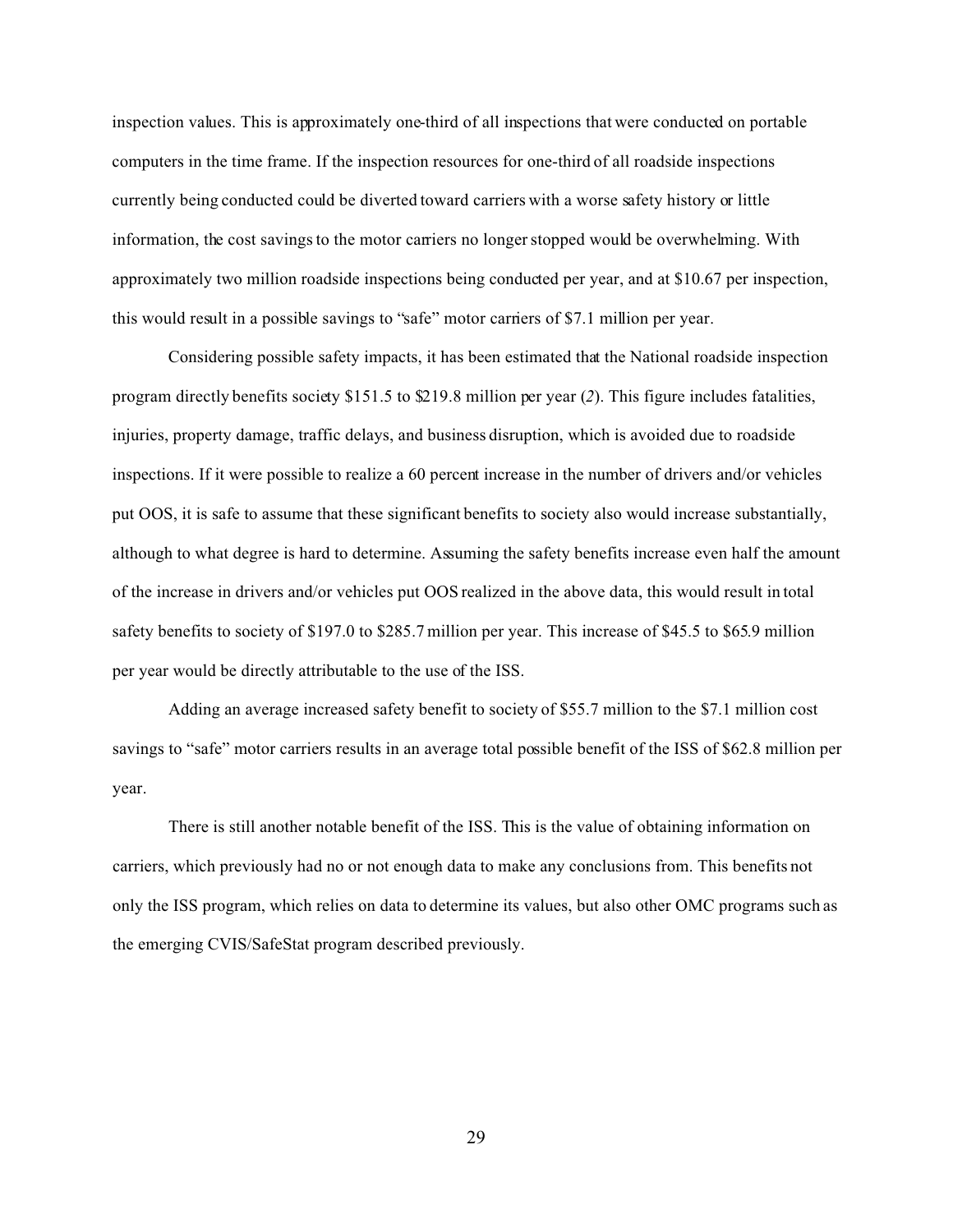#### **EVALUATION SURVEY RESULTS**

A brief three-page survey was given to inspectors in the TWG states April/May of 1996 to assess their perceptions of the *Aspen* and ISS program. A total of 168 inspectors responded to the survey. Ohio had the most respondents (n=50) for about 30 percent of the total, this was followed by Kansas (n=33), Nebraska (n=24), Connecticut (n=19), Idaho (n=13), Wyoming (n=10), New Mexico (n=8), Alabama  $(n=6)$ , and Michigan  $(n=5)$ .

Inspectors had a wide range of experience with the *Aspen* and ISS programs ranging from two weeks to more than two years of experience.

When asked *how often an ISS match is made when the DOT or ICC number is typed in*, the average response was 77.4 percent of the time. This ranged from an average of 56 percent in Idaho to 82 percent in Connecticut and Nebraska. The states with lower averages may want to look at enlarging the carrier database contained on their computers.

Across the states, approximately *64 percent of the inspectors felt the ISS inspection values in general were somewhat to very accurate*, while only 14 percent thought they were somewhat to very inaccurate, 22 percent were neutral. Again, answers differed substantially between states. For example, all eight of the inspectors in New Mexico answered on the v*ery accurate* end of the scale, while only six of the 13 inspectors in Idaho (46 percent) did. Similarly, about 54 percent of the inspectors in Ohio and Nebraska; about two-thirds in Alabama, Kansas, and Wyoming; and more than 80 percent in Michigan and Connecticut answered somewhat to very accurate.

Inspectors overall are *using the ISS system about 26 percent of the time to decide whether or not to inspect a vehicle/driver*. This ranged from an average of nearly 50 percent in Kansas to less than 5 percent in Ohio. As aforementioned, the low percentage in some states may be due to state policies that require random inspections and/or "probable cause" to stop a vehicle. Another factor is that, for many inspectors, once they stop the vehicle, they have already invested effort and decided to inspect that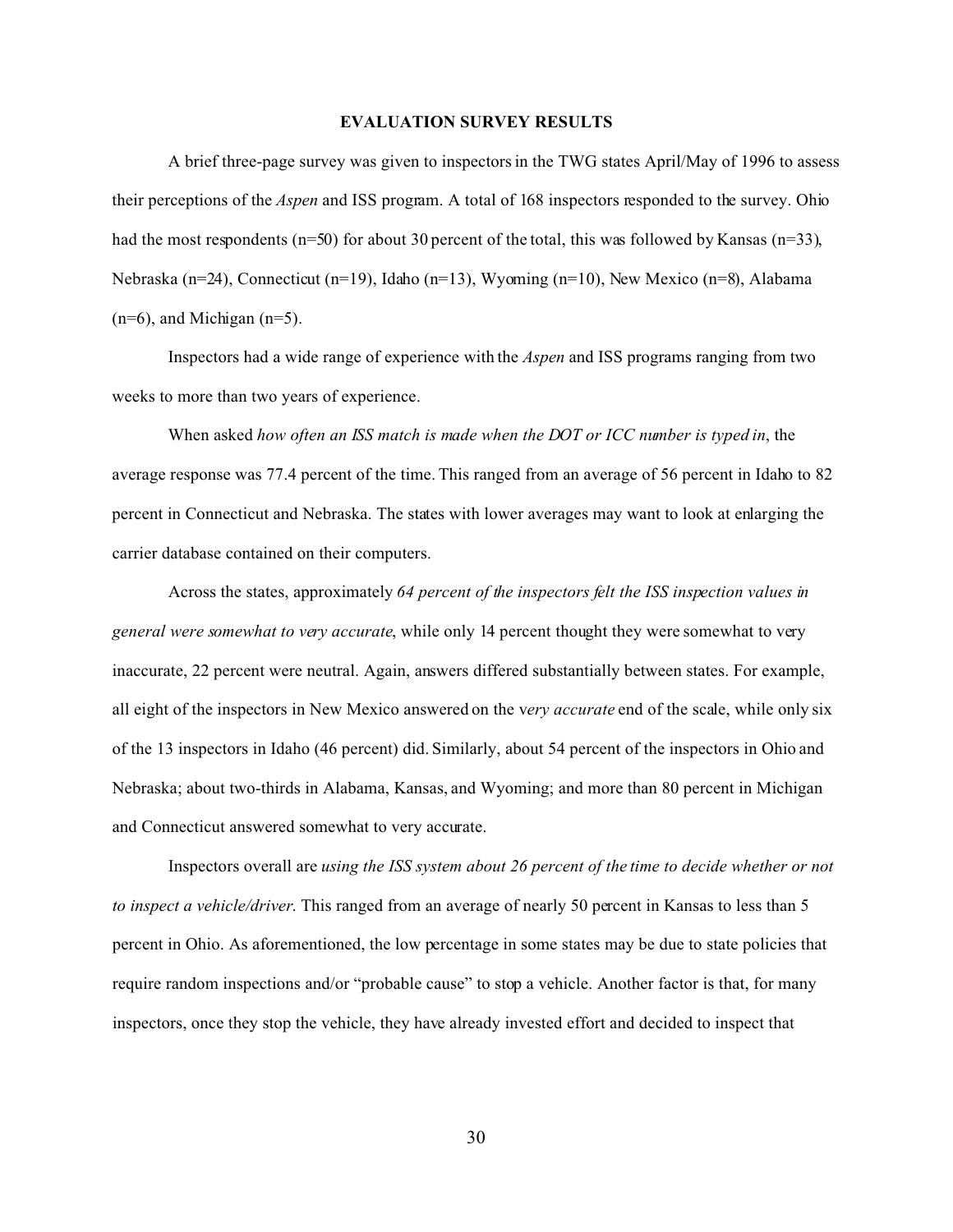vehicle and/or driver. It is anticipated that as the ISS becomes available for use in mainline speed systems, this percentage should increase dramatically.

Slightly more than *71 percent of the inspectors indicated that Aspen and the portable computer itself was somewhat to very helpful in the inspection process*. Only 13.6 percent answered toward the *not helpful* end of the scale, and about 15 percent were neutral. Considering individual states, the responses ranged from 90.0 percent of the inspectors in Wyoming answering on the *very helpful* end of the scale to only 37.5 percent of those in New Mexico doing so.

Similar responses were obtained when the inspectors were asked if they *would recommend Aspen and portable computers to other states*. Fully 77.4 percent of the inspectors answered *somewhat* to *very much*. This ranged from 40.0 percent in Michigan to 90.0 percent in Wyoming.

When asked in particular *about the ISS*, slightly more than 54 percent of the inspectors indicated that it was *somewhat* to *very helpful* to them. Once again the percentages ranged from 34.0 percent in Ohio up to 87.5 percent in New Mexico. Interestingly, when asked if they would *recommend the ISS for use in other states*, the percentage jumps to 70.1 percent indicating the *very much* end of the scale, ranging from 56.0 percent in Ohio to 89.5 percent in Connecticut. As mentioned above, these results may be simply an indication of whether or not inspectors are actually able to *use* the ISS for inspection selection purposes in that particular state.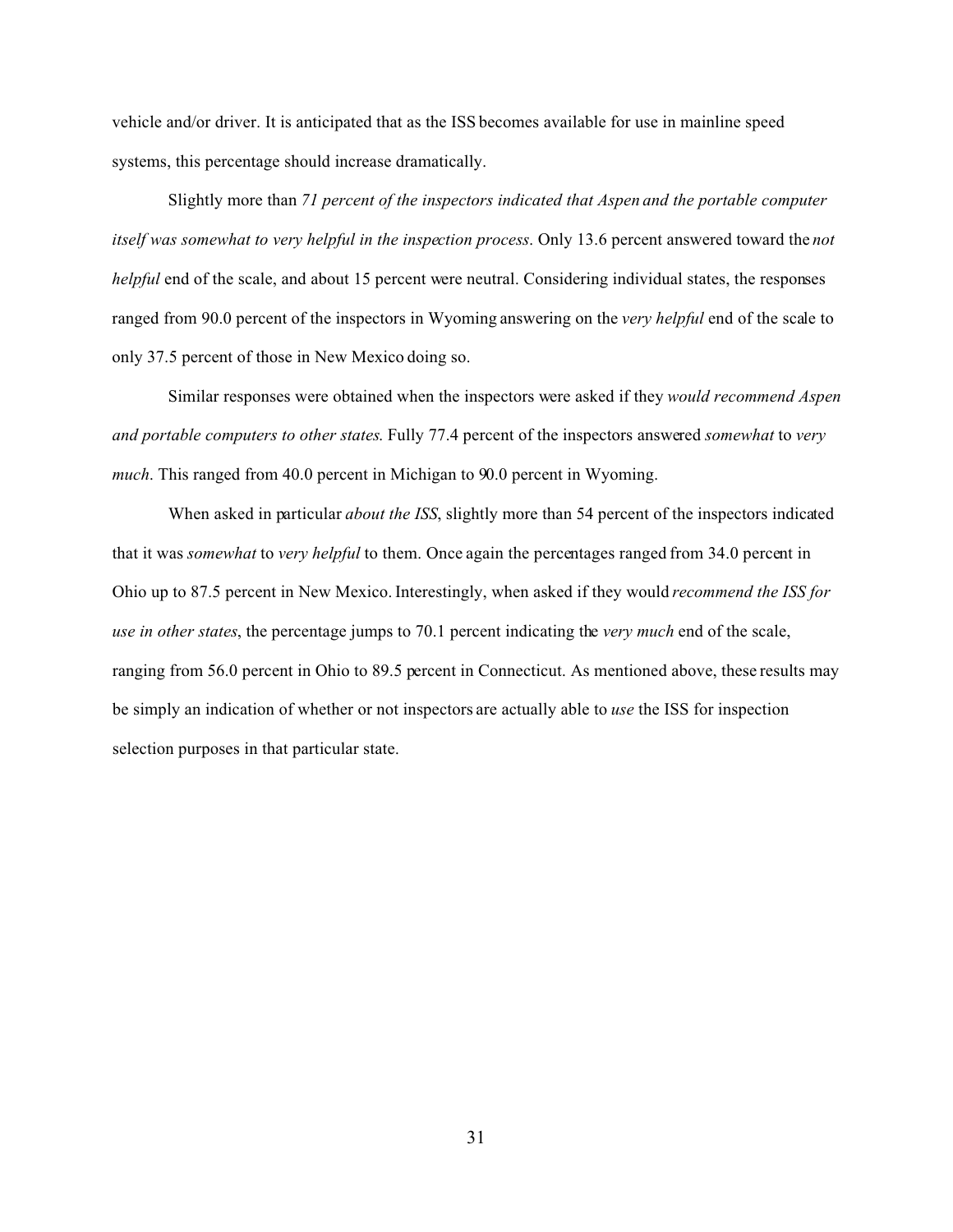#### **SUMMARY**

Results described in this report explicitly demonstrate that as inspectors use the ISS to a greater degree, the desired impacts of the system will be achieved. Clearly, ISS will help to target relatively unsafe carriers, and ones that have insufficient data, and reduce the inspection burden on proven safe carriers. This means more efficient use of scarce resources by focusing on less safe vehicles and drivers. Additionally, there are quite substantial benefits to society in terms of safety, and to "safe" motor carriers in terms of cost-savings to be realized from use of the ISS. A conservative estimate of these benefits amounts to approximately \$60 million per year.

Based on the results of an evaluation survey completed by inspectors and presentations of the system, the ISS also appears to be well-accepted by both inspectors and the motor carrier community. More than 70 percent of the inspectors surveyed stated that they would recommend the ISS for use in other states.

The testing and refinement of the ISS will be continued for some time as new data and technologies become more widely available. It is hoped that this will further enhance its effectiveness at focusing inspections to achieve maximum value while causing minimum disruption to the flow of commerce.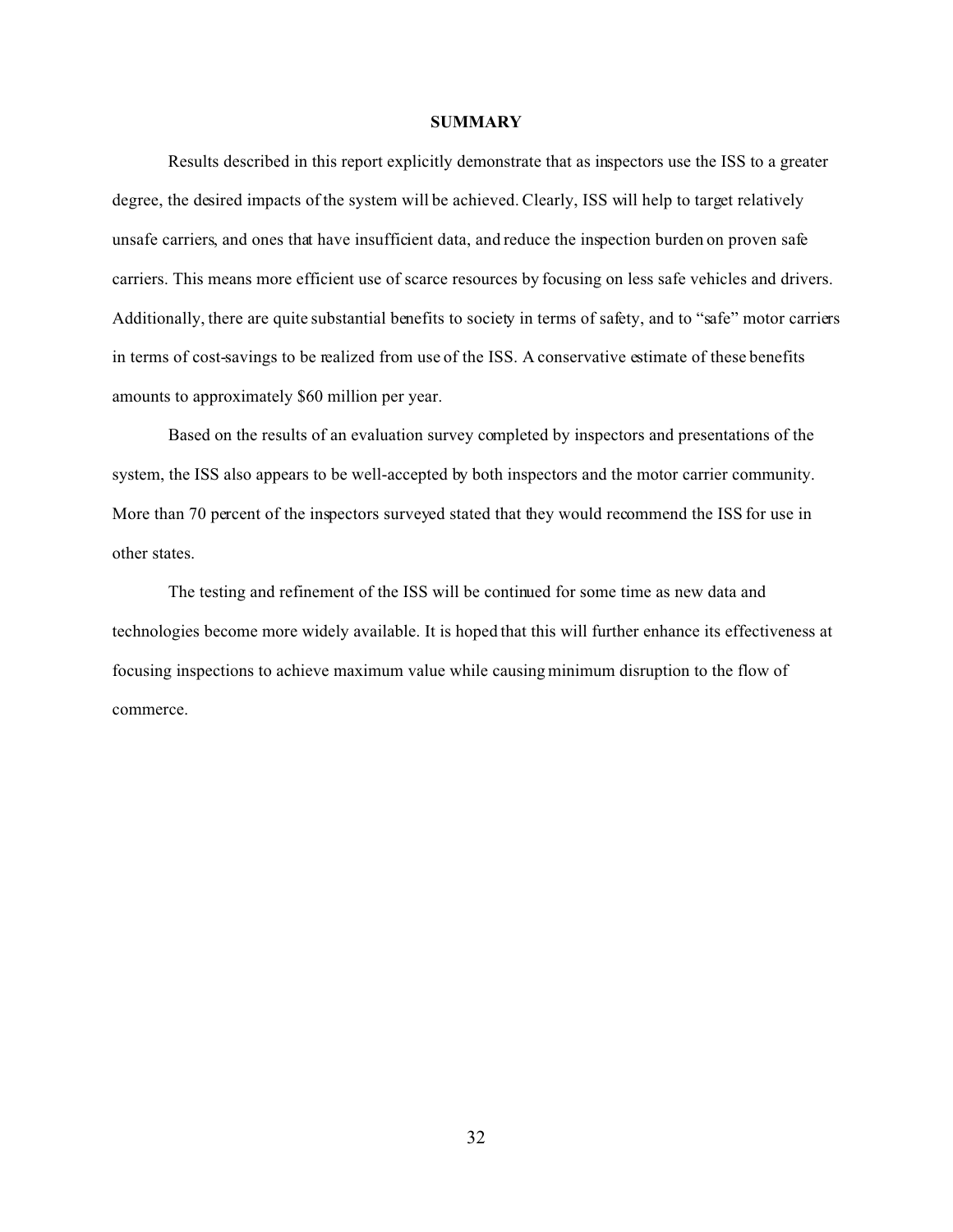#### **REFERENCES**

- (1) Titus, Matthew J. *Implications of Electronic Clearance for Regulatory Enforcement of the Trucking Industry*. Upper Great Plains Transportation Institute Publication No.103. Fargo, ND: North Dakota State University, October 1994.
- (2) Moses, Leon and Ian Savage. *A Cost-Benefit Analysis of United States Motor Carrier Safety Programs*. Department of Economics and the Transportation Center, Northwestern University, Evanston, IL, November 1995.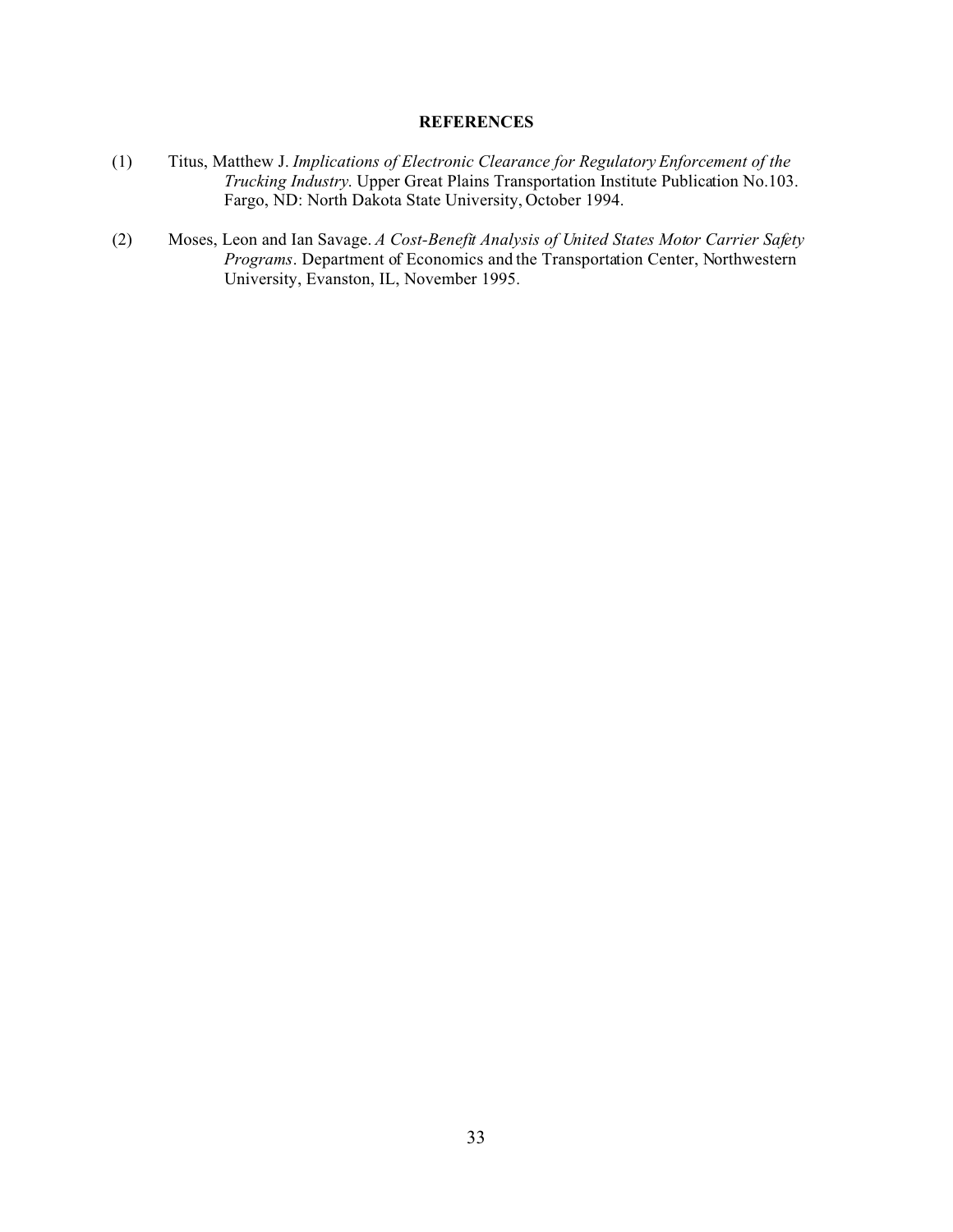| Category |                                                                            | Vehicle Out-of-Service   | <b>Driver Out-of-Service</b> |
|----------|----------------------------------------------------------------------------|--------------------------|------------------------------|
|          | Number of carriers                                                         | 77,940                   | 84,420                       |
|          | Mean OOS Rate                                                              | 25.9%                    | $9.0\%$                      |
|          | Median OOS Rate                                                            | 25.0%                    | $0.0\%$                      |
|          | Percentile (percent of carriers having<br>the coinciding OOS rate or less) | <b>Vehicle OOS Rates</b> | <b>Driver OOS Rates</b>      |
| 20th     | $(20$ percent)                                                             | $0.0\%$                  | $0.0\%$                      |
| 25th     | $(25$ percent)                                                             | 7.2%                     | $0.0\%$                      |
| 30th     | $(30$ percent)                                                             | 12.4%                    | $0.0\%$                      |
| 35th     | (35 percent)                                                               | 15.4%                    | $0.0\%$                      |
| 40th     | $(40$ percent)                                                             | 18.2%                    | $0.0\%$                      |
| 45th     | $(45$ percent)                                                             | 20.0%                    | $0.0\%$                      |
| 50th     | $(50$ percent)                                                             | 25.0%                    | $0.0\%$                      |
| 55th     | $(55$ percent)                                                             | 25.0%                    | 3.7%                         |
| 60th     | $(60$ percent)                                                             | 28.9%                    | 6.7%                         |
| 65th     | $(65$ percent)                                                             | 33.4%                    | 9.1%                         |
| $70th$   | (70 percent)                                                               | 33.4%                    | 11.8%                        |
| 75th     | (75 percent)                                                               | 37.5%                    | 14.3%                        |
| 80th     | $(80$ percent)                                                             | 42.2%                    | 18.2%                        |
| 85th     | $(85$ percent)                                                             | 50.0%                    | 22.3%                        |
| 90th     | $(90$ percent)                                                             | 57.9%                    | 27.3%                        |
| 95th     | $(95$ percent)                                                             | 66.7%                    | 33.4%                        |
| 100th    | $(100$ percent)                                                            | 100.0%                   | 100.0%                       |

## **Table 1. Distribution of Out-of-Service (OOS) Rates**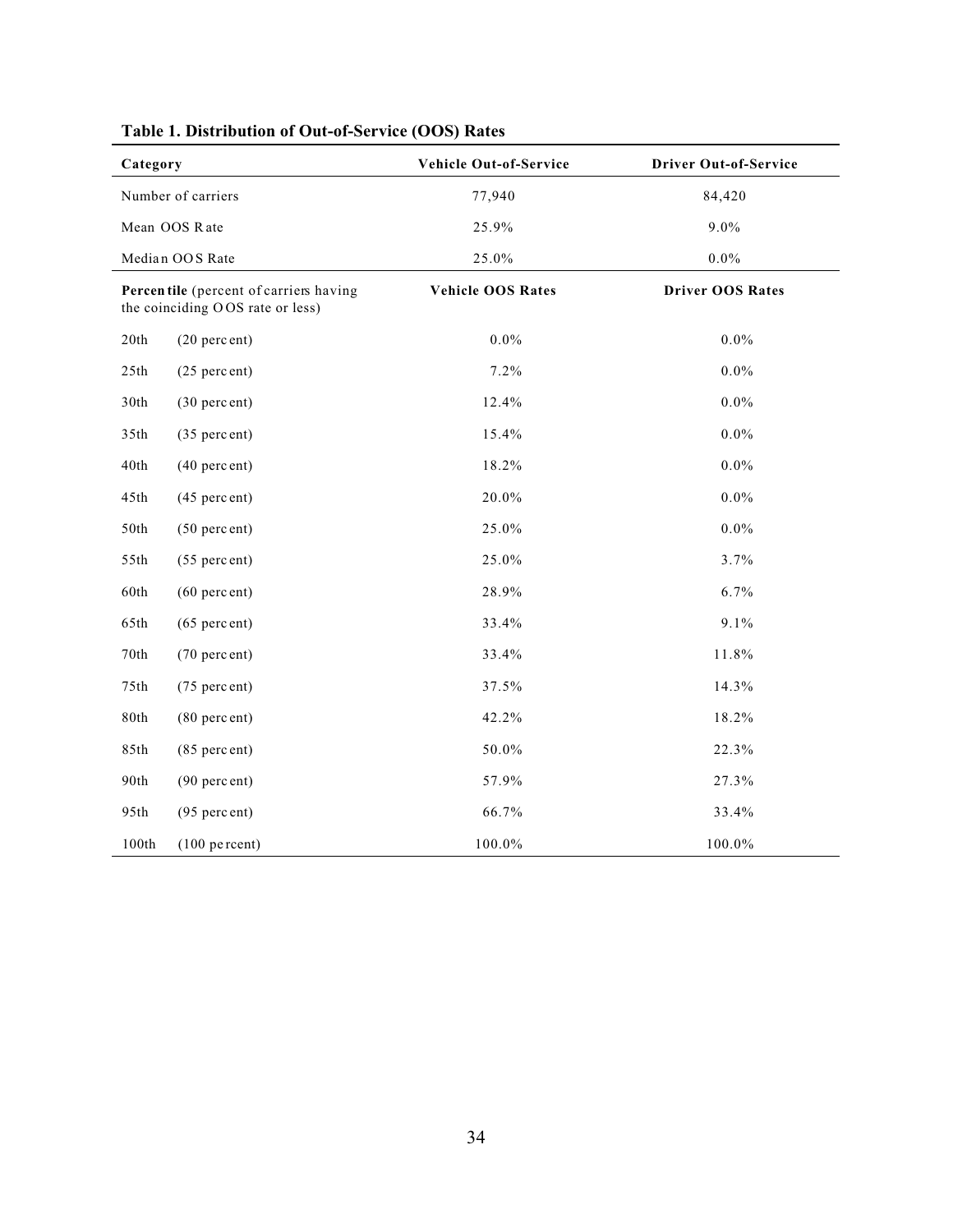| Size Group (by power units) |                                                                                                     |              |         |          |           |        |          |         |
|-----------------------------|-----------------------------------------------------------------------------------------------------|--------------|---------|----------|-----------|--------|----------|---------|
| Category                    |                                                                                                     | $\mathbf{1}$ | $2 - 6$ | $7 - 15$ | $16 - 63$ | 64-200 | 201-1000 | $1001+$ |
|                             | Number of carriers                                                                                  | 133,026      | 120,139 | 28,590   | 15,586    | 3,099  | 890      | 135     |
| Mean                        |                                                                                                     | 0.757        | 0.725   | 0.818    | 0.865     | 0.780  | 0.721    | 0.591   |
| Median                      |                                                                                                     | 0.000        | 0.000   | 0.273    | 0.353     | 0.350  | 0.380    | 0.304   |
|                             | Percentile (percent of carriers<br>having the coinciding inspection<br>per power unit rate or less) |              |         |          |           |        |          |         |
| 5th                         | $(5$ percent)                                                                                       | 0.000        | 0.000   | 0.000    | 0.000     | 0.000  | 0.000    | 0.002   |
| 10th                        | $(10$ percent)                                                                                      | 0.000        | 0.000   | 0.000    | 0.000     | 0.000  | 0.002    | 0.011   |
| 15th                        | $(15$ percent)                                                                                      | 0.000        | 0.000   | 0.000    | 0.000     | 0.000  | 0.008    | 0.023   |
| 20th                        | $(20$ percent)                                                                                      | 0.000        | 0.000   | 0.000    | 0.000     | 0.014  | 0.023    | 0.037   |
| 25th                        | $(25$ percent)                                                                                      | 0.000        | 0.000   | 0.000    | 0.046     | 0.036  | 0.043    | 0.051   |
| 30th                        | $(30$ percent)                                                                                      | 0.000        | 0.000   | 0.000    | 0.069     | 0.070  | 0.069    | 0.087   |
| 35th                        | $(35$ percent)                                                                                      | 0.000        | 0.000   | 0.100    | 0.120     | 0.115  | 0.111    | 0.116   |
| 40th                        | $(40$ percent)                                                                                      | 0.000        | 0.000   | 0.134    | 0.182     | 0.175  | 0.164    | 0.145   |
| 45th                        | $(45$ percent)                                                                                      | 0.000        | 0.000   | 0.200    | 0.254     | 0.250  | 0.256    | 0.199   |
| 50th                        | $(50$ percent)                                                                                      | 0.000        | 0.000   | 0.273    | 0.353     | 0.350  | 0.380    | 0.304   |
| 55th                        | $(55$ percent)                                                                                      | 0.000        | 0.200   | 0.364    | 0.471     | 0.496  | 0.504    | 0.403   |
| 60th                        | $(60$ percent)                                                                                      | 0.000        | 0.334   | 0.455    | 0.612     | 0.637  | 0.648    | 0.479   |
| 65th                        | $(65$ percent)                                                                                      | 0.000        | 0.500   | 0.600    | 0.784     | 0.848  | 0.805    | 0.645   |
| $70th$                      | $(70$ percent)                                                                                      | 0.000        | 0.500   | 0.778    | 1.000     | 1.040  | 1.056    | 0.783   |
| 75th                        | $(75$ percent)                                                                                      | 1.000        | 0.750   | 1.000    | 1.233     | 1.281  | 1.277    | 0.972   |
| 80th                        | $(80$ percent)                                                                                      | 1.000        | 1.000   | 1.300    | 1.524     | 1.504  | 1.469    | 1.092   |
| 85th                        | $(85$ percent)                                                                                      | 1.000        | 1.500   | 1.728    | 1.895     | 1.840  | 1.695    | 1.332   |
| 90th                        | $(90$ percent)                                                                                      | 2.000        | 2.000   | 2.334    | 2.412     | 2.203  | 1.966    | 1.608   |
| 95th                        | $(95$ percent)                                                                                      | 4.000        | 3.250   | 3.455    | 3.250     | 2.662  | 2.342    | 2.094   |

**Table 2. Distribution of Inspections (Level I, II, and V) per Power Unit**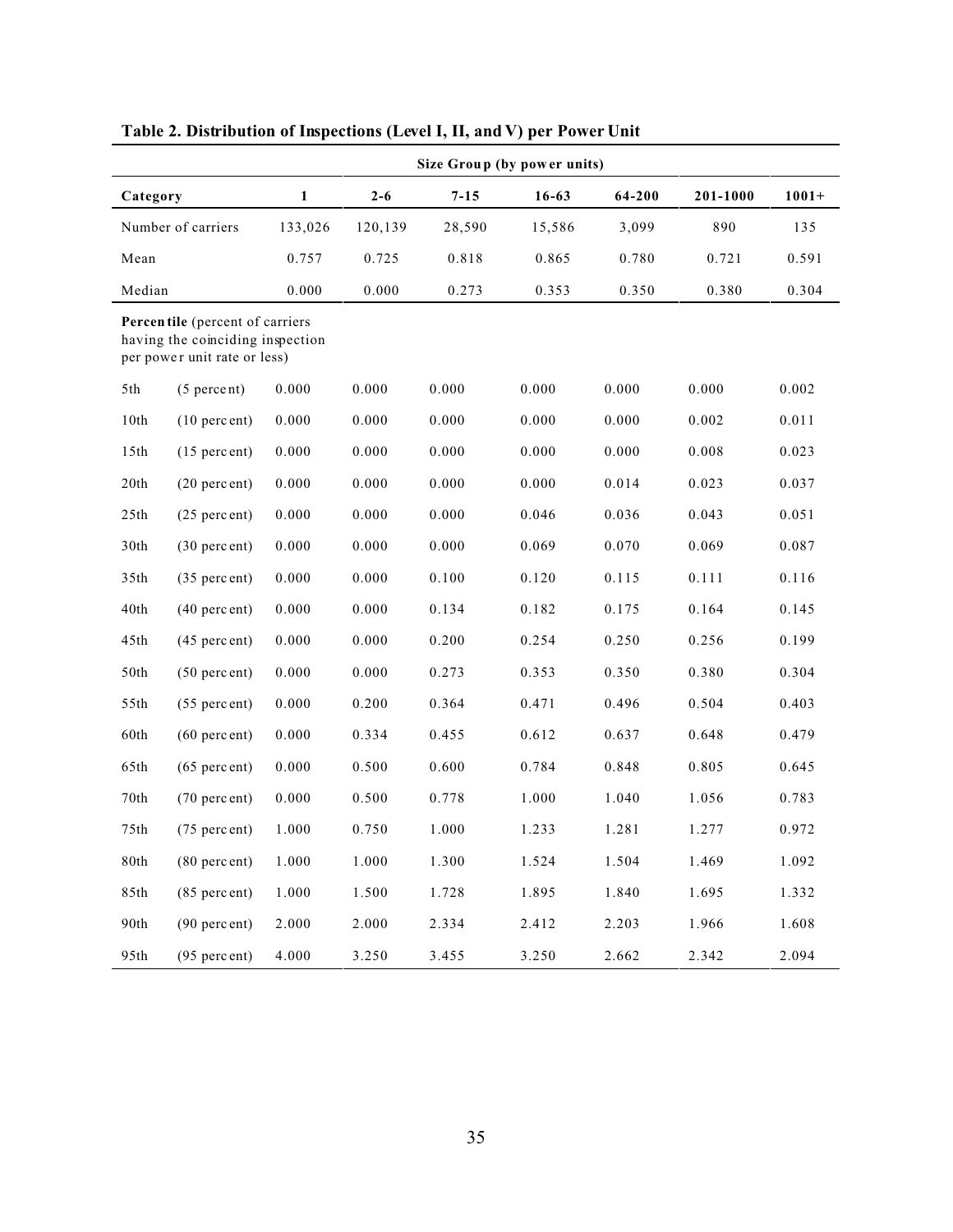|                 |                                                                                                 |              |         |          | Size Group (by drivers) |            |          |         |
|-----------------|-------------------------------------------------------------------------------------------------|--------------|---------|----------|-------------------------|------------|----------|---------|
| Category        |                                                                                                 | $\mathbf{1}$ | $2 - 5$ | $6 - 15$ | $16 - 71$               | $72 - 200$ | 201-1000 | $1001+$ |
|                 | Number of carriers                                                                              | 96,969       | 112,036 | 32,060   | 13,568                  | 2,307      | 919      | 159     |
| Mean            |                                                                                                 | 0.993        | 0.854   | 1.060    | 1.164                   | 1.059      | 0.897    | 0.670   |
| Median          |                                                                                                 | 0.000        | 0.000   | 0.334    | 0.500                   | 0.555      | 0.490    | 0.247   |
|                 | Percentile (percent of carriers<br>having the coinciding inspection<br>per driver rate or less) |              |         |          |                         |            |          |         |
| 5th             | $(5$ percent)                                                                                   | 0.000        | 0.000   | 0.000    | 0.000                   | 0.000      | 0.000    | 0.000   |
| 10th            | $(10$ percent)                                                                                  | 0.000        | 0.000   | 0.000    | 0.000                   | 0.000      | 0.000    | 0.001   |
| 15th            | $(15$ percent)                                                                                  | 0.000        | 0.000   | 0.000    | 0.000                   | 0.009      | 0.006    | 0.001   |
| 20th            | $(20$ percent)                                                                                  | 0.000        | 0.000   | 0.000    | 0.020                   | 0.025      | 0.024    | 0.006   |
| 25th            | $(25$ percent)                                                                                  | 0.000        | 0.000   | 0.000    | 0.053                   | 0.061      | 0.052    | 0.022   |
| 30th            | $(30$ percent)                                                                                  | 0.000        | 0.000   | 0.000    | 0.100                   | 0.123      | 0.099    | 0.042   |
| 35th            | $(35$ percent)                                                                                  | 0.000        | 0.000   | 0.100    | 0.167                   | 0.200      | 0.158    | 0.078   |
| $40\mathrm{th}$ | $(40$ percent)                                                                                  | 0.000        | 0.000   | 0.167    | 0.250                   | 0.294      | 0.237    | 0.116   |
| 45th            | $(45$ percent)                                                                                  | 0.000        | 0.000   | 0.223    | 0.360                   | 0.409      | 0.363    | 0.179   |
| 50th            | $(50$ percent)                                                                                  | 0.000        | 0.000   | 0.334    | 0.500                   | 0.555      | 0.490    | 0.247   |
| 55th            | $(55$ percent)                                                                                  | 0.000        | 0.250   | 0.429    | 0.654                   | 0.753      | 0.645    | 0.330   |
| 60th            | $(60$ percent)                                                                                  | 0.000        | 0.334   | 0.572    | 0.850                   | 0.949      | 0.832    | 0.414   |
| 65th            | $(65$ percent)                                                                                  | 0.000        | 0.500   | 0.750    | 1.087                   | 1.153      | 1.088    | 0.607   |
| $70th$          | $(70$ percent)                                                                                  | 1.000        | 0.600   | 1.000    | 1.350                   | 1.419      | 1.326    | 1.012   |
| 75th            | $(75$ percent)                                                                                  | 1.000        | 1.000   | 1.286    | 1.688                   | 1.705      | 1.529    | 1.290   |
| 80th            | $(80$ percent)                                                                                  | 1.000        | 1.000   | 1.667    | 2.084                   | 2.064      | 1.799    | 1.372   |
| 85th            | $(85$ percent)                                                                                  | 2.000        | 1.600   | 2.250    | 2.576                   | 2.395      | 2.086    | 1.657   |
| 90th            | $(90$ percent)                                                                                  | 3.000        | 2.400   | 3.000    | 3.278                   | 2.809      | 2.377    | 1.925   |
| 95th            | $(95$ percent)                                                                                  | 5.000        | 4.000   | 4.500    | 4.334                   | 3.418      | 2.902    | 2.385   |

## **Table 3. Distribution of Inspections (Level I, II, and III) per Driver**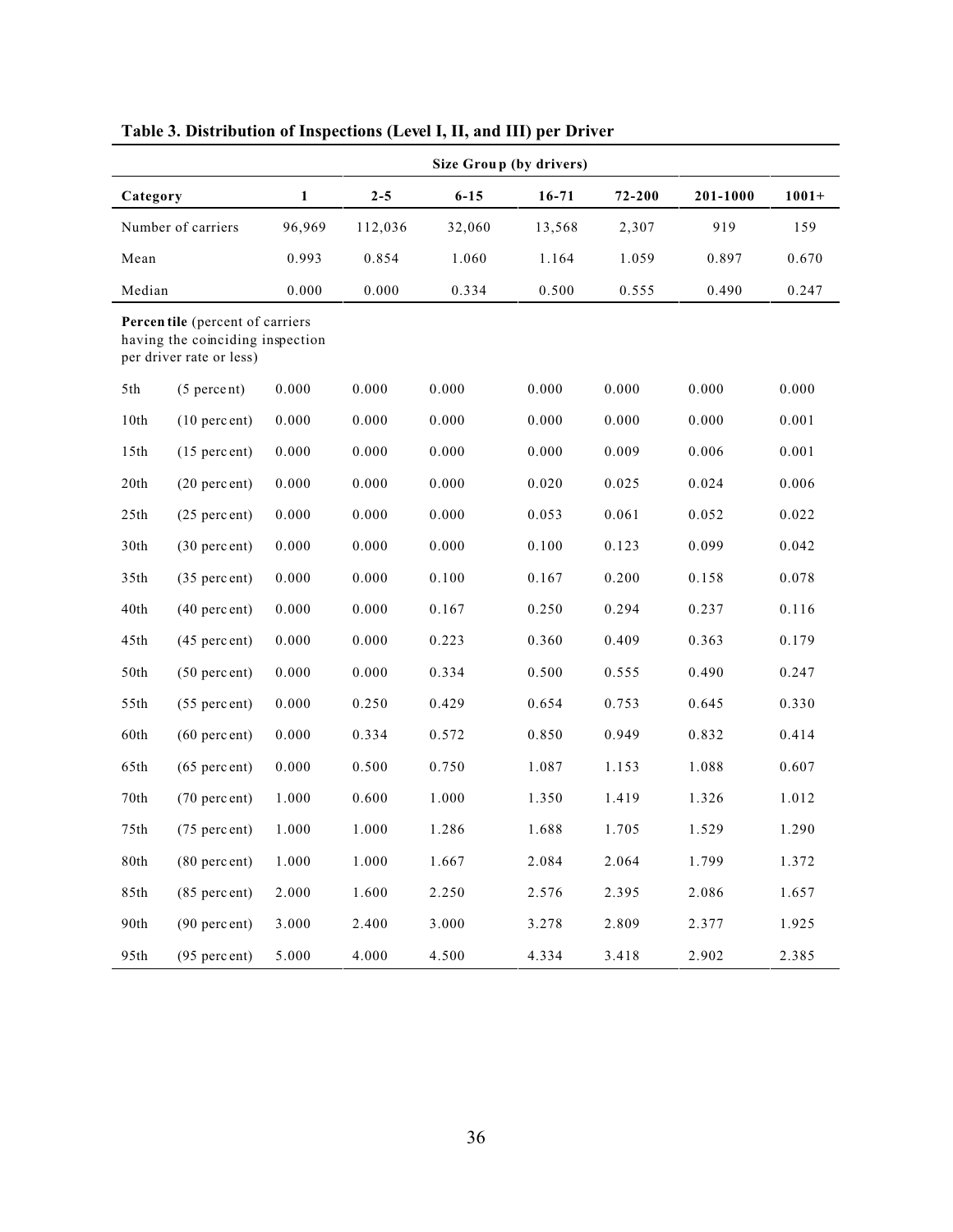## **Main Screen**

|                                                                                                                                                                                              |                                                 | <b>Inspection Selection System</b> |                   |  |  |
|----------------------------------------------------------------------------------------------------------------------------------------------------------------------------------------------|-------------------------------------------------|------------------------------------|-------------------|--|--|
| <b>DOT Number:</b>                                                                                                                                                                           | 876543                                          | ICC Number:                        | 867453            |  |  |
| <b>Carrier Name:</b>                                                                                                                                                                         | <b>XYZ TRUCKING</b><br><b>12345 MAIN AVENUE</b> |                                    |                   |  |  |
|                                                                                                                                                                                              | <b>FARGO</b>                                    | ND.                                | 58102             |  |  |
| Inspection<br>Value:                                                                                                                                                                         | 94 -- Inspect                                   |                                    |                   |  |  |
| Expert:<br>This carrier has a CONDITIONAL safety rating on 12/29/94<br>History of violations involving: brakes,<br>steering, suspension, or frame, driver's qualifications,<br>traffic laws. |                                                 |                                    |                   |  |  |
| <b>User Remarks:</b>                                                                                                                                                                         |                                                 |                                    |                   |  |  |
|                                                                                                                                                                                              |                                                 |                                    |                   |  |  |
| <b>History</b><br>Main                                                                                                                                                                       | <b>Details</b>                                  |                                    | Violation Details |  |  |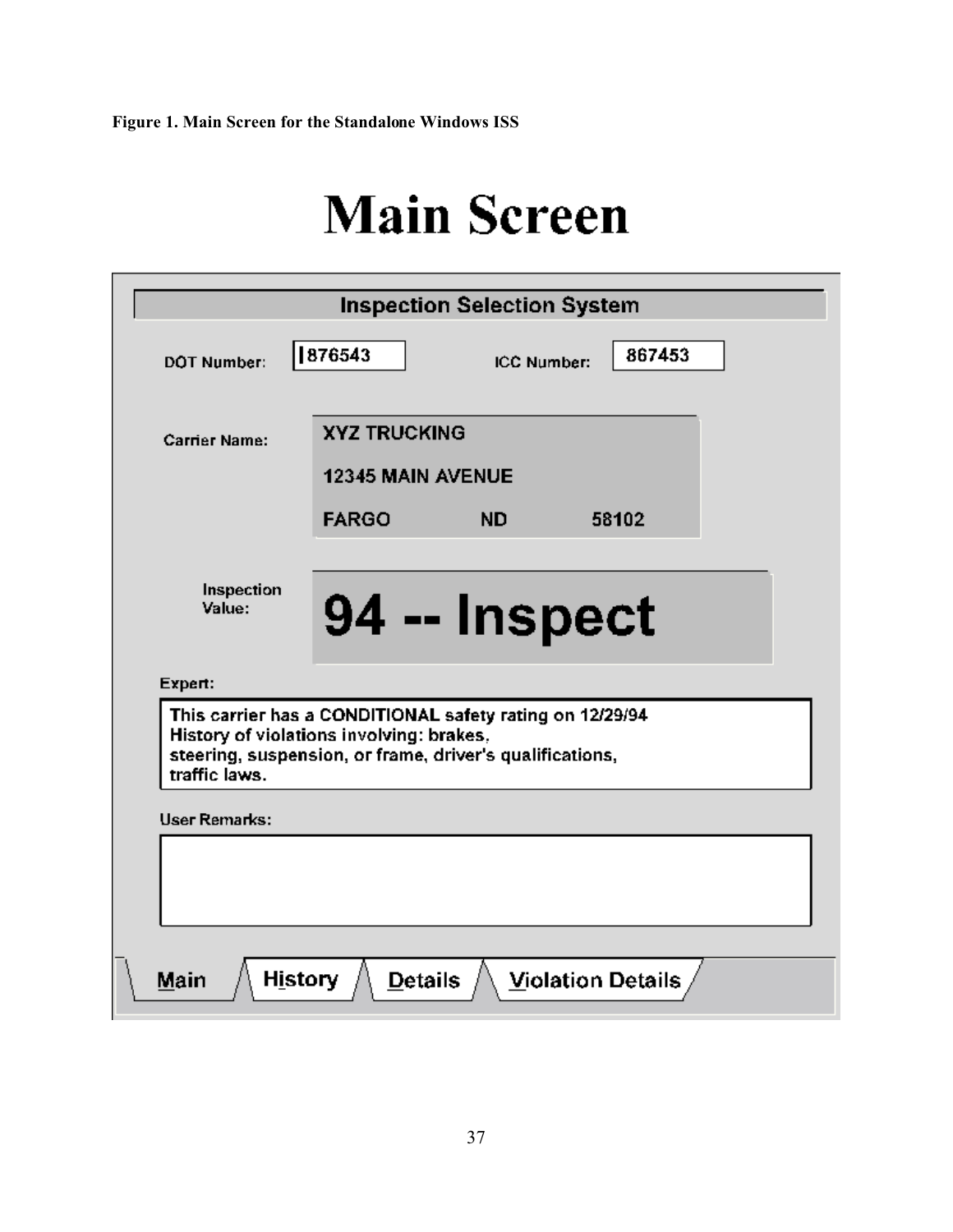**Figure 2. History Screen for the Standalone Windows ISS**

# **History Screen**

| 976564<br>9/16/96<br>$9:14$ am<br>68<br><b>EXTRA SAFE TRUCKING</b><br>987654<br>957130<br>975310<br>9/16/96<br>$9:15$ am<br>74<br>ANYWHERE BUS CO.<br>846120<br>9/16/96<br>$9:16$ am<br>GO EVERYWHERE CARRIERS<br>864210<br>82<br>867453<br>$9:17$ am<br>9/16/96<br>94<br><b>XYZ TRUCKING</b><br>876543 | <b>DATE</b> | <b>TIME</b> | IV. | <b>Carrier Name</b> | US DOT # | ICC# |
|---------------------------------------------------------------------------------------------------------------------------------------------------------------------------------------------------------------------------------------------------------------------------------------------------------|-------------|-------------|-----|---------------------|----------|------|
|                                                                                                                                                                                                                                                                                                         |             |             |     |                     |          |      |
|                                                                                                                                                                                                                                                                                                         |             |             |     |                     |          |      |
|                                                                                                                                                                                                                                                                                                         |             |             |     |                     |          |      |
|                                                                                                                                                                                                                                                                                                         |             |             |     |                     |          |      |
|                                                                                                                                                                                                                                                                                                         |             |             |     |                     |          |      |
|                                                                                                                                                                                                                                                                                                         |             |             |     |                     |          |      |
|                                                                                                                                                                                                                                                                                                         | Remarks:    |             |     |                     |          |      |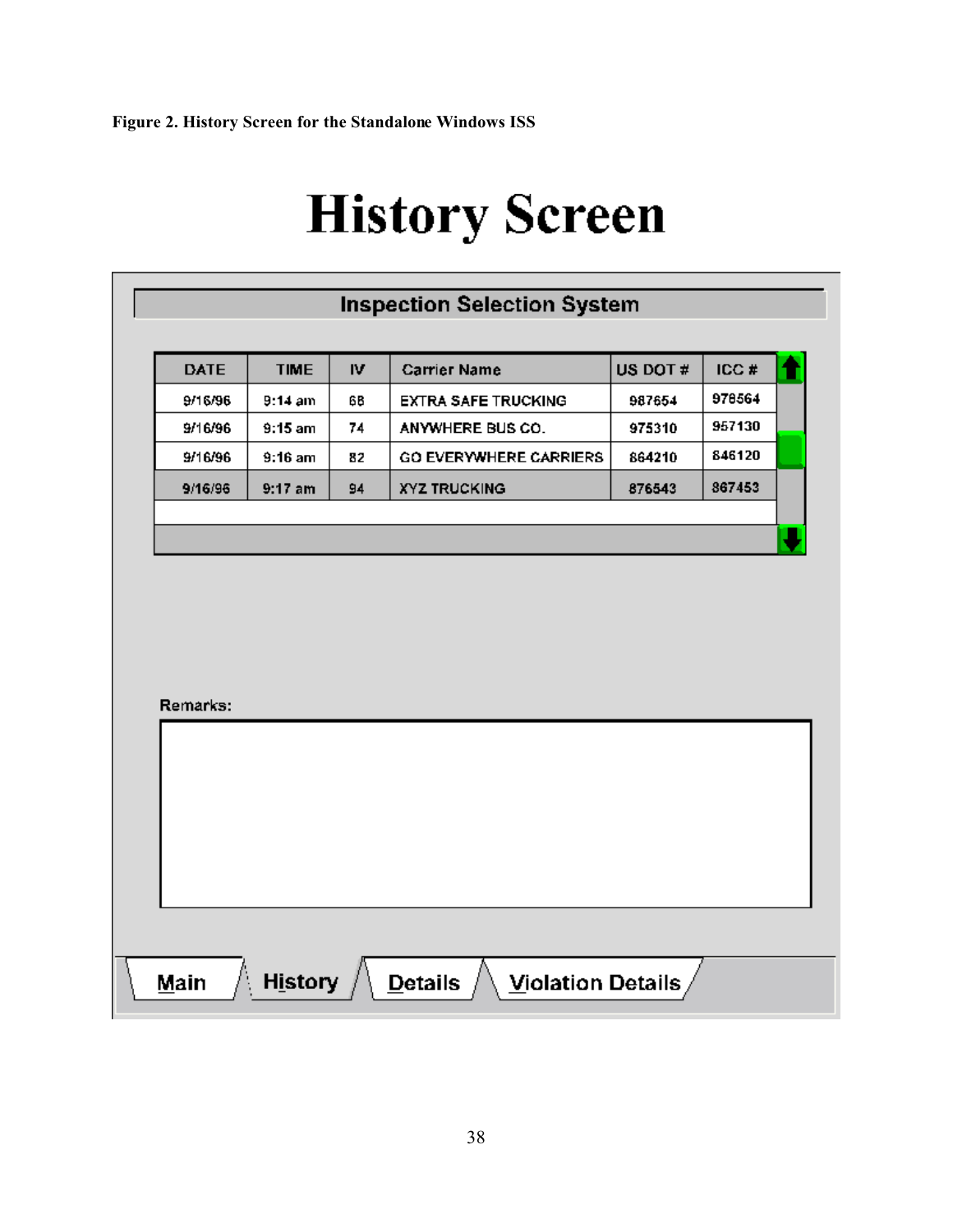## **Details Screen**

|                                    | <b>Inspection Selection System</b> |   |                          |
|------------------------------------|------------------------------------|---|--------------------------|
| Carrier Name: XYZ TRUCKING         |                                    |   |                          |
|                                    | <b>This Carrier</b>                |   | <b>Average Carrier</b>   |
| Vehicle Out-Of-Service Rate        | 36.60                              | % | (This Size Group)        |
| <b>Driver Out-Of-Service Rate</b>  | 7.74                               | % |                          |
| <b>Safety Fitness Rating</b>       | c                                  |   |                          |
| <b>Inspections Per Power Unit</b>  | 0.342                              |   | 0.412                    |
| <b>Inspections Per Driver</b>      | 0.230                              |   | 0.505                    |
| <b>Number of Power Units</b>       | 447                                |   | 201-1000                 |
| <b>Number of Drivers</b>           | 730                                |   | 201-1000                 |
| <b>Total Number of Inspections</b> | 00174                              |   |                          |
|                                    | Inspection Type Breakdown          |   |                          |
| Vehicle                            |                                    |   | 00153                    |
| <b>Driver</b>                      |                                    |   | 00163                    |
| <b>HM</b>                          |                                    |   | 00021                    |
| <b>History</b><br>Main             | <b>Details</b>                     |   | <b>Violation Details</b> |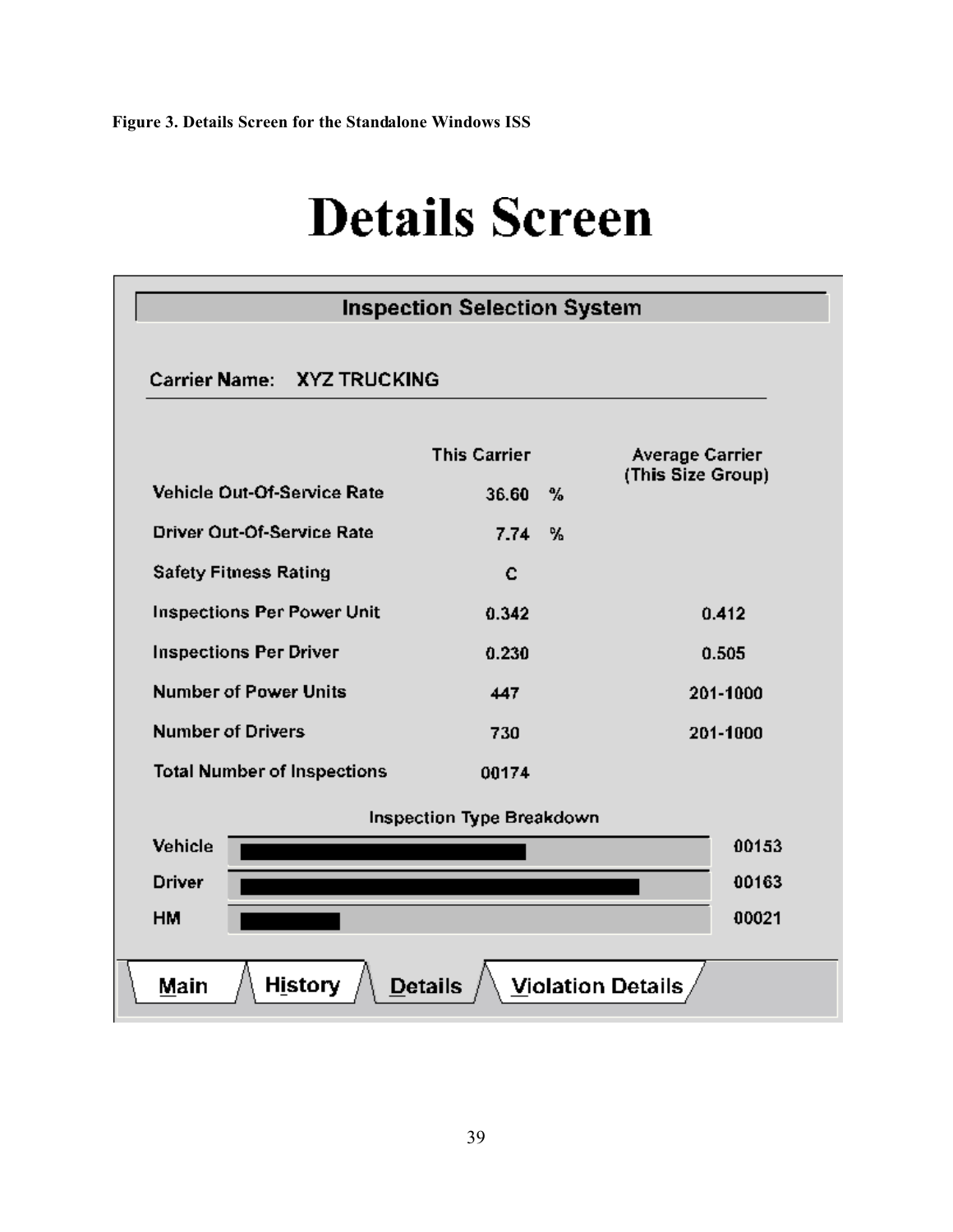# **Violation Details Screen**

| Carrier Name: XYZ TRUCKING     |                     |                          |  |  |
|--------------------------------|---------------------|--------------------------|--|--|
|                                | <b>This Carrier</b> | <b>Waming Thresholds</b> |  |  |
| <b>Brakes</b>                  | 0.833               | 0.699                    |  |  |
| <b>Wheels or tires</b>         | 0.126               | 0.236                    |  |  |
| Steering, suspension, or frame | 0.149               | 0.148                    |  |  |
| <b>Medical certificates</b>    | 0.029               | 0.040                    |  |  |
| Driver's log book              | 0.218               | 0.235                    |  |  |
| Driver's hours of service      | 0.011               | 0.036                    |  |  |
| Driver's qualifications        | 0.006               | 0.004                    |  |  |
| Drugs or alcohol               | 0.000               | 0.002                    |  |  |
| <b>Traffic laws</b>            | 0.132               | 0.076                    |  |  |
| <b>HM shipping papers</b>      | 0.000               | 0.171                    |  |  |
| <b>HM</b> placarding           | 0.006               | 0.184                    |  |  |
| <b>HM</b> operations           | 0.000               | 0.012                    |  |  |
| Cargo tanks                    | 0.000               | 0.041                    |  |  |
| <b>HM</b> other                | 0.000               | 0.144                    |  |  |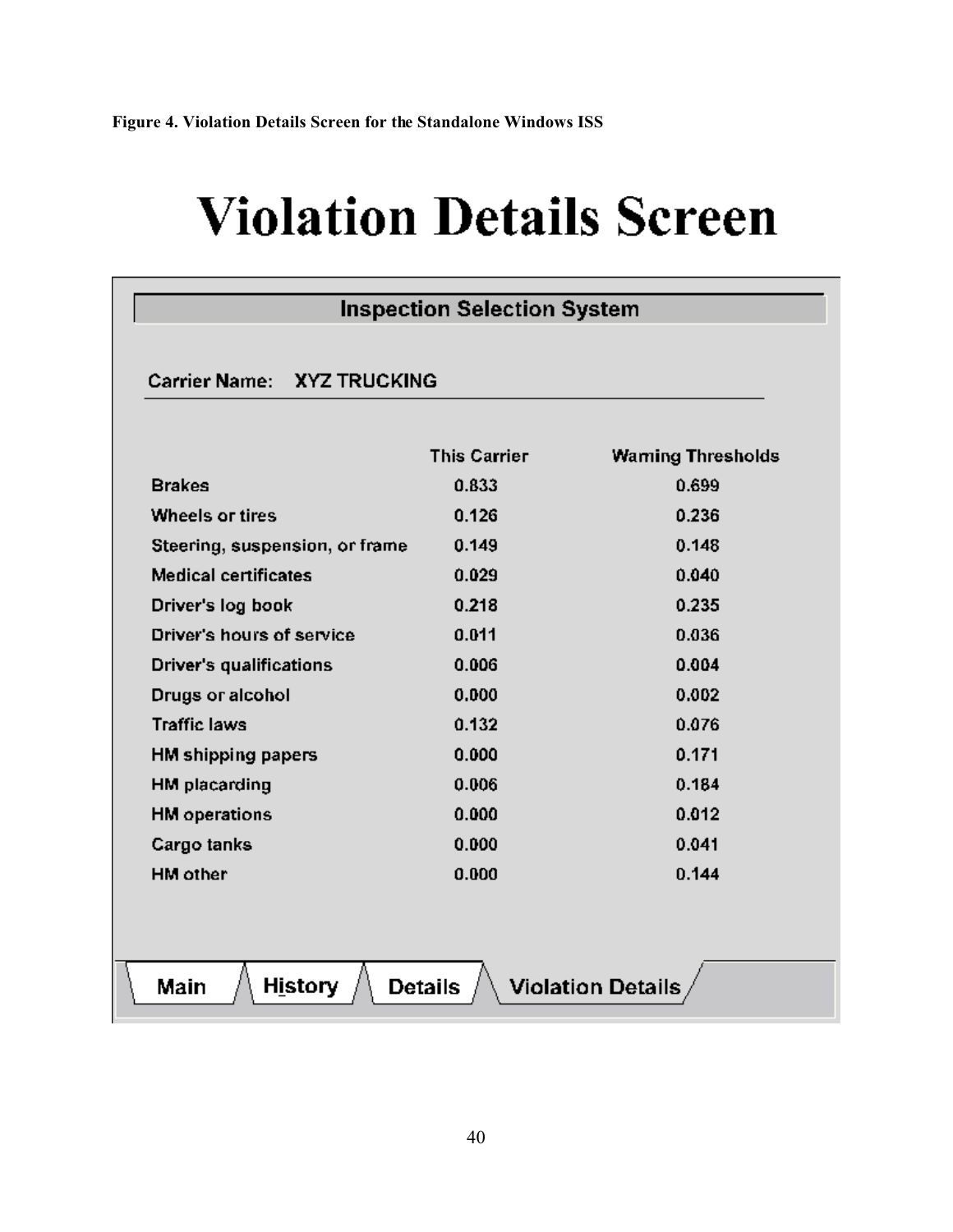## **About Screen**